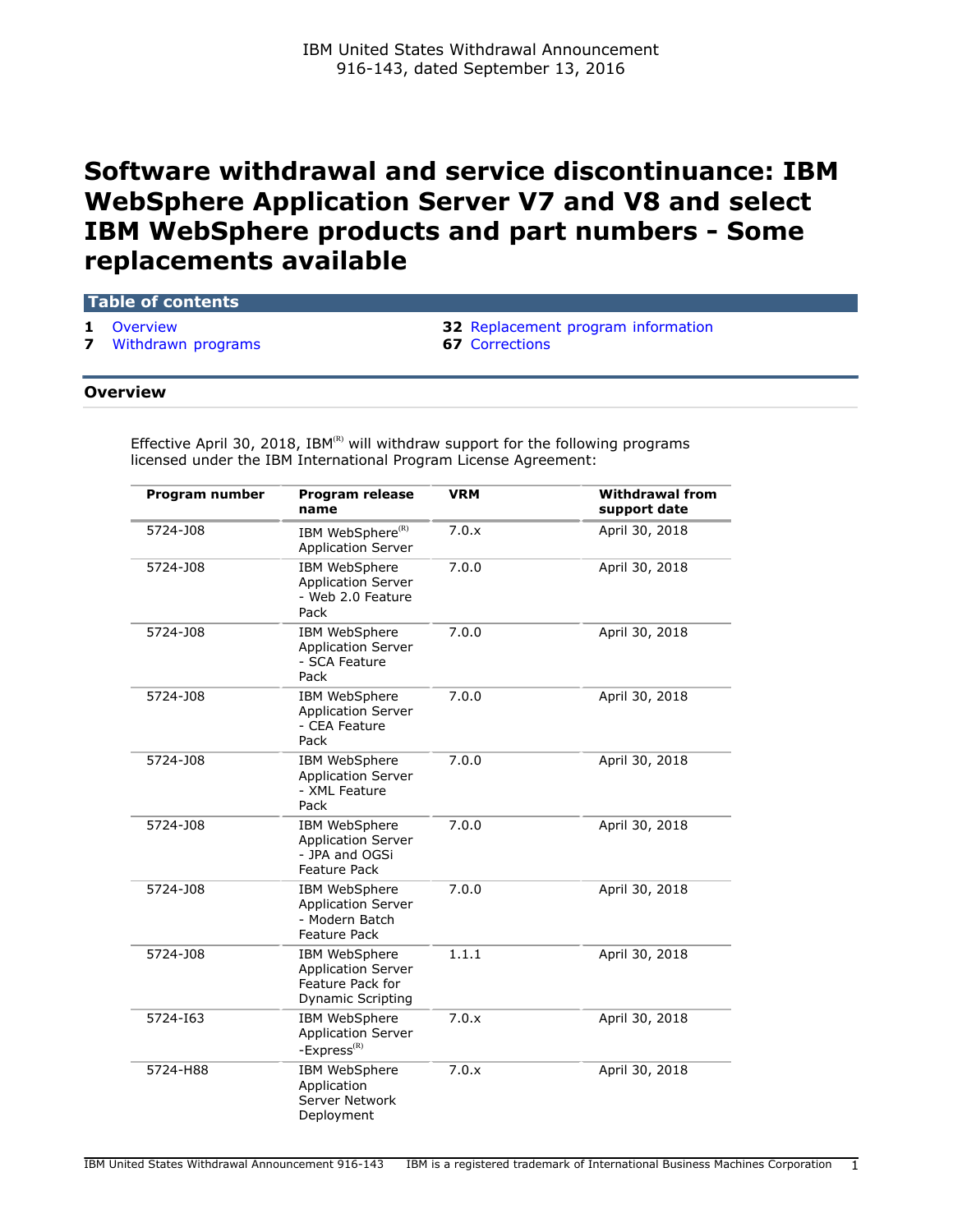| Program number | Program release<br>name                                                                               | <b>VRM</b> | <b>Withdrawal from</b><br>support date |
|----------------|-------------------------------------------------------------------------------------------------------|------------|----------------------------------------|
| 5724-H89       | IBM WebSphere<br><b>Application Server</b><br>for Developers                                          | 7.0.x      | April 30, 2018                         |
| 5725-F49       | <b>IBM WebSphere</b><br><b>Application Server</b><br>- Tools Edition                                  | 7.0.x      | April 30, 2018                         |
| 5725-F50       | IBM WebSphere<br><b>Application Server</b><br>for Developers -<br>Tools Edition for<br>Eclipse        | 7.0.x      | April 30, 2018                         |
| 5725-F51       | IBM WebSphere<br>Application<br>Server Network<br>Deployment -<br><b>Tools Edition</b>                | 7.0.x      | April 30, 2018                         |
| 5724-IHS       | IBM WebSphere<br><b>IHS Special Bid</b><br>pSeries                                                    | 7.0.x      | April 30, 2018                         |
| 5724-J08       | IBM WebSphere<br><b>Application Server</b>                                                            | 8.0.x      | April 30, 2018                         |
| 5724-J08       | WebSphere<br><b>Application Server</b><br>- Web 2.0 Feature<br>Pack                                   | 8.0.0      | April 30, 2018                         |
| 5724-J08       | IBM WebSphere<br><b>Application Server</b><br>Feature Pack for<br><b>Dynamic Scripting</b>            | 1.1.1      | April 30, 2018                         |
| 5724-163       | <b>IBM WebSphere</b><br><b>Application Server</b><br>-Express                                         | 8.0.x      | April 30, 2018                         |
| 5724-H88       | IBM WebSphere<br>Application<br>Server Network<br>Deployment                                          | 8.0.x      | April 30, 2018                         |
| 5724-H89       | IBM WebSphere<br><b>Application Server</b><br>for Developers                                          | 8.0.x      | April 30, 2018                         |
| 5724-F49       | <b>IBM WebSphere</b><br><b>Application Server</b><br>- Tools Edition                                  | 8.0.x      | April 30, 2018                         |
| 5725-F50       | <b>IBM WebSphere</b><br><b>Application Server</b><br>for Developers -<br>Tools Edition for<br>Eclipse | 8.0.x      | April 30, 2018                         |
| 5725-F51       | IBM WebSphere<br>Application<br>Server Network<br>Deployment -<br><b>Tools Edition</b>                | 8.0.x      | April 30, 2018                         |
| 5724-IHS       | <b>IBM WebSphere</b><br>IHS Special Bid<br>pSeries                                                    | 8.0.x      | April 30, 2018                         |
| 5725-C92       | IBM WebSphere<br>Virtual Enterprise                                                                   | 7.0.x      | April 30, 2018                         |
| 5725-C93       | IBM WebSphere<br>Extended<br>Deployment<br>Compute Grid                                               | 8.0.x      | April 30, 2018                         |
| 5724-X89       | <b>IBM WebSphere</b><br><b>Application Server</b><br><b>Hypervisor Edition</b><br>for Novell SUSE     | 7.0.x      | April 30, 2018                         |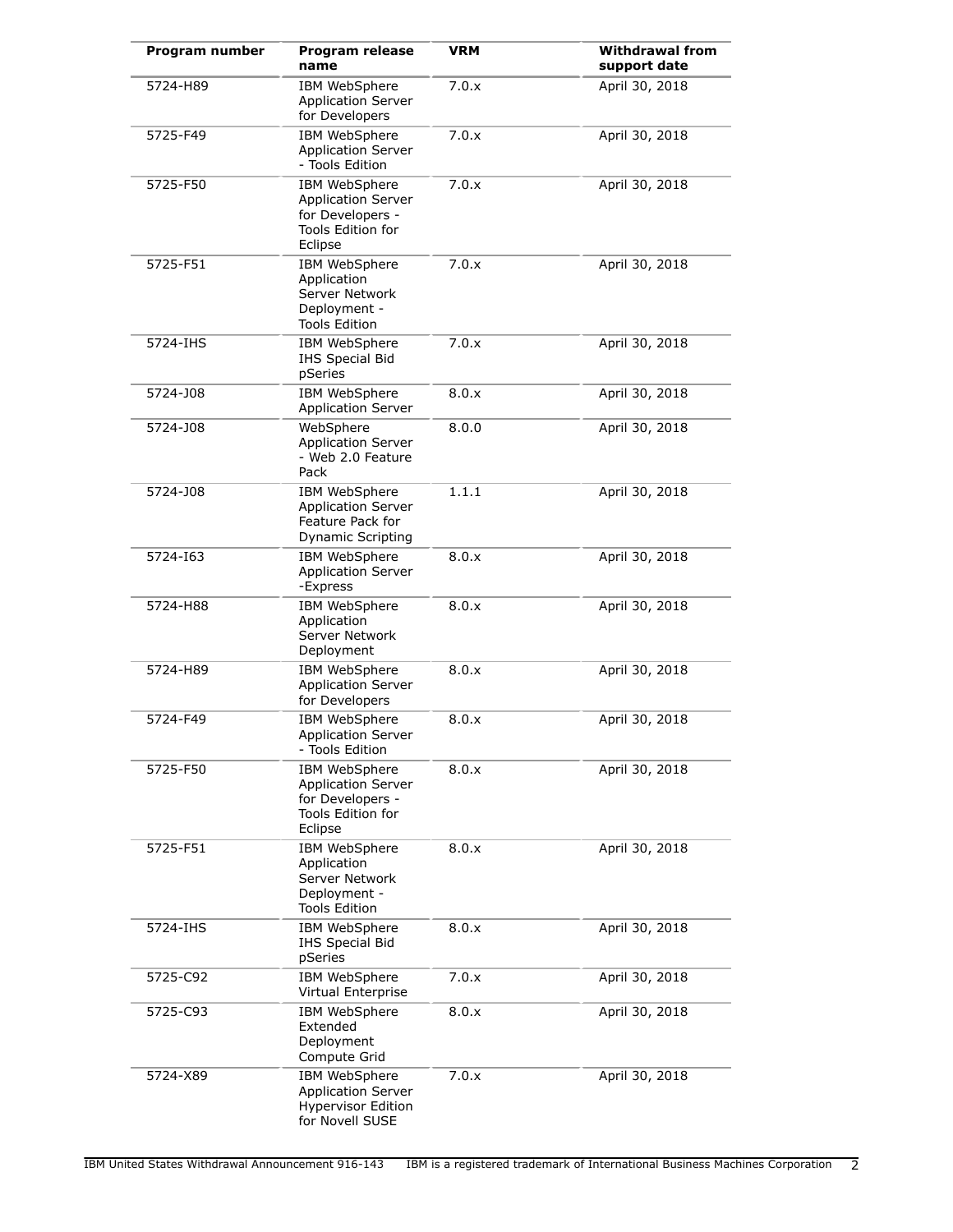| Program number | <b>Program release</b><br>name                                                                                                                | VRM   | <b>Withdrawal from</b><br>support date |
|----------------|-----------------------------------------------------------------------------------------------------------------------------------------------|-------|----------------------------------------|
|                | Linux <sup>™</sup> Enterprise<br>Server                                                                                                       |       |                                        |
| 5724-X89       | IBM WebSphere<br><b>Application Server</b><br><b>Hypervisor Edition</b><br>for Novell SUSE<br>Linux Enterprise<br>Server                      | 8.0.x | April 30, 2018                         |
| 5725-A25       | IBM WebSphere<br><b>Application Server</b><br><b>Hypervisor Edition</b><br>for $AIX^{(R)}$                                                    | 7.0.x | April 30, 2018                         |
| 5725-A25       | IBM WebSphere<br><b>Application Server</b><br><b>Hypervisor Edition</b><br>for AIX                                                            | 8.0.x | April 30, 2018                         |
| 5725-A26       | IBM WebSphere<br><b>Application Server</b><br><b>Hypervisor Edition</b><br>for Red Hat<br>Enterprise Linux                                    | 7.0.x | April 30, 2018                         |
| 5725-A26       | <b>IBM WebSphere</b><br><b>Application Server</b><br><b>Hypervisor Edition</b><br>for Red Hat<br>Enterprise Linux                             | 8.0.x | April 30, 2018                         |
| 5725-C04       | <b>IBM HTTP Server</b><br>for WebSphere<br><b>Application Server</b><br><b>Hypervisor Edition</b><br>on Red Hat<br>Enterprise Linux<br>Server | 7.0.x | April 30, 2018                         |
| 5725-C04       | <b>IBM HTTP Server</b><br>for WebSphere<br><b>Application Server</b><br><b>Hypervisor Edition</b><br>on Red Hat<br>Enterprise Linux<br>Server | 8.0.x | April 30, 2018                         |
| 5725-A27       | IBM WebSphere<br>Application<br>Server Hypervisor<br>Edition Intelligent<br>Management Pack                                                   | 6.1.x | April 30, 2018                         |
| 5725-A27       | IBM WebSphere<br>Application<br>Server Hypervisor<br>Edition Intelligent<br>Management Pack                                                   | 7.0.x | April 30, 2018                         |
| 5725-C00       | <b>IBM HTTP Server</b><br>for WebSphere<br><b>Application Server</b><br><b>Hypervisor Edition</b><br>on Novell SLES                           | 7.0.x | April 30, 2018                         |
| 5725-C00       | <b>IBM HTTP Server</b><br>for WebSphere<br><b>Application Server</b><br><b>Hypervisor Edition</b><br>on Novell SLES                           | 8.0.x | April 30, 2018                         |
| 5725-C01       | <b>IBM HTTP Server</b><br>for WebSphere<br>Application<br><b>Hypervisor Edition</b><br>on AIX                                                 | 7.0.x | April 30, 2018                         |
| 5725-C01       | <b>IBM HTTP Server</b><br>for WebSphere                                                                                                       | 8.0.x | April 30, 2018                         |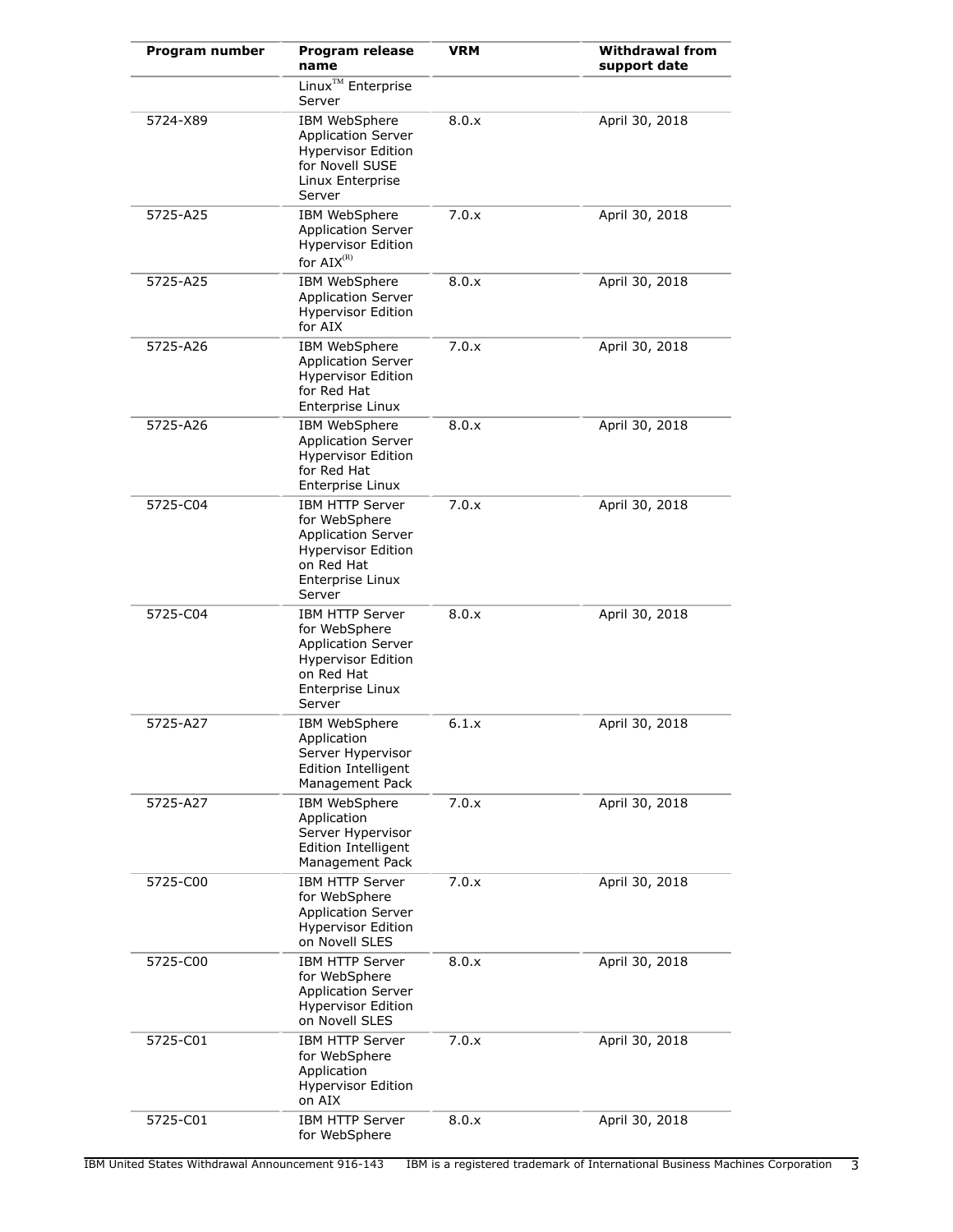| Program number | <b>Program release</b><br>name                                                                                                                                             | VRM   | <b>Withdrawal from</b><br>support date |
|----------------|----------------------------------------------------------------------------------------------------------------------------------------------------------------------------|-------|----------------------------------------|
|                | Application<br><b>Hypervisor Edition</b><br>on AIX                                                                                                                         |       |                                        |
| 5725-A11       | IBM WebSphere<br><b>Application Server</b><br><b>Hypervisor Edition</b><br>Novell SLES<br>System z <sup>(R)</sup> - Novell<br>Subscription<br>Required                     | 7.0.x | April 30, 2018                         |
| 5725-A11       | IBM WebSphere<br><b>Application Server</b><br><b>Hypervisor Edition</b><br>Novell SLES<br>System z- Novell<br>Subscription<br>Required                                     | 8.0.x | April 30, 2018                         |
| 5725-A12       | IBM WebSphere<br><b>Application Server</b><br><b>Hypervisor Edition</b><br><b>Novell SLES</b><br>System z- Novell<br>Subscription Not<br>Required                          | 7.0.x | April 30, 2018                         |
| 5725-A12       | IBM WebSphere<br><b>Application Server</b><br><b>Hypervisor Edition</b><br><b>Novell SLES</b><br>System z- Novell<br>Subscription Not<br>Required                          | 8.0.x | April 30, 2018                         |
| 5725-C02       | <b>IBM HTTP Server</b><br>for WebSphere<br><b>Application Server</b><br><b>Hypervisor Edition</b><br>on Novell SLES on<br>System z- Novell<br>Subscription<br>Required     | 7.0.x | April 30, 2018                         |
| 5725-C02       | <b>IBM HTTP Server</b><br>for WebSphere<br><b>Application Server</b><br><b>Hypervisor Edition</b><br>on Novell SLES on<br>System z- Novell<br>Subscription<br>Required     | 8.0.x | April 30, 2018                         |
| 5725-C03       | <b>IBM HTTP Server</b><br>for WebSphere<br><b>Application Server</b><br><b>Hypervisor Edition</b><br>on Novell SLES on<br>System z- Novell<br>Subscription Not<br>Required | 7.0.x | April 30, 2018                         |
| 5725-C03       | IBM HTTP Server<br>for WebSphere<br><b>Application Server</b><br><b>Hypervisor Edition</b><br>on Novell SLES on<br>System z- Novell<br>Subscription Not<br>Required        | 8.0.x | April 30, 2018                         |
| 5725-D29       | <b>IBM WebSphere</b><br><b>Application Server</b><br><b>Hypervisor Edition</b><br>on Red Hat<br>Enterprise Linux                                                           | 7.0.x | April 30, 2018                         |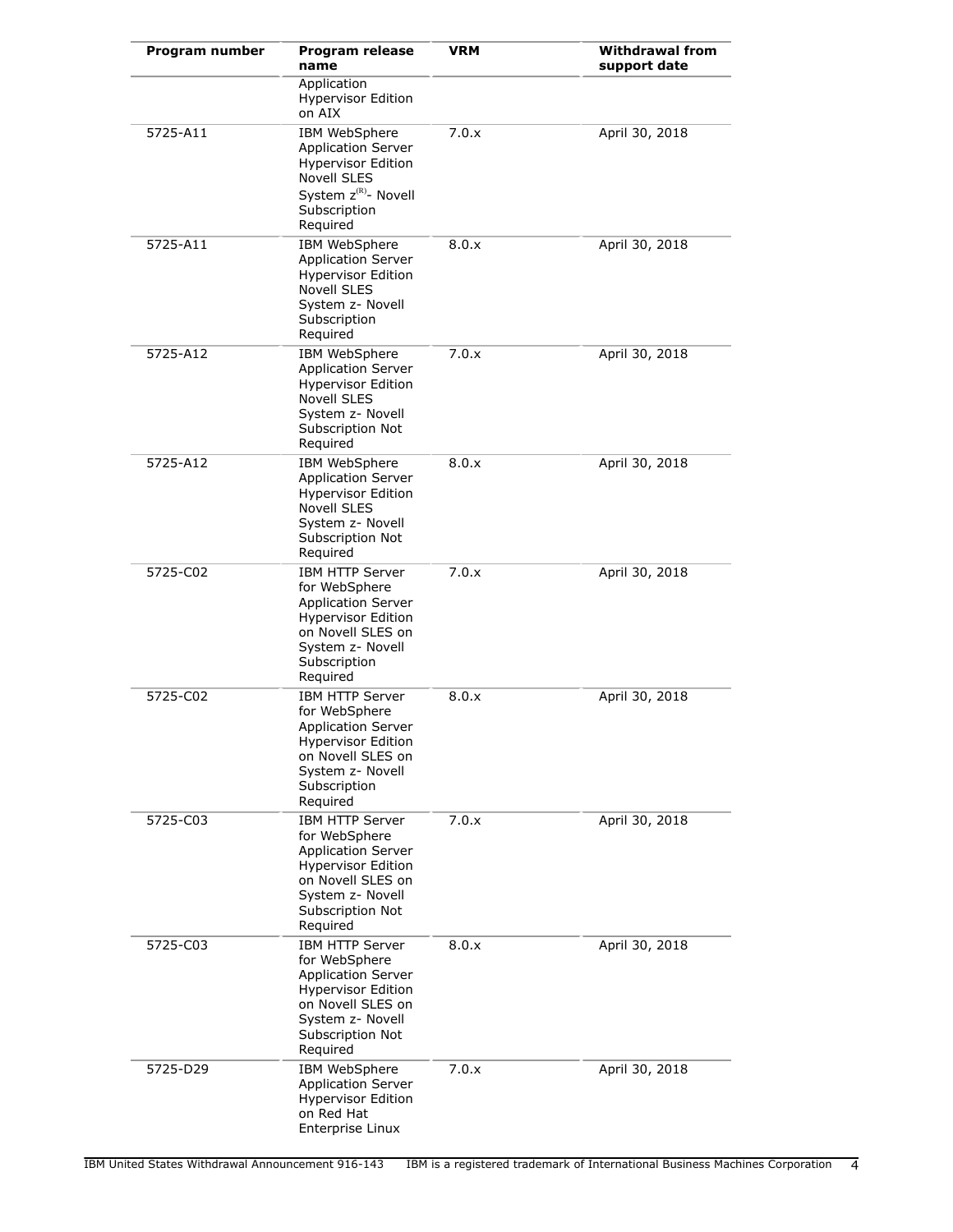| Program number | Program release<br>name                                                                                                                                                                                         | VRM   | <b>Withdrawal from</b><br>support date |
|----------------|-----------------------------------------------------------------------------------------------------------------------------------------------------------------------------------------------------------------|-------|----------------------------------------|
|                | for IBM System<br>z- Separate Red<br>Hat Subscription<br>Required                                                                                                                                               |       |                                        |
| 5725-D29       | IBM WebSphere<br><b>Application Server</b><br><b>Hypervisor Edition</b><br>on Red Hat<br>Enterprise Linux<br>for IBM System<br>z- Separate Red<br><b>Hat Subscription</b><br>Required                           | 8.0.x | April 30, 2018                         |
| 5725-D30       | <b>IBM HTTP Server</b><br>for WebSphere<br><b>Application Server</b><br><b>Hypervisor Edition</b><br>on Red Hat<br>Enterprise Linux<br>for IBM System<br>z- Separate Red<br><b>Hat Subscription</b><br>Required | 7.0.x | April 30, 2018                         |
| 5725-D30       | <b>IBM HTTP Server</b><br>for WebSphere<br><b>Application Server</b><br><b>Hypervisor Edition</b><br>on Red Hat<br>Enterprise Linux<br>for IBM System<br>z- Separate Red<br>Hat Subscription<br>Required        | 8.0.x | April 30, 2018                         |
| 5725-D31       | IBM WebSphere<br><b>Application Server</b><br><b>Hypervisor Edition</b><br>on Red Hat<br>Enterprise Linux<br>for IBM System z-<br>Separate Red Hat<br>Subscription Not<br>Required                              | 7.0.x | April 30, 2018                         |
| 5725-D31       | IBM WebSphere<br><b>Application Server</b><br><b>Hypervisor Edition</b><br>on Red Hat<br><b>Enterprise Linux</b><br>for IBM System z-<br>Separate Red Hat<br>Subscription Not<br>Required                       | 8.0.x | April 30, 2018                         |
| 5725-D32       | <b>IBM HTTP Server</b><br>for WebSphere<br><b>Application Server</b><br><b>Hypervisor Edition</b><br>on Red Hat<br>Enterprise Linux<br>for IBM System z-<br>Separate Red Hat<br>Subscription Not<br>Required    | 7.0.x | April 30, 2018                         |
| 5725-D32       | IBM HTTP Server<br>for WebSphere<br><b>Application Server</b><br><b>Hypervisor Edition</b><br>on Red Hat<br>Enterprise Linux<br>for IBM System z-<br>Separate Red Hat                                           | 8.0.x | April 30, 2018                         |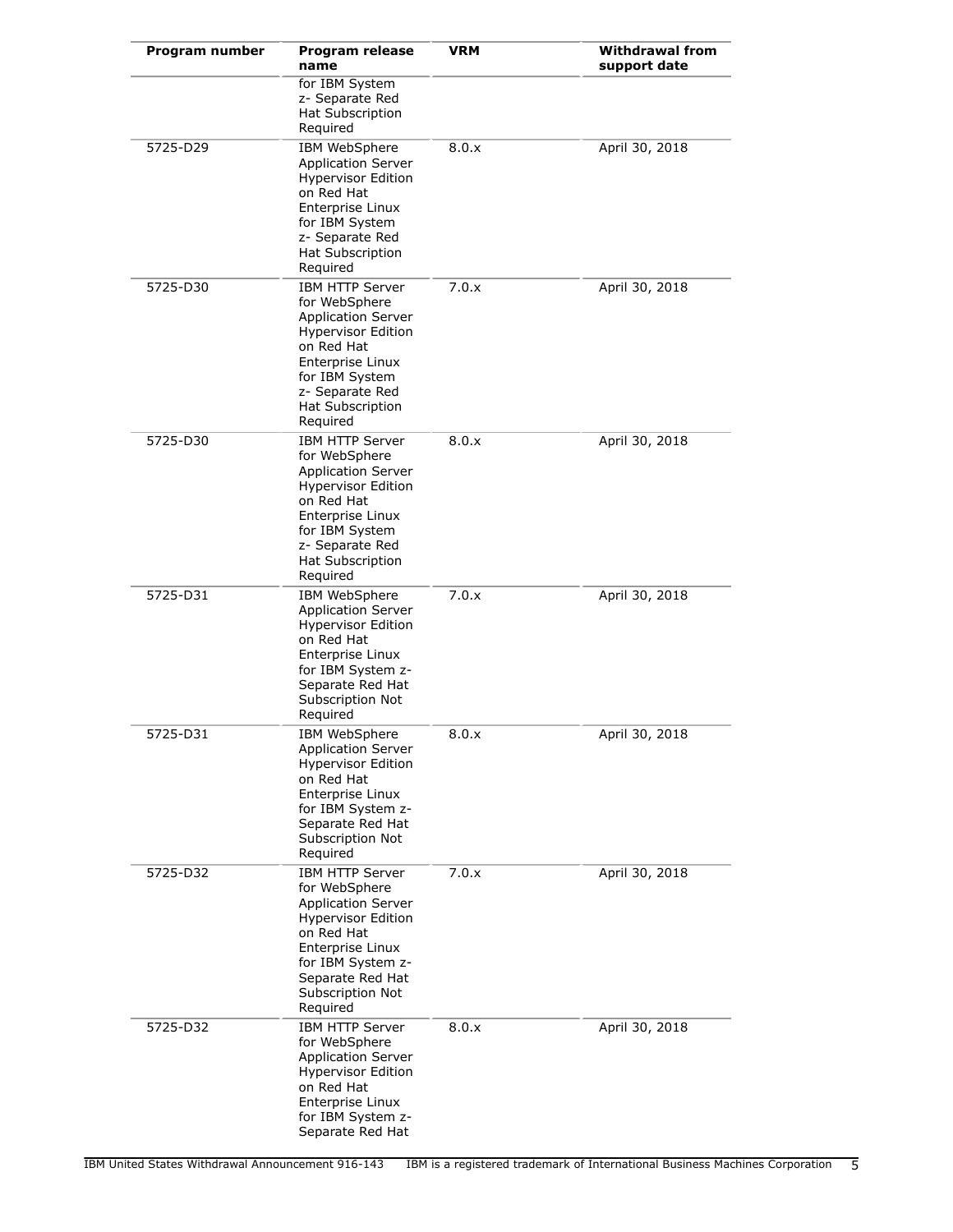| Program number | Program release<br>name      | VRM | <b>Withdrawal from</b><br>support date |
|----------------|------------------------------|-----|----------------------------------------|
|                | Subscription Not<br>Reguired |     |                                        |

# **WebSphere Application Server V8.5 JavaTM support**

IBM highly recommends that you move to WebSphere Application Server for V8.5 or WebSphere Application Server for V9.0 and the latest Java SE version (Java SE 8) due to potential security risks on earlier releases of WebSphere Application Server and Java.

WebSphere Application Server for V8.5 provides the option to use Java SE 6, Java SE 7, or Java SE 8. WebSphere Application Server includes Java and during the lifecycle of WebSphere Application Server those packaged versions of Java may go out of support by Oracle. Once a Java SE release is no longer supported by Oracle then IBM will not be able to provide any code fixes for that specific Java release.

Security risks can come in the form of newly identified exposures that impact older versions of Java, and also updates from browser vendors that remove support for security standards that are no longer considered secure, such as SHA1. Current versions of WebSphere Application Server support multiple versions of Java SE. New releases of Java are added as they become available to enable you to stay current and reduce the risk of security exposures.

See [Oracle support](http://www.oracle.com/technetwork/java/eol-135779.html) for details of when Oracle will discontinue support for specific Java versions.

If you are using WebSphere Application Server V8.5 with Java SE 6, then there will no longer be support for the Java SE 6 version after April 2018. Similarly, for users of WebSphere Application Server V8.5 with Java SE 7 or Java SE 7.1, support for the Java SE 7.x versions will be discontinued after July 2022.

WebSphere Application Server Liberty has a single support stream for all product versions. Support for Java SE 6 with Liberty will end in September 2017 to allow the Liberty code and included open source packages to move forward. Support for the Java SE 7.x versions will be discontinued after September 2019.

#### **Migration planning**

Information on migration planning for WebSphere Application Server and also information on best practices, offers, and incentives is available in the [Knowledge](http://www-01.ibm.com/support/docview.wss?uid=swg27008724) [Collection.](http://www-01.ibm.com/support/docview.wss?uid=swg27008724)

Additional migration guidance is provided in a [WebSphere Application Server](http://whichwas.mybluemix.net/) [flowchart](http://whichwas.mybluemix.net/) to help you decide which edition of the application server (WebSphere Application Server traditional or WebSphere Liberty) and platform (Docker, WebSphere for Bluemix $<sup>R</sup>$ , or local data center) best meets your needs.</sup>

## **Operating environment support changes**

Effective the third quarter of 2018, WebSphere Liberty will only support the following platforms and operating systems as "Other Configurations".

- Red Hat Enterprise Linux (RHEL) Big Endian on Power $\binom{R}{k}$
- SUSE Linux Enterprise Server (SLES) Big Endian on Power
- SUSE Linux Enterprise Server (SLES) Little Endian on Power
- SUSE Linux Enterprise Server (SLES) and SUSE Linux Enterprise Desktop (SLED) on x86
- Solaris on x86 and Sparc
- HP-UX

This change in supported platforms and operating environments is limited to WebSphere Liberty and does not impact WebSphere Application Server traditional.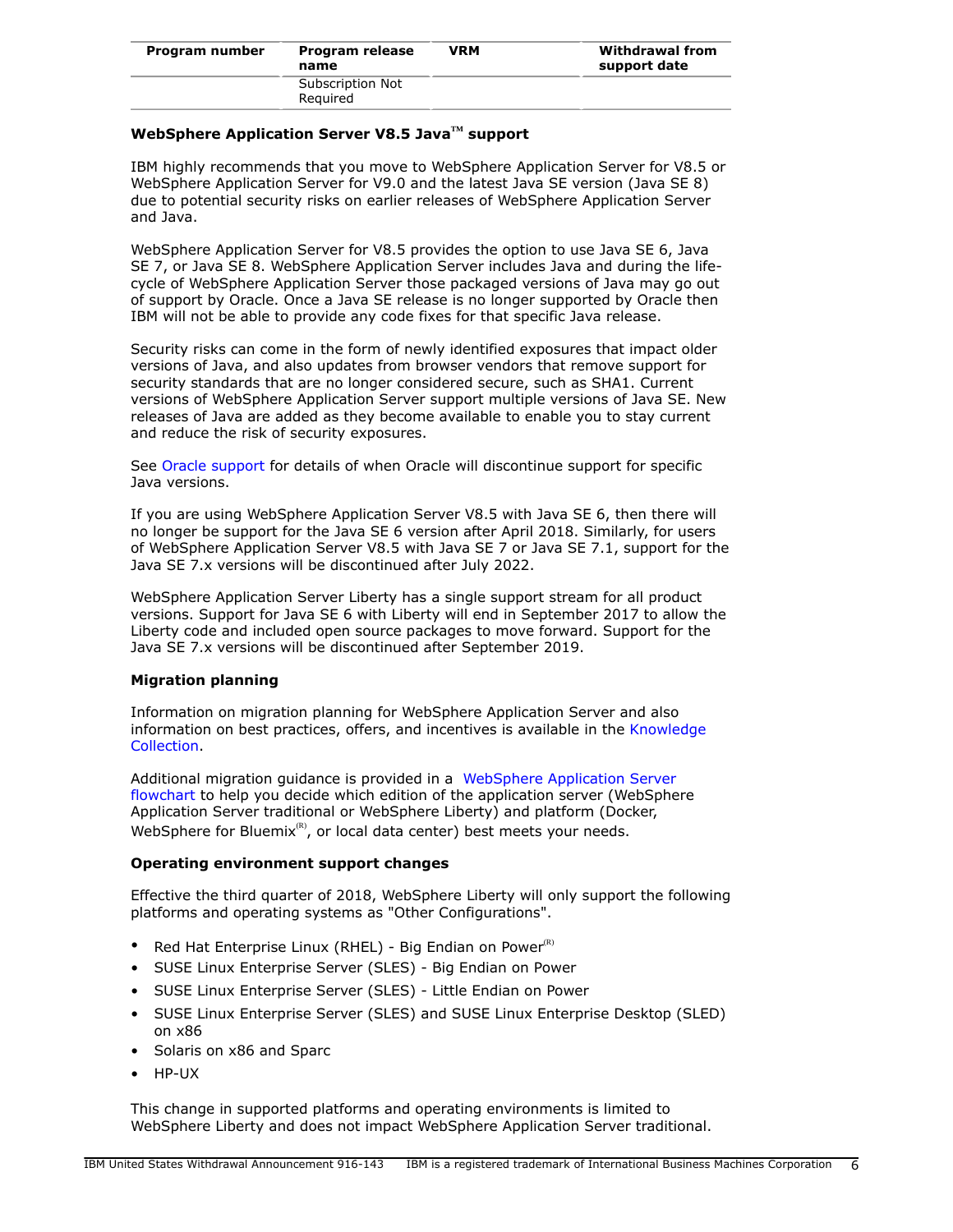WebSphere Application Server traditional will continue to support these platforms without any changes.

### **WebSphere Application Server Support Policy**

WebSphere Application Server has changed to a continuous delivery support model.

IBM recently announced a new software support policy lifecycle, the [continuous](http://www-01.ibm.com/software/support/lifecycle/cd-policy.html) [delivery support model](http://www-01.ibm.com/software/support/lifecycle/cd-policy.html), for products that are making new functions available on a frequent basis. WebSphere Application Server is changing to this new support model in a way that combines the existing minimum '5 plus 3' years of support with the flexibility of the continuous delivery support model. The new policy will apply to all releases and editions of WebSphere Application Server, with the following additional provisions.

WebSphere Application Server will continue to provide a minimum of five years of standard (defect and non-defect) product technical support from the date the product release was made generally available by IBM, with the option to get support extensions for at least an additional three years following the product's End of Support (EoS) date for an extra charge set by IBM. The continuous delivery of new function in fix packs, or in the case of Liberty, as optionally installable new features, is extending the time between major releases of the product, so concurrent support for multiple product releases is not guaranteed.

In general, fixes will be provided in Continuous Delivery (CD) updates (fix packs). Recommended fixes may also be provided as interim fixes to be applied to the current fix pack level, before the next fix pack is available. When requested, interim fixes may be provided, at IBM's discretion, to be applied on fix packs that were made generally available up to two years before the date that the fix is created, if both of the following circumstances apply:

- 1. The fix resolves a problem that impacts ongoing production or a committed production start date.
- 2. There is no acceptable workaround for the problem.

The creation of test fixes will be limited to problems that have not been reproduced by IBM support. If the product runs on an operating system release that is no longer supported, or with a corequisite or prerequisite product that is no longer supported, IBM technical support may be limited to defects that can be replicated on currently supported environments. In this situation, the existing 'other configurations' policy continues to apply, and IBM will apply reasonable effort to support your configuration. The product will not be tested with corequisite or prerequisite products that are no longer supported

For more information on the continuous delivery support model, see Software Announcement [216-269](http://www.ibm.com/common/ssi/cgi-bin/ssialias?infotype=an&subtype=ca&appname=gpateam&supplier=897&letternum=ENUS216-269), dated May 24, 2016.

#### <span id="page-6-0"></span>**Withdrawn programs**

Effective on the dates shown, IBM will withdraw from marketing part numbers from the following programs licensed under the IBM International Program License Agreement:

| Program number | Program release<br>name                                                                                                        | <b>VRM</b> | <b>Withdrawal from</b><br>marketing date |
|----------------|--------------------------------------------------------------------------------------------------------------------------------|------------|------------------------------------------|
| 5724-J08       | <b>IBM WebSphere</b><br><b>Application</b><br><b>Server</b>                                                                    |            |                                          |
| <b>BA0PUML</b> | IBM WebSphere<br><b>Application Server</b><br>V7.0 for AIX on<br>Power $PC^{(R)}$ 32-bit,<br>Multilingual CD<br>ROM Media Pack | 7.0.0      | December 16,<br>2016                     |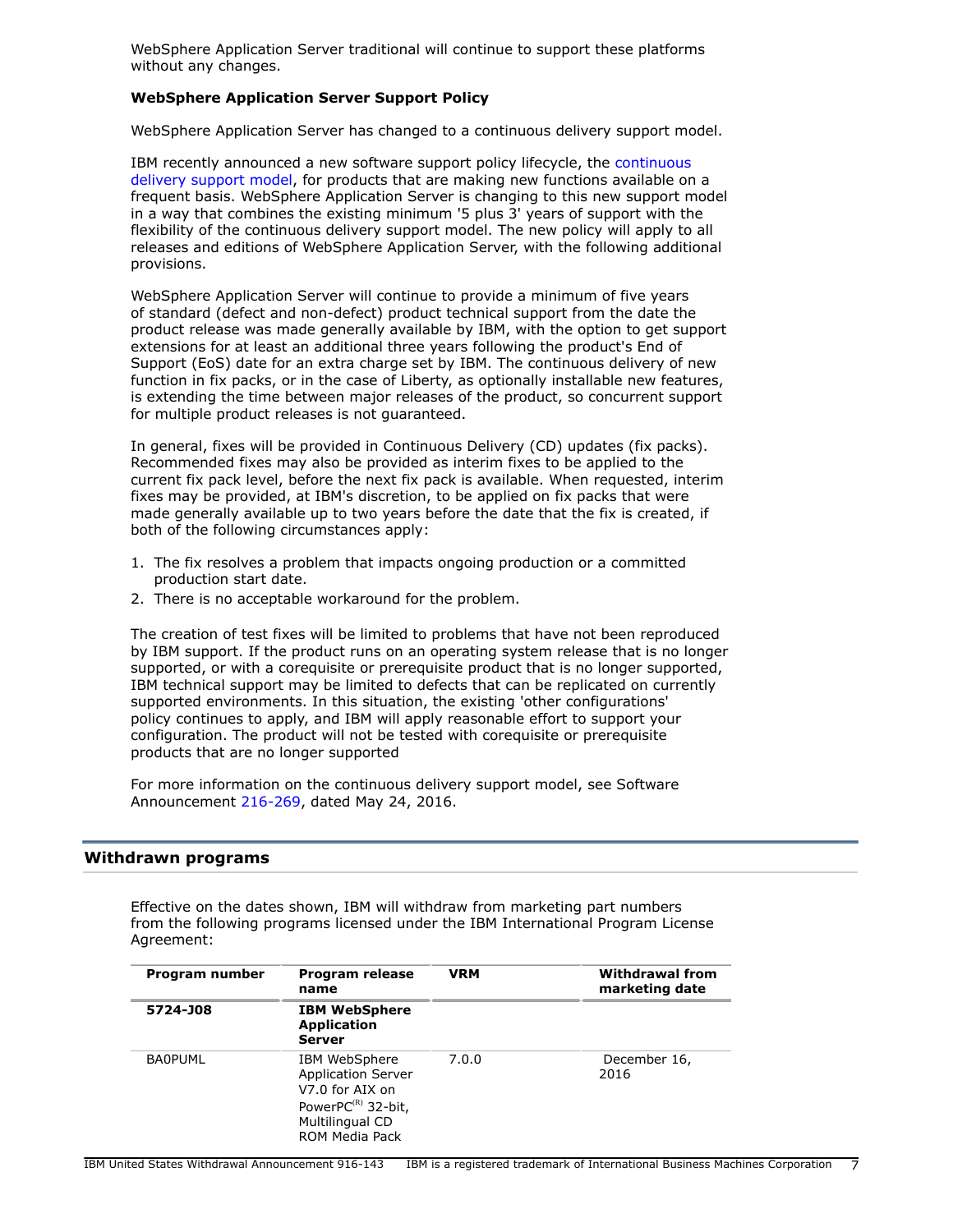| Program number | Program release<br>name                                                                                                               | <b>VRM</b> | <b>Withdrawal from</b><br>marketing date |
|----------------|---------------------------------------------------------------------------------------------------------------------------------------|------------|------------------------------------------|
| <b>BA0PVML</b> | <b>IBM WebSphere</b><br>Application Server<br>V7.0 for AIX on<br>PowerPC 64-bit,<br>Multilingual CD<br>ROM Media Pack                 | 7.0.0      | December 16,<br>2016                     |
| <b>BA0PWML</b> | IBM WebSphere<br><b>Application Server</b><br>V7.0 for AIX on<br>PowerPC 32-bit,<br>Multilingual CD<br>ROM Media Pack                 | 7.0.0      | December 16,<br>2016                     |
| <b>BA0PXML</b> | <b>IBM WebSphere</b><br><b>Application Server</b><br>V7.0 for AIX on<br>PowerPC 64-bit,<br>Multilingual CD<br><b>ROM Media Pack</b>   | 7.0.0      | December 16,<br>2016                     |
| <b>BA0PYML</b> | <b>IBM WebSphere</b><br><b>Application Server</b><br>V7.0 for HP-UX on<br>PA-RISC 32-bit,<br>Multilingual CD<br><b>ROM Media Pack</b> | 7.0.0      | December 16,<br>2016                     |
| <b>BA0PZML</b> | IBM WebSphere<br><b>Application Server</b><br>V7.0 for HP-UX on<br>Integrity 64-bit,<br>Multilingual CD<br>ROM Media Pack             | 7.0.0      | December 16,<br>2016                     |
| BA0Q0ML        | IBM WebSphere<br><b>Application Server</b><br>V7.0 for Solaris<br>SPARC 32-bit,<br>Multilingual CD<br>ROM Media Pack                  | 7.0.0      | December 16,<br>2016                     |
| BA0Q1ML        | IBM WebSphere<br><b>Application Server</b><br>V7.0 for Solaris<br>SPARC 64-bit,<br>Multilingual CD<br><b>ROM Media Pack</b>           | 7.0.0      | December 16,<br>2016                     |
| BA0Q2ML        | IBM WebSphere<br><b>Application Server</b><br>V7.0 for Solaris<br>on AMD 64-bit,<br>Multilingual CD<br>ROM Media Pack                 | 7.0.0      | December 16,<br>2016                     |
| BA0Q3ML        | <b>IBM WebSphere</b><br><b>Application Server</b><br>V7.0 for IBM i on<br>System i(R) CD<br><b>ROM Media Pack</b>                     | 7.0.0      | December 16,<br>2016                     |
| BA0Q4ML        | <b>IBM WebSphere</b><br><b>Application Server</b><br>V7.0 for Linux<br>on x86 32-bit,<br>Multilingual CD<br>ROM Media Pack            | 7.0.0      | December 16,<br>2016                     |
| BA0Q5ML        | <b>IBM WebSphere</b><br><b>Application Server</b><br>V7.0 for Linux<br>on x86 64-bit,<br>Multilingual CD<br>ROM Media Pack            | 7.0.0      | December 16,<br>2016                     |
| BA0Q6ML        | IBM WebSphere<br><b>Application Server</b>                                                                                            | 7.0.0      | December 16,<br>2016                     |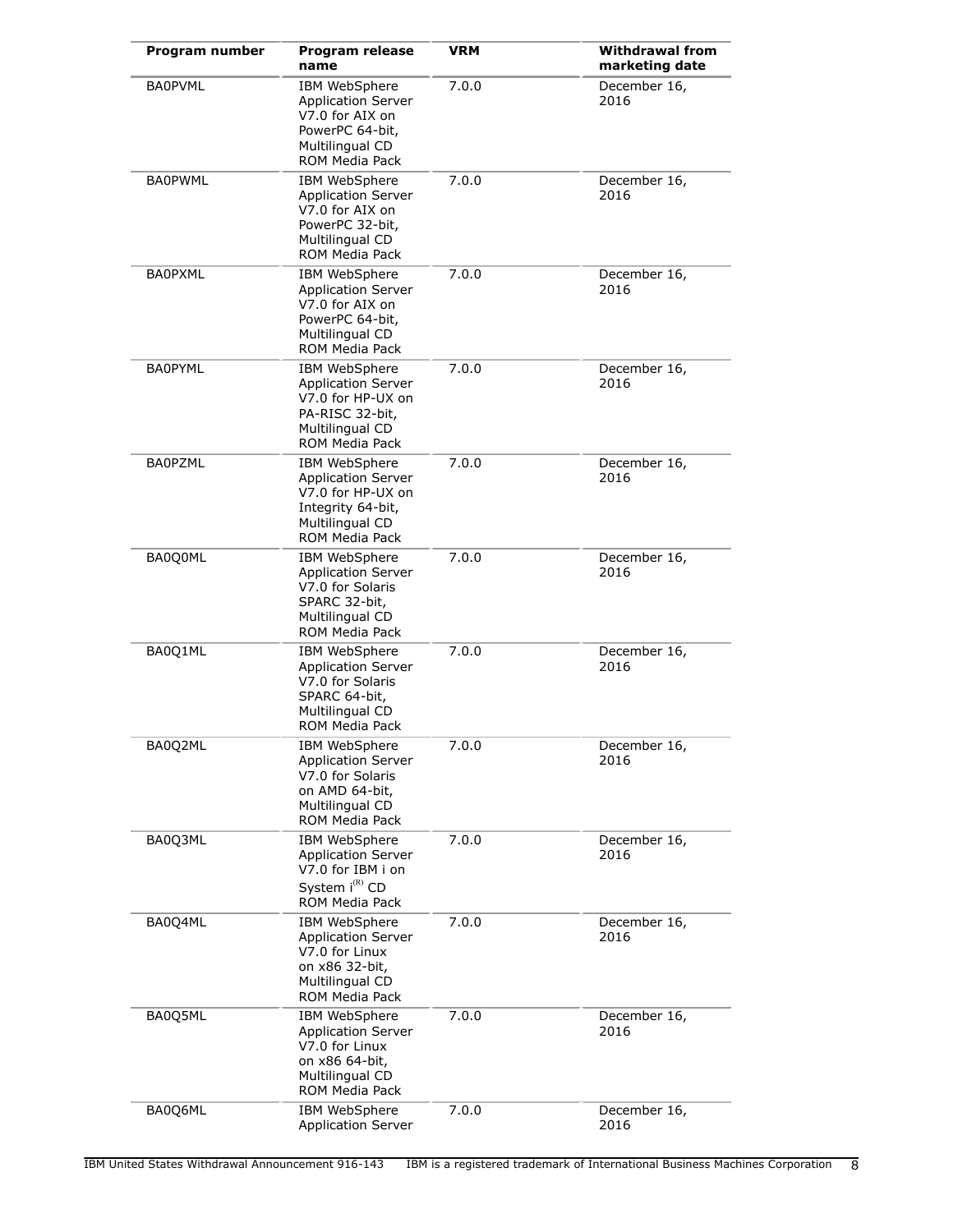| Program number | Program release<br>name                                                                                                                          | VRM   | <b>Withdrawal from</b><br>marketing date |
|----------------|--------------------------------------------------------------------------------------------------------------------------------------------------|-------|------------------------------------------|
|                | V7.0 for Linux on<br>PowerPC 32-bit,<br>Multilingual CD<br>ROM Media Pack                                                                        |       |                                          |
| BA0Q7ML        | IBM WebSphere<br><b>Application Server</b><br>V7.0 for Linux on<br>PowerPC 64-bit,<br>Multilingual CD<br>ROM Media Pack                          | 7.0.0 | December 16,<br>2016                     |
| BA0Q8ML        | IBM WebSphere<br><b>Application Server</b><br>V7.0 for Linux on<br>System z 31-bit,<br>Multilingual CD<br>ROM Media Pack                         | 7.0.0 | December 16,<br>2016                     |
| BA0Q9ML        | IBM WebSphere<br><b>Application Server</b><br>V7.0 for Linux on<br>System z 64-bit,<br>Multilingual CD<br>ROM Media Pack                         | 7.0.0 | December 16,<br>2016                     |
| BA0QAML        | IBM WebSphere<br>Application<br>Server V7.0<br>for Windows™<br>on x86-32 bit,<br>Multilingual<br>Multimedia (DVD,<br>CD ROM) Media<br>Pack       | 7.0.0 | December 16,<br>2016                     |
| BA0QBML        | IBM WebSphere<br><b>Application Server</b><br>V7.0 for Windows<br>on x86-64 bit,<br>Multilingual<br>Multimedia (DVD,<br>CD ROM) Media<br>Pack    | 7.0.0 | December 16,<br>2016                     |
| <b>BA0OCML</b> | IBM WebSphere<br><b>Application Server</b><br>V7.0 for AIX on<br>PowerPC 32-<br>bit, Multilingual<br>Multimedia (DVD,<br>CD ROM) Media<br>Pack   | 7.0.0 | December 16,<br>2016                     |
| <b>BA0QDML</b> | IBM WebSphere<br><b>Application Server</b><br>V7.0 for AIX on<br>PowerPC 34-<br>bit, Multilingual<br>Multimedia (DVD,<br>CD ROM) Media<br>Pack   | 7.0.0 | December 16,<br>2016                     |
| <b>BA0QEML</b> | IBM WebSphere<br><b>Application Server</b><br>V7.0 for HP-UX<br>on PA-RISC 32-<br>bit, Multilingual<br>Multimedia (DVD,<br>CD ROM) Media<br>Pack | 7.0.0 | December 16,<br>2016                     |
| <b>BA0QFML</b> | IBM WebSphere<br><b>Application Server</b><br>V7.0 for HP-UX<br>on Integrity 64-<br>bit, Multilingual                                            | 7.0.0 | December 16,<br>2016                     |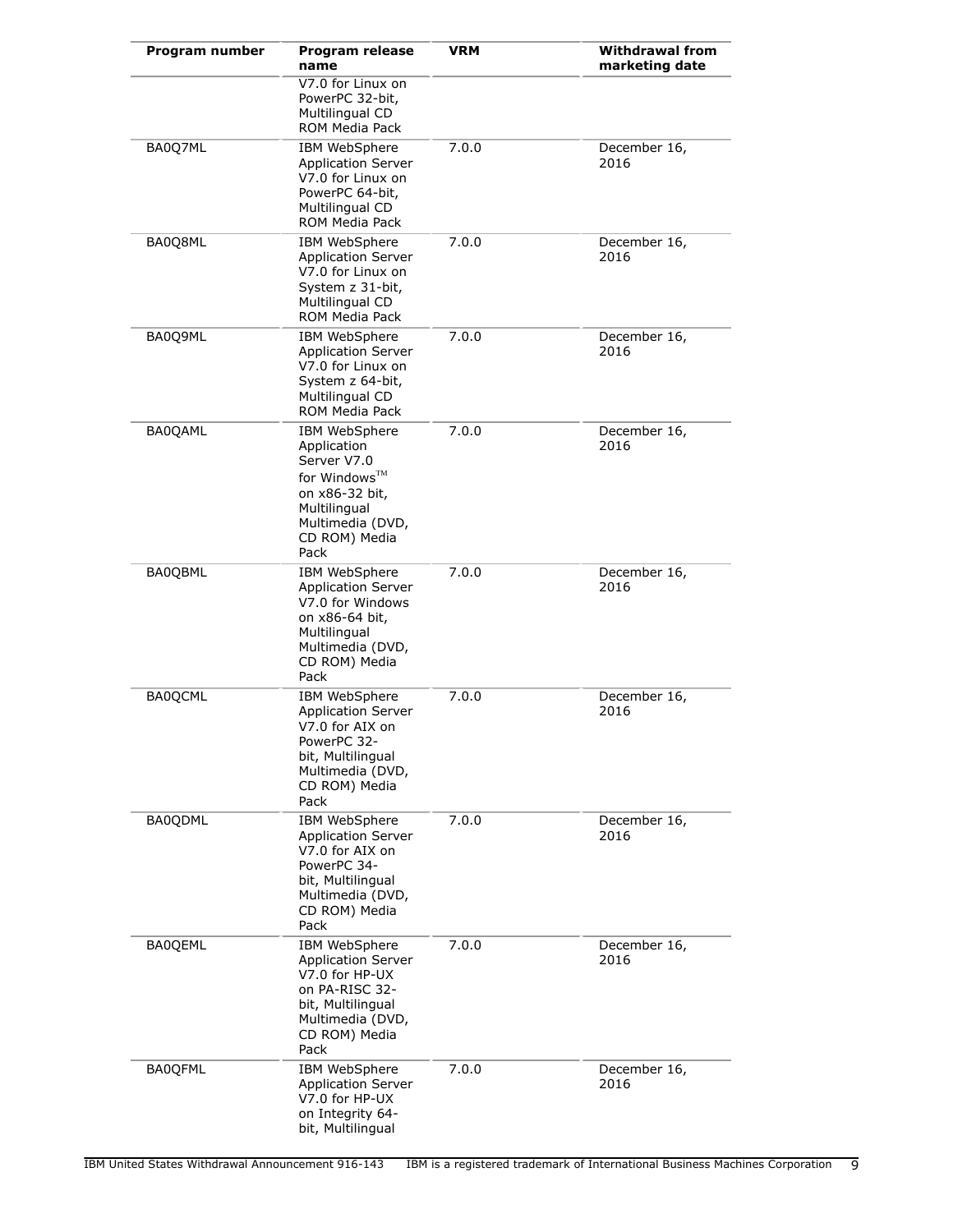| Program number | <b>Program release</b><br>name                                                                                                                          | <b>VRM</b> | <b>Withdrawal from</b><br>marketing date |
|----------------|---------------------------------------------------------------------------------------------------------------------------------------------------------|------------|------------------------------------------|
|                | Multimedia (DVD,<br>CD ROM) Media<br>Pack                                                                                                               |            |                                          |
| <b>BA0QGML</b> | <b>IBM WebSphere</b><br><b>Application Server</b><br>V7.0 for Solaris<br>SPARC 32-bit,<br>Multilingual<br>Multimedia (DVD,<br>CD ROM) Media<br>Pack     | 7.0.0      | December 16,<br>2016                     |
| <b>BA0QHML</b> | <b>IBM WebSphere</b><br><b>Application Server</b><br>V7.0 for Solaris<br>SPARC 64-bit,<br>Multilingual<br>Multimedia (DVD,<br>CD ROM) Media<br>Pack     | 7.0.0      | December 16,<br>2016                     |
| <b>BA0QIML</b> | IBM WebSphere<br><b>Application Server</b><br>V7.0 for Solaris<br>on x86 64-bit,<br>Multilingual<br>Multimedia (DVD,<br>CD ROM) Media<br>Pack           | 7.0.0      | December 16,<br>2016                     |
| BA0QJML        | IBM WebSphere<br><b>Application Server</b><br>V7.0 for IBM<br>i on System<br>i Multilingual<br>Multimedia (DVD,<br>CD ROM) Media<br>Pack                | 7.0.0      | December 16,<br>2016                     |
| <b>BA0QKML</b> | <b>IBM WebSphere</b><br><b>Application Server</b><br>V7.0 for Linux<br>on x86-32 bit,<br>Multilingual<br>Multimedia (DVD,<br>CD ROM) Media<br>Pack      | 7.0.0      | December 16,<br>2016                     |
| <b>BA0QLML</b> | IBM WebSphere<br><b>Application Server</b><br>V7.0 for Linux<br>on x86-64 bit,<br>Multilingual<br>Multimedia (DVD,<br>CD ROM) Media<br>Pack             | 7.0.0      | December 16,<br>2016                     |
| <b>BA0QMML</b> | <b>IBM WebSphere</b><br><b>Application Server</b><br>V7.0 for Linux<br>on PowerPC 32-<br>bit, Multilingual<br>Multimedia (DVD,<br>CD ROM) Media<br>Pack | 7.0.0      | December 16,<br>2016                     |
| <b>BA0QNML</b> | <b>IBM WebSphere</b><br><b>Application Server</b><br>V7.0 for Linux<br>on PowerPC 64-<br>bit, Multilingual<br>Multimedia (DVD,<br>CD ROM) Media<br>Pack | 7.0.0      | December 16,<br>2016                     |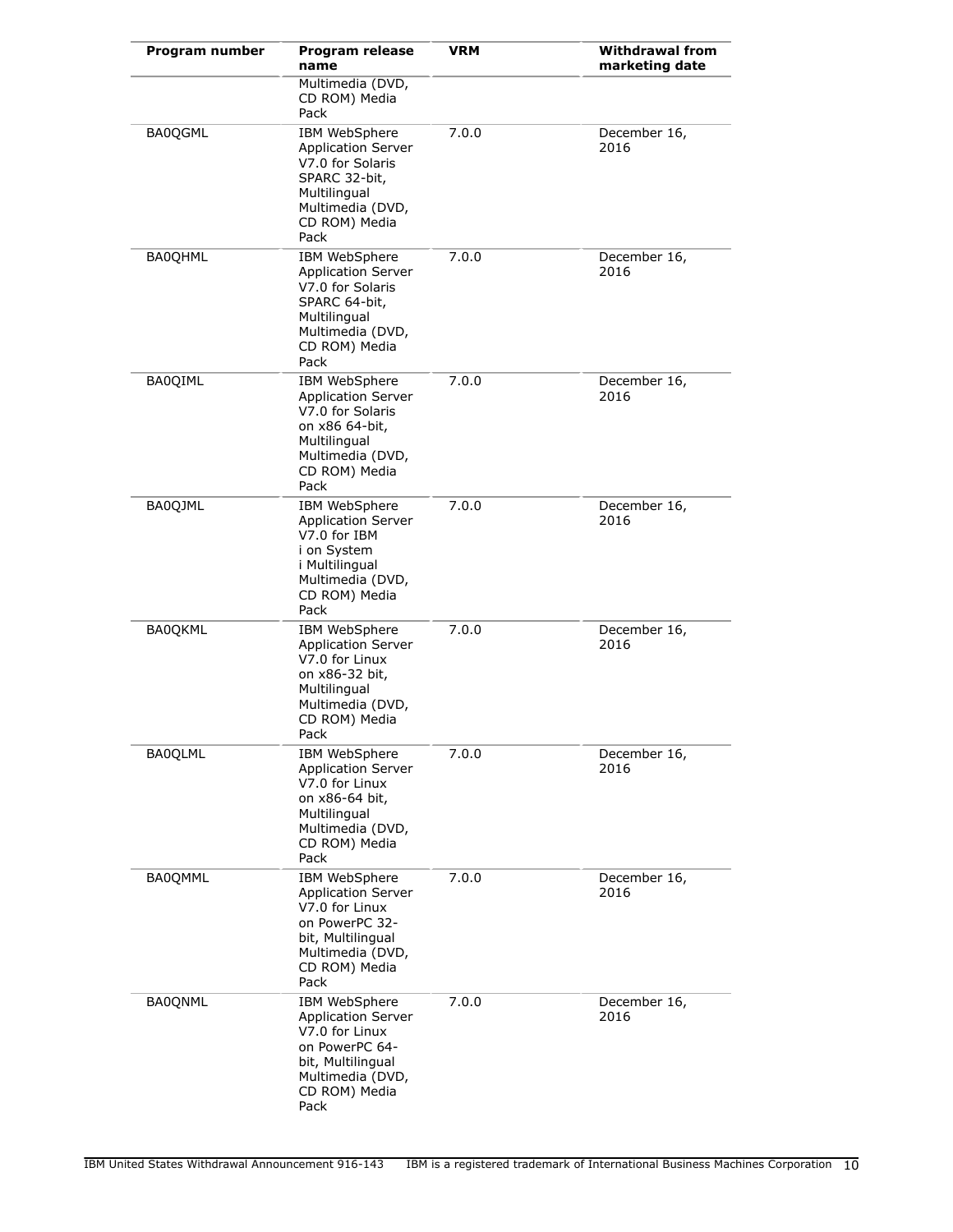| Program number | Program release<br>name                                                                                                                                  | VRM   | <b>Withdrawal from</b><br>marketing date |
|----------------|----------------------------------------------------------------------------------------------------------------------------------------------------------|-------|------------------------------------------|
| <b>BA0QPML</b> | <b>IBM WebSphere</b><br><b>Application Server</b><br>V7.0 for Linux<br>on System z 31-<br>bit, Multilingual<br>Multimedia (DVD,<br>CD ROM) Media<br>Pack | 7.0.0 | December 16,<br>2016                     |
| BA0QQML        | IBM WebSphere<br><b>Application Server</b><br>V7.0 for Linux<br>on System z 64-<br>bit, Multilingual<br>Multimedia (DVD,<br>CD ROM) Media<br>Pack        | 7.0.0 | December 16,<br>2016                     |
| <b>BA0ZUML</b> | IBM WebSphere<br>Application<br>Server V8.0 for<br>Multiplatform<br>Multilingual DVD<br>128 Bit Encryption<br>Media Pack                                 | 8.0.0 | December 16,<br>2016                     |
| 5724-163       | <b>IBM WebSphere</b><br><b>Application</b><br><b>Server - Express</b>                                                                                    |       |                                          |
| <b>BAORNML</b> | IBM WebSphere<br><b>Application Server</b><br>-Express V7.0<br>for Windows on<br>Intel™ 32-bit CD<br>ROM Multilingual<br>Media Pack                      | 7.0.0 | December 16,<br>2016                     |
| <b>BAORPML</b> | IBM WebSphere<br><b>Application Server</b><br>-Express V7.0 for<br>AIX on PowerPC<br>32-bit CD ROM<br>Multilingual Media<br>Pack                         | 7.0.0 | December 16,<br>2016                     |
| <b>BA0ROML</b> | <b>IBM WebSphere</b><br><b>Application Server</b><br>-Express V7.0 for<br>HP-UX on PA-RISC<br>32-bit CD ROM<br>Multilingual Media<br>Pack                | 7.0.0 | December 16,<br>2016                     |
| <b>BAORSML</b> | IBM WebSphere<br><b>Application Server</b><br>-Express V7.0 for<br>Solaris SPARC<br>32-bit CD ROM<br>Multilingual Media<br>Pack                          | 7.0.0 | December 16,<br>2016                     |
| <b>BA0RTML</b> | IBM WebSphere<br><b>Application Server</b><br>-Express V7.0<br>for IBM i on<br>System i CD ROM<br>Multilingual Media<br>Pack                             | 7.0.0 | December 16,<br>2016                     |
| <b>BA0RUML</b> | IBM WebSphere<br><b>Application Server</b><br>-Express V7.0<br>for Linux on Intel<br>32-bit CD ROM<br>Multilingual Media<br>Pack                         | 7.0.0 | December 16,<br>2016                     |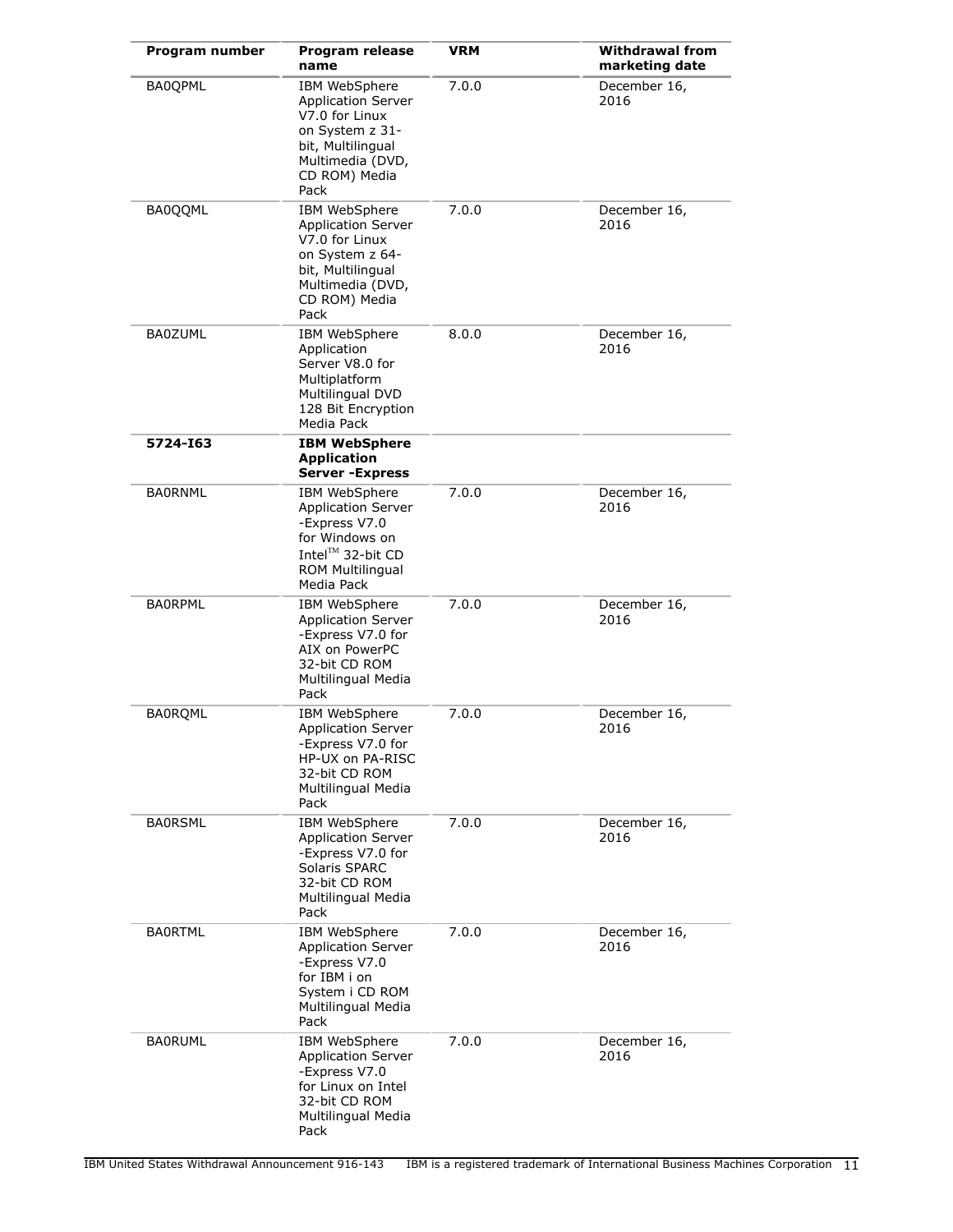| Program number | Program release<br>name                                                                                                                       | VRM   | <b>Withdrawal from</b><br>marketing date |
|----------------|-----------------------------------------------------------------------------------------------------------------------------------------------|-------|------------------------------------------|
| <b>BA0RVML</b> | IBM WebSphere<br><b>Application Server</b><br>-Express V7.0 for<br>Linux on PowerPC<br>32-bit CD ROM<br>Multilingual Media<br>Pack            | 7.0.0 | December 16,<br>2016                     |
| <b>BA0RWML</b> | IBM WebSphere<br><b>Application Server</b><br>-Express V7.0 for<br>Windows on Intel<br>32-bit DVD/CD<br><b>ROM Multilingual</b><br>Media Pack | 7.0.0 | December 16,<br>2016                     |
| <b>BAORXML</b> | <b>IBM WebSphere</b><br><b>Application Server</b><br>-Express V7.0 for<br>AIX on PowerPC<br>32-bit DVD/CD<br>ROM Multilingual<br>Media Pack   | 7.0.0 | December 16,<br>2016                     |
| <b>BA0RYML</b> | IBM WebSphere<br><b>Application Server</b><br>-Express V7.0 for<br>HP-UX on PA-RISC<br>32-bit DVD/CD<br><b>ROM Multilingual</b><br>Media Pack | 7.0.0 | December 16,<br>2016                     |
| <b>BA0S0ML</b> | IBM WebSphere<br><b>Application Server</b><br>-Express V7.0 for<br>Solaris SPARC 32-<br>bit DVD/CD ROM<br>Multilingual Media<br>Pack          | 7.0.0 | December 16,<br>2016                     |
| BA0S1ML        | IBM WebSphere<br><b>Application Server</b><br>-Express V7.0 for<br>IBM i on System<br>i DVD/CD ROM<br>Multilingual Media<br>Pack              | 7.0.0 | December 16,<br>2016                     |
| BA0S2ML        | <b>IBM WebSphere</b><br><b>Application Server</b><br>-Express V7.0 for<br>Linux on Intel 32-<br>bit DVD/CD ROM<br>Multilingual Media<br>Pack  | 7.0.0 | December 16,<br>2016                     |
| BA0S3ML        | IBM WebSphere<br><b>Application Server</b><br>-Express V7.0 for<br>Linux on PowerPC<br>32-bit DVD/CD<br>ROM Multilingual<br>Media Pack        | 7.0.0 | December 16,<br>2016                     |
| <b>BA0ZVML</b> | IBM WebSphere<br><b>Application Server</b><br>-Express V8.0<br>for Multiplatform<br>Multilingual DVD<br>128 Bit Encryption<br>Media Pack      | 8.0.0 | December 16,<br>2016                     |
| 5724-H88       | <b>IBM WebSphere</b><br><b>Application</b><br><b>Server Network</b><br><b>Deployment</b>                                                      |       |                                          |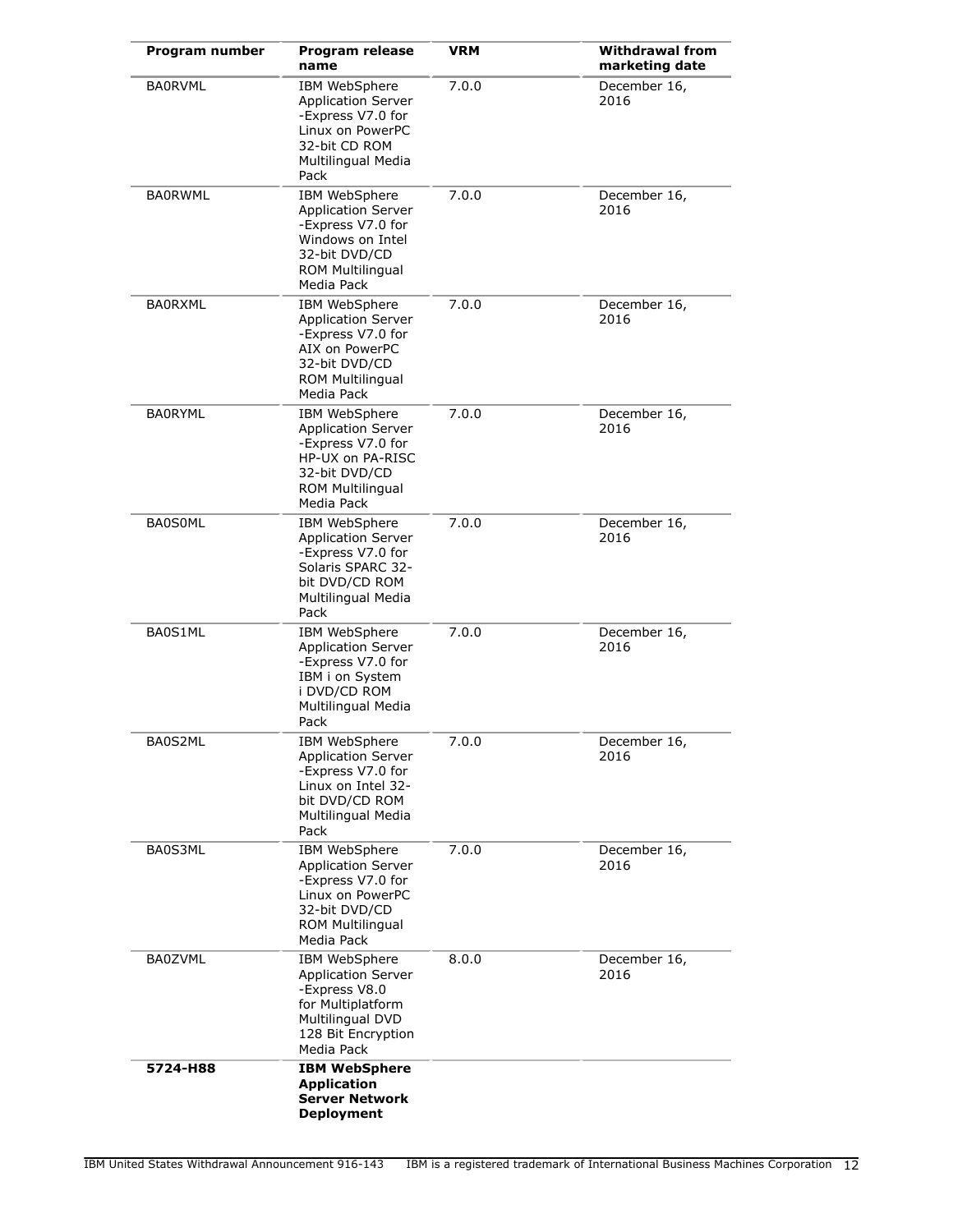| Program number | Program release<br>name                                                                                                                                                               | <b>VRM</b> | <b>Withdrawal from</b><br>marketing date |
|----------------|---------------------------------------------------------------------------------------------------------------------------------------------------------------------------------------|------------|------------------------------------------|
| <b>BA0QRML</b> | <b>IBM WebSphere</b><br>Application<br>Server Network<br>Deployment V7.0<br>for Windows<br>on x86-32 bit,<br>Multilingual CD<br><b>ROM 128 Bit</b><br><b>Encryption Media</b><br>Pack | 7.0.0      | December 16,<br>2016                     |
| <b>BA0QSML</b> | IBM WebSphere<br>Application<br>Server Network<br>Deployment V7.0<br>for Windows<br>on x86-64 bit,<br>Multilingual CD<br>ROM 128 Bit<br><b>Encryption Media</b><br>Pack               | 7.0.0      | December 16,<br>2016                     |
| <b>BA0QTML</b> | IBM WebSphere<br>Application<br>Server Network<br>Deployment<br>V7.0 for AIX on<br>PowerPC 32-<br>bit, Multilingual<br>CD ROM 128 Bit<br><b>Encryption Media</b><br>Pack              | 7.0.0      | December 16,<br>2016                     |
| <b>BA0QUML</b> | IBM WebSphere<br>Application<br>Server Network<br>Deployment<br>V7.0 for AIX on<br>PowerPC 64-<br>bit, Multilingual<br>CD ROM 128 Bit<br><b>Encryption Media</b><br>Pack              | 7.0.0      | December 16,<br>2016                     |
| <b>BA0QVML</b> | IBM WebSphere<br>Application<br>Server Network<br>Deployment V7.0<br>for HP-UX on<br>PA-RISC 32-<br>bit, Multilingual<br>CD ROM 128 Bit<br><b>Encryption Media</b><br>Pack            | 7.0.0      | December 16,<br>2016                     |
| <b>BA0QWML</b> | IBM WebSphere<br>Application<br>Server Network<br>Deployment V7.0<br>for HP-UX on<br>Integrity 64-<br>bit, Multilingual<br>CD ROM 128 Bit<br><b>Encryption Media</b><br>Pack          | 7.0.0      | December 16,<br>2016                     |
| BA0QXML        | IBM WebSphere<br>Application<br>Server Network<br>Deployment<br>V7.0 for Solaris<br>SPARC 32-bit,<br>Multilingual CD<br>ROM 128 Bit                                                   | 7.0.0      | December 16,<br>2016                     |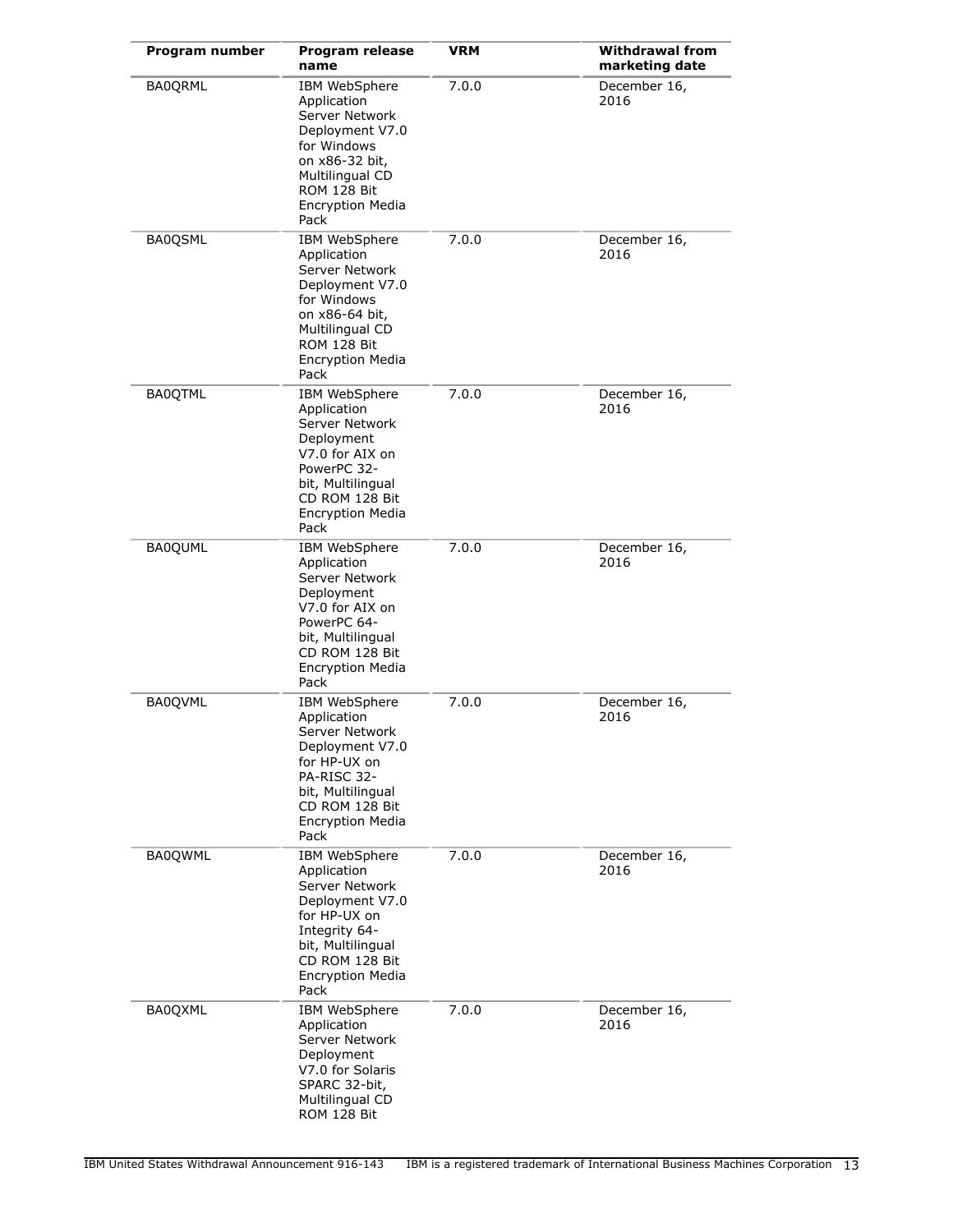| Program number | <b>Program release</b><br>name                                                                                                                                             | <b>VRM</b> | <b>Withdrawal from</b><br>marketing date |
|----------------|----------------------------------------------------------------------------------------------------------------------------------------------------------------------------|------------|------------------------------------------|
|                | <b>Encryption Media</b><br>Pack                                                                                                                                            |            |                                          |
| BA0QYML        | IBM WebSphere<br>Application<br>Server Network<br>Deployment<br>V7.0 for Solaris<br>SPARC 64-bit,<br>Multilingual CD<br>ROM 128 Bit<br><b>Encryption Media</b><br>Pack     | 7.0.0      | December 16,<br>2016                     |
| BA0QZML        | IBM WebSphere<br>Application<br>Server Network<br>Deployment<br>V7.0 for Solaris<br>on AMD 64-bit,<br>Multilingual CD<br>ROM 128 Bit<br><b>Encryption Media</b><br>Pack    | 7.0.0      | December 16,<br>2016                     |
| <b>BA0R0ML</b> | IBM WebSphere<br>Application<br>Server Network<br>Deployment<br>V7.0 for IBM<br>i on System i,<br>Multilingual CD<br>ROM 128 Bit<br><b>Encryption Media</b><br>Pack        | 7.0.0      | December 16,<br>2016                     |
| BA0R1ML        | IBM WebSphere<br>Application<br>Server Network<br>Deployment<br>V7.0 for Linux<br>on x86-32 bit,<br>Multilingual CD<br>ROM 128 Bit<br><b>Encryption Media</b><br>Pack      | 7.0.0      | December 16,<br>2016                     |
| BA0R2ML        | IBM WebSphere<br>Application<br>Server Network<br>Deployment<br>V7.0 for Linux<br>on x86-64 bit,<br>Multilingual CD<br>ROM 128 Bit<br><b>Encryption Media</b><br>Pack      | 7.0.0      | December 16,<br>2016                     |
| BA0R3ML        | IBM WebSphere<br>Application<br>Server Network<br>Deployment<br>V7.0 for Linux<br>on PowerPC 32-<br>bit, Multilingual<br>CD ROM 128 Bit<br><b>Encryption Media</b><br>Pack | 7.0.0      | December 16,<br>2016                     |
| BA0R4ML        | IBM WebSphere<br>Application<br>Server Network<br>Deployment<br>V7.0 for Linux<br>on PowerPC 64-<br>bit, Multilingual                                                      | 7.0.0      | December 16,<br>2016                     |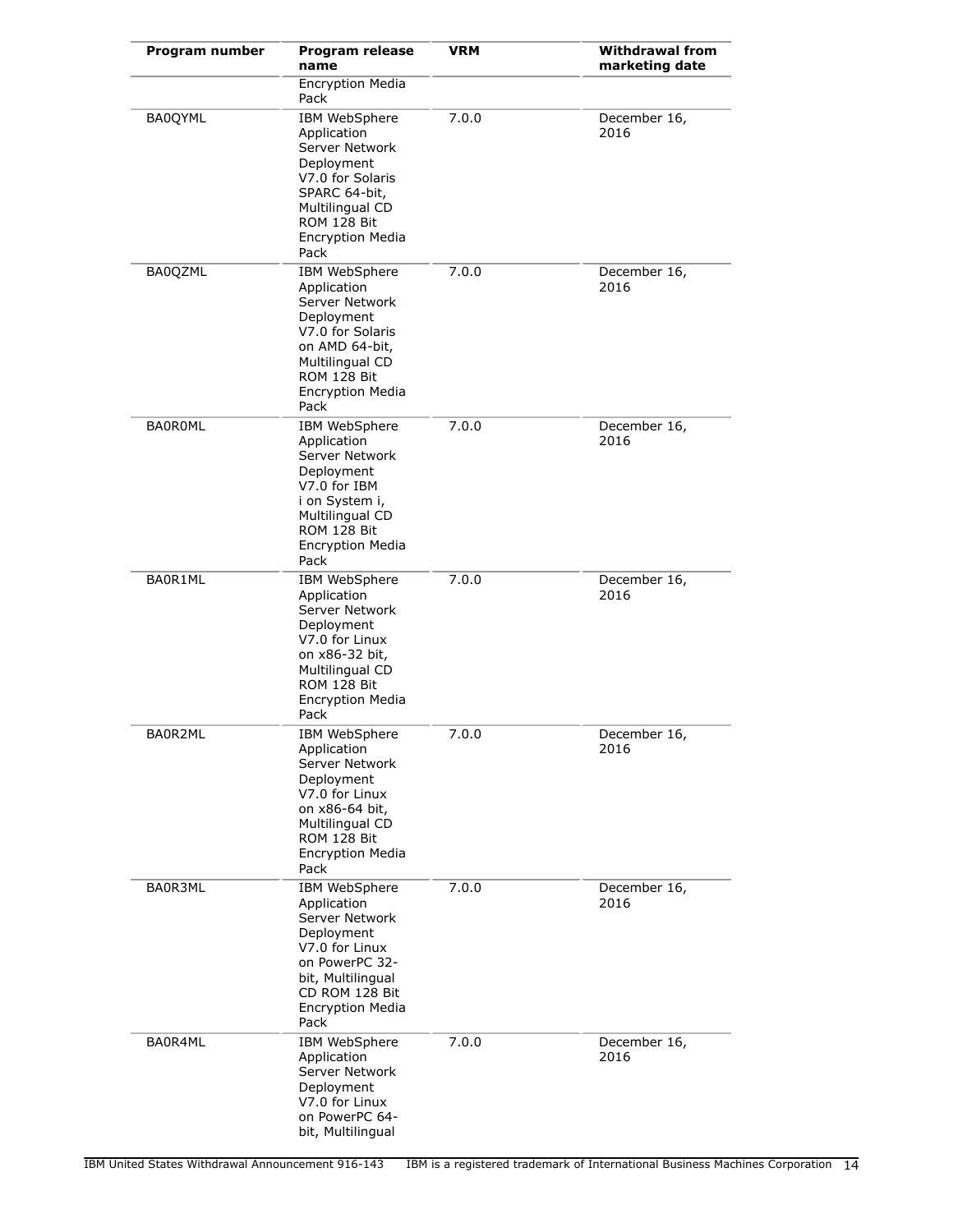| Program number | <b>Program release</b><br>name                                                                                                                                                                | <b>VRM</b> | <b>Withdrawal from</b><br>marketing date |
|----------------|-----------------------------------------------------------------------------------------------------------------------------------------------------------------------------------------------|------------|------------------------------------------|
|                | CD ROM 128 Bit<br><b>Encryption Media</b><br>Pack                                                                                                                                             |            |                                          |
| BA0R5ML        | IBM WebSphere<br>Application<br>Server Network<br>Deployment<br>V7.0 for Linux<br>on System z 31-<br>bit, Multilingual<br>CD ROM 128 Bit<br><b>Encryption Media</b><br>Pack                   | 7.0.0      | December 16,<br>2016                     |
| BA0R6ML        | IBM WebSphere<br>Application<br>Server Network<br>Deployment<br>V7.0 for Linux<br>on System z 64-<br>bit, Multilingual<br>CD ROM 128 Bit<br><b>Encryption Media</b><br>Pack                   | 7.0.0      | December 16,<br>2016                     |
| BA0R7ML        | IBM WebSphere<br>Application<br>Server Network<br>Deployment V7.0<br>for Windows<br>on x86-32 bit,<br>Multilingual<br>Multimedia (DVD,<br>CD ROM) 128 Bit<br><b>Encryption Media</b><br>Pack  | 7.0.0      | December 16,<br>2016                     |
| BA0R8ML        | IBM WebSphere<br>Application<br>Server Network<br>Deployment V7.0<br>for Windows<br>on x86-64 bit,<br>Multilingual<br>Multimedia (DVD,<br>CD ROM) 128 Bit<br><b>Encryption Media</b><br>Pack  | 7.0.0      | December 16,<br>2016                     |
| BA0R9ML        | IBM WebSphere<br>Application<br>Server Network<br>Deployment<br>V7.0 for AIX on<br>PowerPC 32-<br>bit, Multilingual<br>Multimedia (DVD.<br>CD ROM) 128 Bit<br><b>Encryption Media</b><br>Pack | 7.0.0      | December 16,<br>2016                     |
| <b>BAORAML</b> | IBM WebSphere<br>Application<br>Server Network<br>Deployment<br>V7.0 for AIX on<br>PowerPC 64-<br>bit, Multilingual<br>Multimedia (DVD.<br>CD ROM) 128 Bit<br><b>Encryption Media</b><br>Pack | 7.0.0      | December 16,<br>2016                     |
| <b>BAORBML</b> | IBM WebSphere<br>Application                                                                                                                                                                  | 7.0.0      | December 16,<br>2016                     |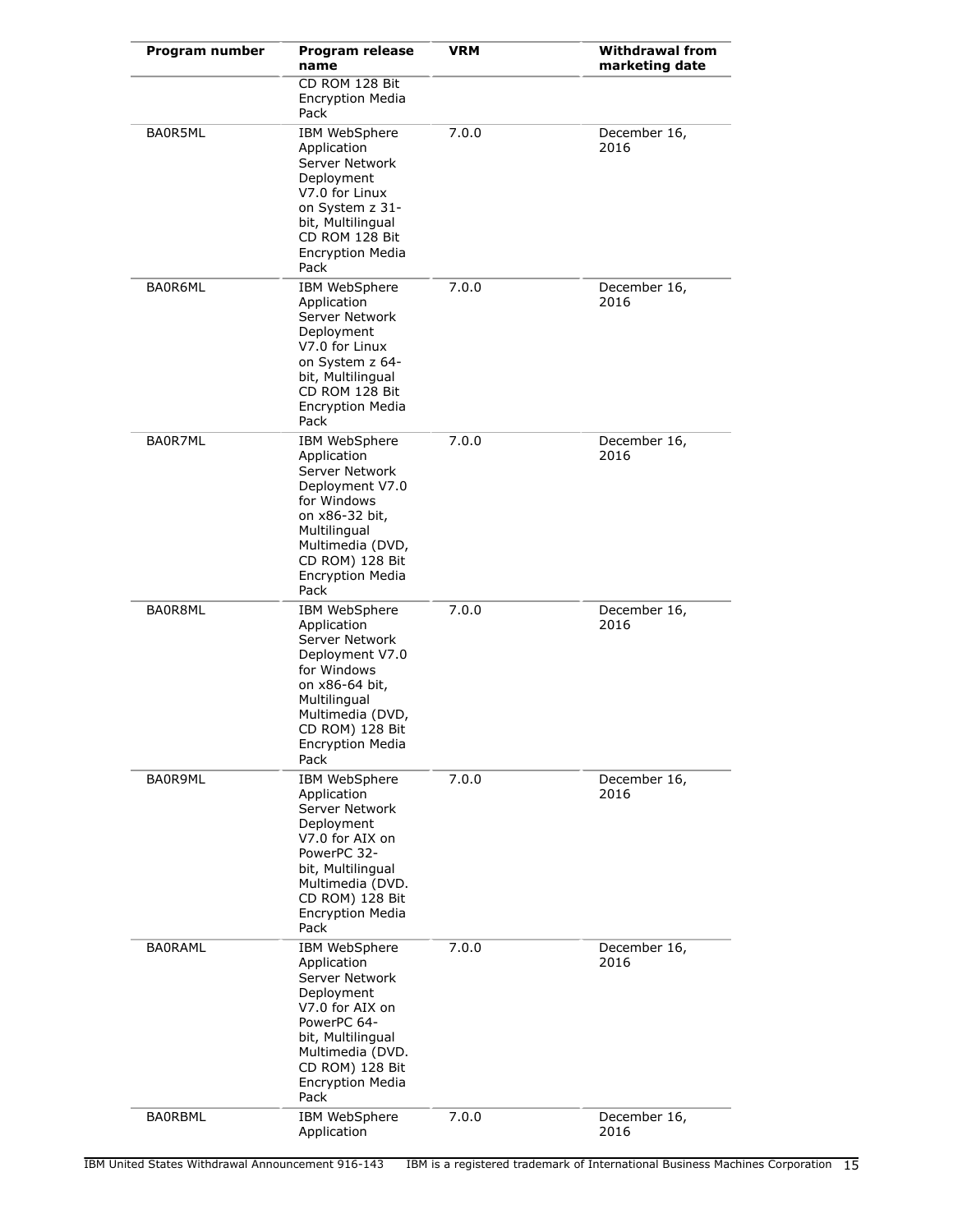| Program number | Program release<br>name                                                                                                                                                                           | <b>VRM</b> | <b>Withdrawal from</b><br>marketing date |
|----------------|---------------------------------------------------------------------------------------------------------------------------------------------------------------------------------------------------|------------|------------------------------------------|
|                | Server Network<br>Deployment V7.0<br>for HP-UX on<br>PA-RISC 32-<br>bit, Multilingual<br>Multimedia (DVD,<br>CD ROM) 128 Bit<br><b>Encryption Media</b><br>Pack                                   |            |                                          |
| <b>BAORCML</b> | IBM WebSphere<br>Application<br>Server Network<br>Deployment V7.0<br>for HP-UX on<br>Integrity 64-<br>bit, Multilingual<br>Multimedia (DVD,<br>CD ROM) 128 Bit<br><b>Encryption Media</b><br>Pack | 7.0.0      | December 16,<br>2016                     |
| <b>BA0RDML</b> | IBM WebSphere<br>Application<br>Server Network<br>Deployment<br>V7.0 for Solaris<br>SPARC 32-bit,<br>Multilingual<br>Multimedia (DVD,<br>CD ROM) 128 Bit<br><b>Encryption Media</b><br>Pack       | 7.0.0      | December 16,<br>2016                     |
| <b>BAOREML</b> | IBM WebSphere<br>Application<br>Server Network<br>Deployment<br>V7.0 for Solaris<br>SPARC 64-bit,<br>Multilingual<br>Multimedia (DVD,<br>CD ROM) 128 Bit<br><b>Encryption Media</b><br>Pack       | 7.0.0      | December 16,<br>2016                     |
| <b>BAORFML</b> | IBM WebSphere<br>Application<br>Server Network<br>Deployment<br>V7.0 for Solaris<br>on AMD 64-<br>bit, Multilingual<br>Multimedia (DVD,<br>CD ROM) 128 Bit<br><b>Encryption Media</b><br>Pack     | 7.0.0      | December 16,<br>2016                     |
| <b>BAORGML</b> | IBM WebSphere<br>Application<br>Server Network<br>Deployment<br>V7.0 for IBM<br>i on System<br>i, Multilingual<br>Multimedia (DVD,<br>CD ROM) 128 Bit<br><b>Encryption Media</b><br>Pack          | 7.0.0      | December 16,<br>2016                     |
| <b>BAORHML</b> | IBM WebSphere<br>Application<br>Server Network<br>Deployment<br>V7.0 for Linux                                                                                                                    | 7.0.0      | December 16,<br>2016                     |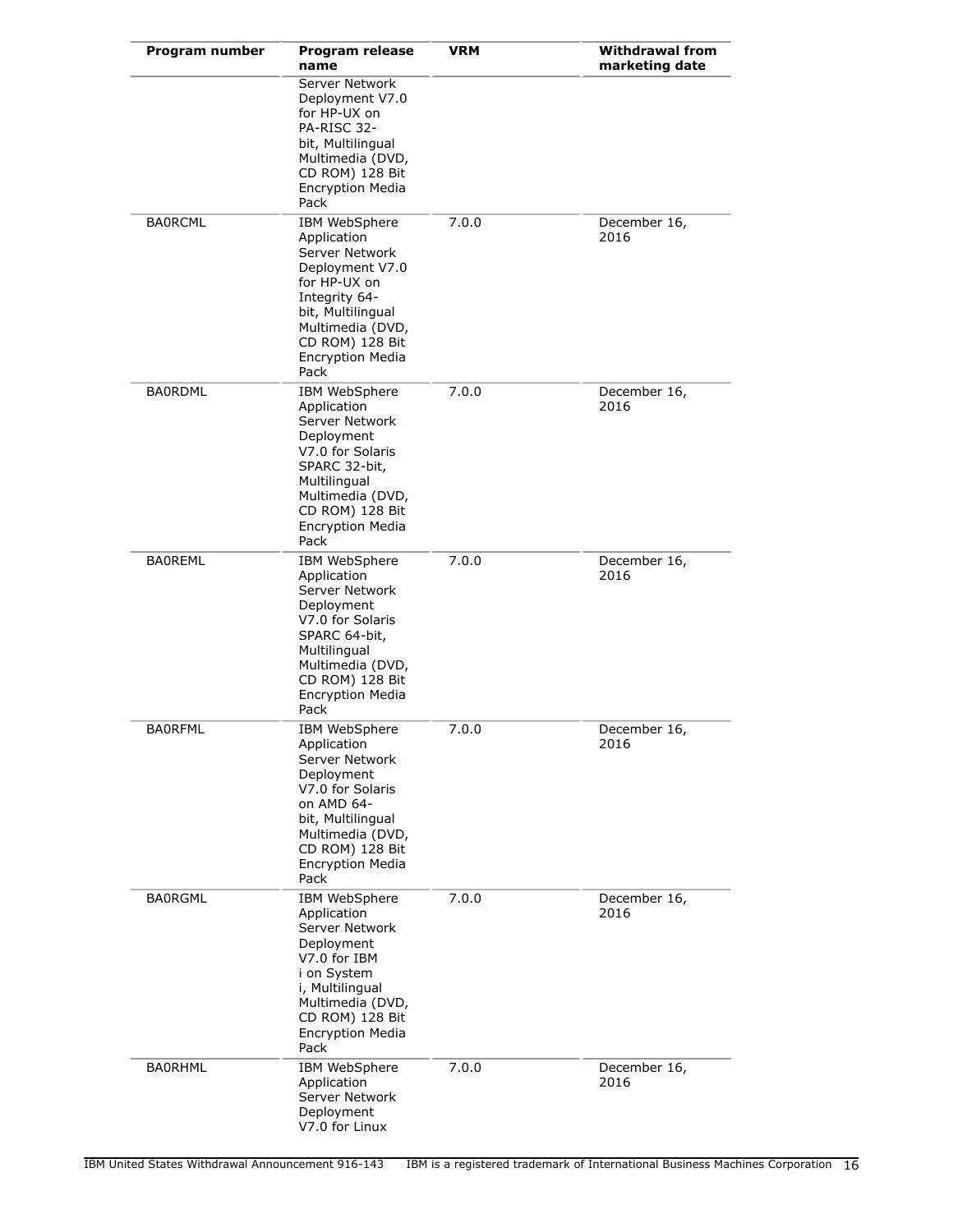| Program number | <b>Program release</b><br>name                                                                                                                                                                   | <b>VRM</b> | <b>Withdrawal from</b><br>marketing date |
|----------------|--------------------------------------------------------------------------------------------------------------------------------------------------------------------------------------------------|------------|------------------------------------------|
|                | on x86-32 bit,<br>Multilingual<br>Multimedia (DVD,<br>CD ROM) 128 Bit<br><b>Encryption Media</b><br>Pack                                                                                         |            |                                          |
| <b>BAORIML</b> | IBM WebSphere<br>Application<br>Server Network<br>Deployment<br>V7.0 for Linux<br>on x86-64 bit,<br>Multilingual<br>Multimedia (DVD,<br>CD ROM) 128 Bit<br><b>Encryption Media</b><br>Pack       | 7.0.0      | December 16,<br>2016                     |
| <b>BA0RJML</b> | IBM WebSphere<br>Application<br>Server Network<br>Deployment<br>V7.0 for Linux<br>on PowerPC 32-<br>bit, Multilingual<br>Multimedia (DVD,<br>CD ROM) 128 Bit<br><b>Encryption Media</b><br>Pack  | 7.0.0      | December 16,<br>2016                     |
| <b>BAORKML</b> | IBM WebSphere<br>Application<br>Server Network<br>Deployment<br>V7.0 for Linux<br>on PowerPC 64-<br>bit, Multilingual<br>Multimedia (DVD,<br>CD ROM) 128 Bit<br><b>Encryption Media</b><br>Pack  | 7.0.0      | December 16,<br>2016                     |
| <b>BAORLML</b> | IBM WebSphere<br>Application<br>Server Network<br>Deployment<br>V7.0 for Linux<br>on System z 31-<br>bit, Multilingual<br>Multimedia (DVD,<br>CD ROM) 128 Bit<br><b>Encryption Media</b><br>Pack | 7.0.0      | December 16,<br>2016                     |
| <b>BA0RMML</b> | IBM WebSphere<br>Application<br>Server Network<br>Deployment<br>V7.0 for Linux<br>on System z 64-<br>bit, Multilingual<br>Multimedia (DVD,<br>CD ROM) 128 Bit<br><b>Encryption Media</b><br>Pack | 7.0.0      | December 16,<br>2016                     |
| <b>BA0ZWML</b> | IBM WebSphere<br>Application<br>Server Network<br>Deployment V8.0<br>for Multiplatform<br>Multilingual DVD<br>128 Bit Encryption<br>Media Pack                                                   | 8.0.0      | December 16,<br>2016                     |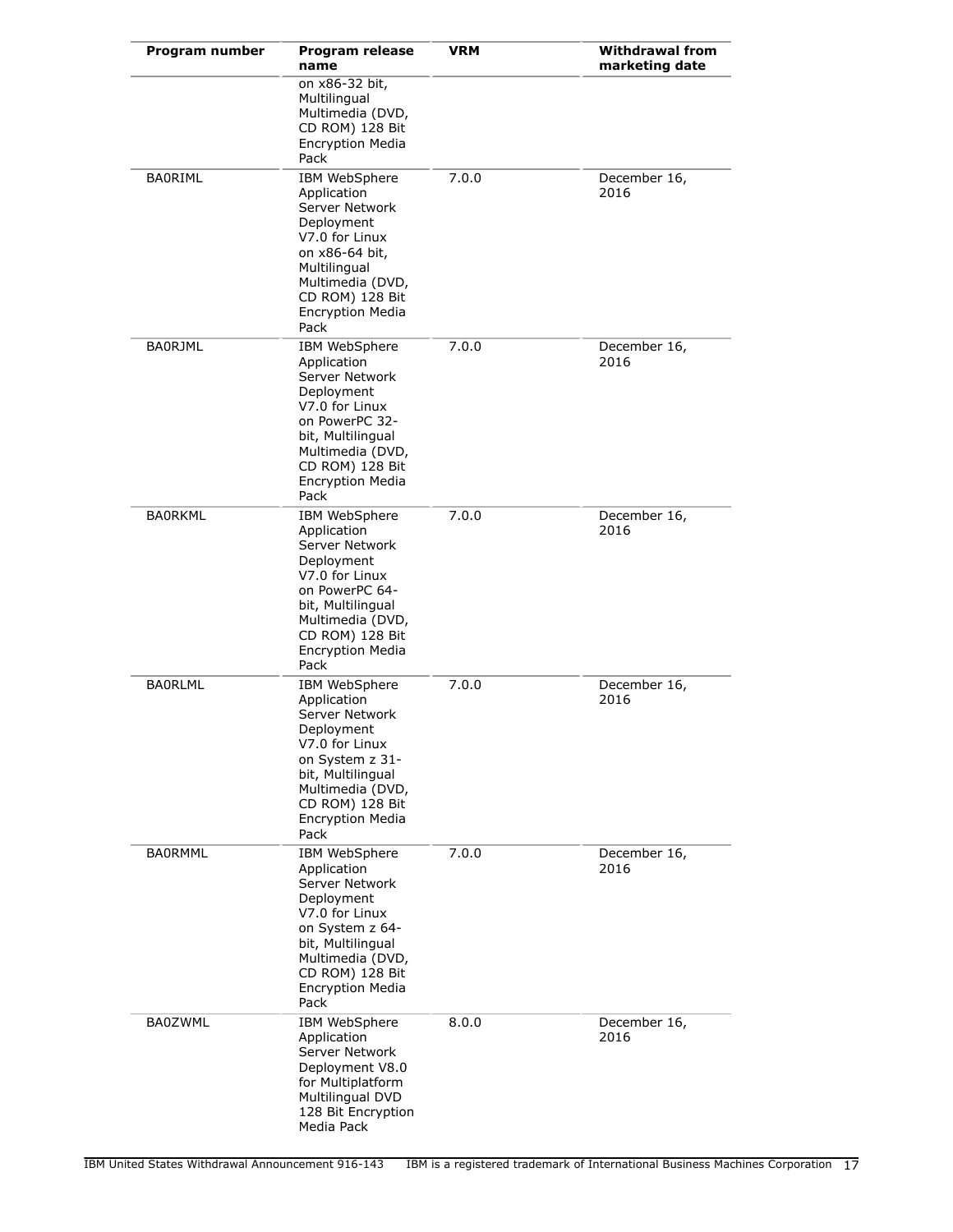| Program number | <b>Program release</b><br>name                                                                                                                                     | VRM   | <b>Withdrawal from</b><br>marketing date |
|----------------|--------------------------------------------------------------------------------------------------------------------------------------------------------------------|-------|------------------------------------------|
| 5724-H89       | <b>IBM WebSphere</b><br><b>Application</b><br>Server for<br><b>Developers</b>                                                                                      |       |                                          |
| BA0S4ML        | IBM WebSphere<br><b>Application Server</b><br>for Developers<br>V7.0 for Windows<br>on x86-32 bit,<br>Multilingual<br>Multimedia (DVD,<br>CD ROM) Media<br>Pack    | 7.0.0 | December 16,<br>2016                     |
| BA0S5ML        | IBM WebSphere<br><b>Application Server</b><br>for Developers<br>V7.0 for AIX on<br>PowerPC 32-<br>bit, Multilingual<br>Multimedia (DVD,<br>CD ROM) Media<br>Pack   | 7.0.0 | December 16,<br>2016                     |
| BA0S6ML        | IBM WebSphere<br><b>Application Server</b><br>for Developers<br>V7.0 for HP-UX<br>on PA-RISC 32-<br>bit, Multilingual<br>Multimedia (DVD,<br>CD ROM) Media<br>Pack | 7.0.0 | December 16,<br>2016                     |
| BA0S8ML        | IBM WebSphere<br><b>Application Server</b><br>for Developers<br>V7.0 for Solaris<br>SPARC 32-bit,<br>Multilingual<br>Multimedia (DVD,<br>CD ROM) Media<br>Pack     | 7.0.0 | December 16,<br>2016                     |
| BA0S9ML        | IBM WebSphere<br><b>Application Server</b><br>for Developers<br>V7.0 for IBM<br>i on System<br>i, Multilingual<br>Multimedia (DVD,<br>CD ROM) Media<br>Pack        | 7.0.0 | December 16,<br>2016                     |
| <b>BA0SAML</b> | IBM WebSphere<br><b>Application Server</b><br>for Developers<br>V7.0 for Linux<br>on x86-32 bit,<br>Multilingual<br>Multimedia (DVD,<br>CD ROM) Media<br>Pack      | 7.0.0 | December 16,<br>2016                     |
| <b>BA0SBML</b> | IBM WebSphere<br><b>Application Server</b><br>for Developers<br>V7.0 for Linux<br>on PowerPC 32-<br>bit, Multilingual<br>Multimedia (DVD,<br>CD ROM) Media<br>Pack | 7.0.0 | December 16,<br>2016                     |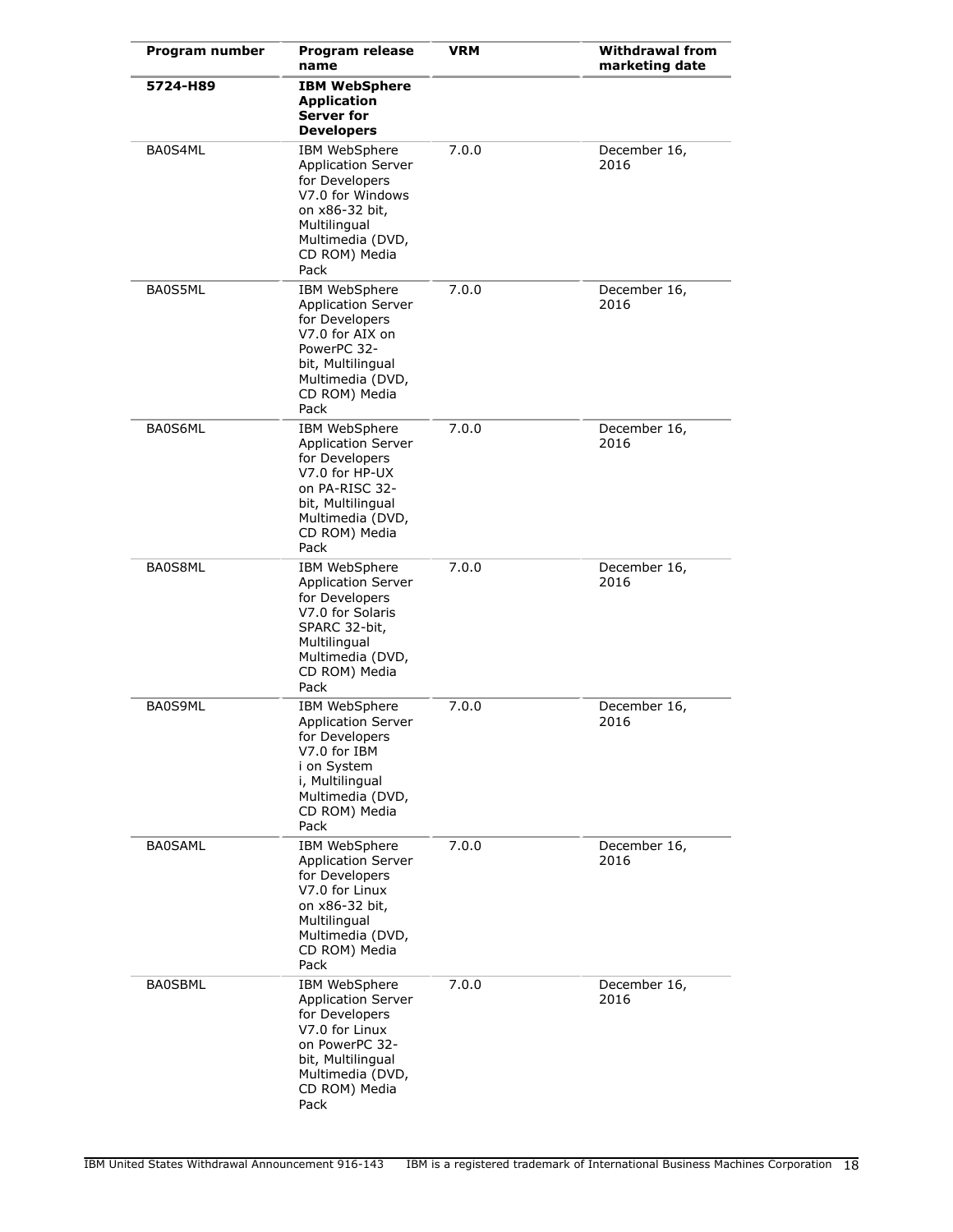| Program number | <b>Program release</b><br>name                                                                                                                        | <b>VRM</b> | <b>Withdrawal from</b><br>marketing date |
|----------------|-------------------------------------------------------------------------------------------------------------------------------------------------------|------------|------------------------------------------|
| <b>BA0SCML</b> | IBM WebSphere<br><b>Application Server</b><br>for Developers<br>V7.0 for Windows<br>on x86-32 bit,<br>Multilingual CD<br><b>ROM Media Pack</b>        | 7.0.0      | December 16,<br>2016                     |
| <b>BA0SDML</b> | <b>IBM WebSphere</b><br><b>Application Server</b><br>for Developers<br>V7.0 for AIX on<br>PowerPC 32-bit,<br>Multilingual CD<br><b>ROM Media Pack</b> | 7.0.0      | December 16,<br>2016                     |
| <b>BA0SEML</b> | IBM WebSphere<br><b>Application Server</b><br>for Developers<br>V7.0 for HP-UX on<br>PA-RISC 32-bit.<br>Multilingual CD<br><b>ROM Media Pack</b>      | 7.0.0      | December 16,<br>2016                     |
| <b>BA0SGML</b> | IBM WebSphere<br><b>Application Server</b><br>for Developers<br>V7.0 for Solaris<br>SPARC 32-bit,<br>Multilingual CD<br><b>ROM Media Pack</b>         | 7.0.0      | December 16,<br>2016                     |
| <b>BA0SHML</b> | IBM WebSphere<br><b>Application Server</b><br>for Developers<br>V7.0 for IBM<br>i on System i,<br>Multilingual CD<br><b>ROM Media Pack</b>            | 7.0.0      | December 16,<br>2016                     |
| <b>BA0SIML</b> | IBM WebSphere<br><b>Application Server</b><br>for Developers<br>V7.0 for Linux<br>on x86-32 bit,<br>Multilingual CD<br><b>ROM Media Pack</b>          | 7.0.0      | December 16,<br>2016                     |
| BAUSJML        | <b>IBM WebSphere</b><br><b>Application Server</b><br>for Developers<br>V7.0 for Linux on<br>PowerPC 32-bit,<br>Multilingual CD<br>ROM Media Pack      | 7.0.0      | December 16,<br>2016                     |
| BA112ML        | IBM WebSphere<br>Application<br>Server V8.0 for<br>Developers for<br>Multiplatform<br>Multilingual DVD<br>128 Bit Encryption<br>Media Pack            | 8.0.0      | December 16,<br>2016                     |
| 5725-C92       | <b>IBM WebSphere</b><br>Virtual<br><b>Enterprise</b>                                                                                                  | 7.0.0      | December 16,<br>2016                     |
| BA10VML        | IBM WebSphere<br>Virtual Enterprise<br>for Multiplatform<br>Version 7.0.0<br>Multilingual<br>Multimedia 128<br><b>Bit Encryption</b><br>Media Pack    | 7.0.0      | December 16,<br>2016                     |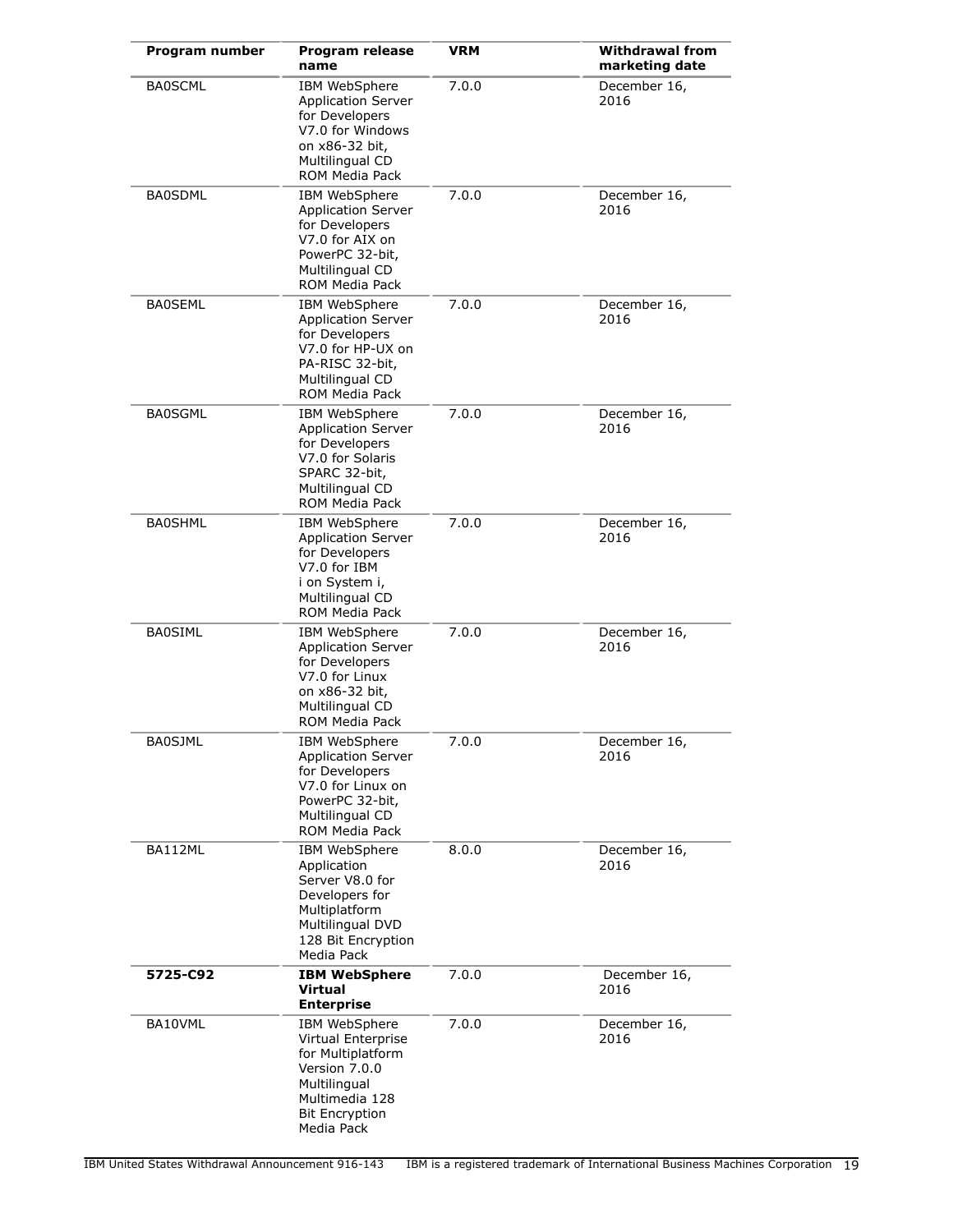| Program number | Program release<br>name                                                                                                                                                                                                                                        | <b>VRM</b> | <b>Withdrawal from</b><br>marketing date |
|----------------|----------------------------------------------------------------------------------------------------------------------------------------------------------------------------------------------------------------------------------------------------------------|------------|------------------------------------------|
| 5725-C93       | <b>IBM WebSphere</b><br><b>Extended</b><br><b>Deployment</b><br><b>Compute Grid</b>                                                                                                                                                                            | 8.0.0      | December 16,<br>2016                     |
| BA10UML        | IBM WebSphere<br>Extended<br>Deployment<br>Compute Grid<br>for Multiplatform<br>V8.0.0 Multilingual<br>Multimedia 128<br><b>Bit Encryption</b><br>Media Pack                                                                                                   | 8.0.0      | December 16,<br>2016                     |
|                | <b>IBM WebSphere</b><br><b>Application</b><br><b>Server</b><br><b>Hypervisor</b><br><b>Editions</b>                                                                                                                                                            |            |                                          |
| <b>BA0VXML</b> | IBM WebSphere<br><b>Application Server</b><br><b>Hypervisor Edition</b><br>for Novell SUSE<br>Linux Enterprise<br>Server (SLES)<br>Version 7.0<br>Multilingual,<br>Multimedia 128<br><b>Bit Encryption</b><br>Media Pack                                       | 7.0.0      | December 16,<br>2016                     |
| <b>BA0YNML</b> | IBM WebSphere<br><b>Application Server</b><br><b>Hypervisor Edition</b><br>V7.0.0.19 for<br><b>SUSE Linux</b><br>Enterprise<br>Server (SLES)<br>Multilingual, DVD<br>Multimedia 128<br><b>Bit Encryption</b><br>Media Pack                                     | 7.0.0.19   | December 16,<br>2016                     |
| BA12XML        | IBM WebSphere<br><b>Application Server</b><br><b>Hypervisor Edition</b><br>for Novell SUSE<br>Linux Enterprise<br>Server (SLES)<br>V8.0 Multilingual<br>Multimedia 128<br><b>Bit Encryption</b><br>Media Pack                                                  | 8.0.0      | December 16,<br>2016                     |
| D092GLL        | IBM WebSphere<br><b>Application Server</b><br><b>Hypervisor Edition</b><br>for Novell SUSE<br>Linux Enterprise<br>Server (SLES)<br>from WebSphere<br><b>Application Server</b><br>-Express Trade-<br>up License +<br>SW Subscription<br>& Support 12<br>months | All        | December 16,<br>2016                     |
| D092ELL        | IBM WebSphere<br><b>Application Server</b><br><b>Hypervisor Edition</b><br>for Novell SUSE<br>Linux Enterprise<br>Server (SLES)                                                                                                                                | All        | December 16,<br>2016                     |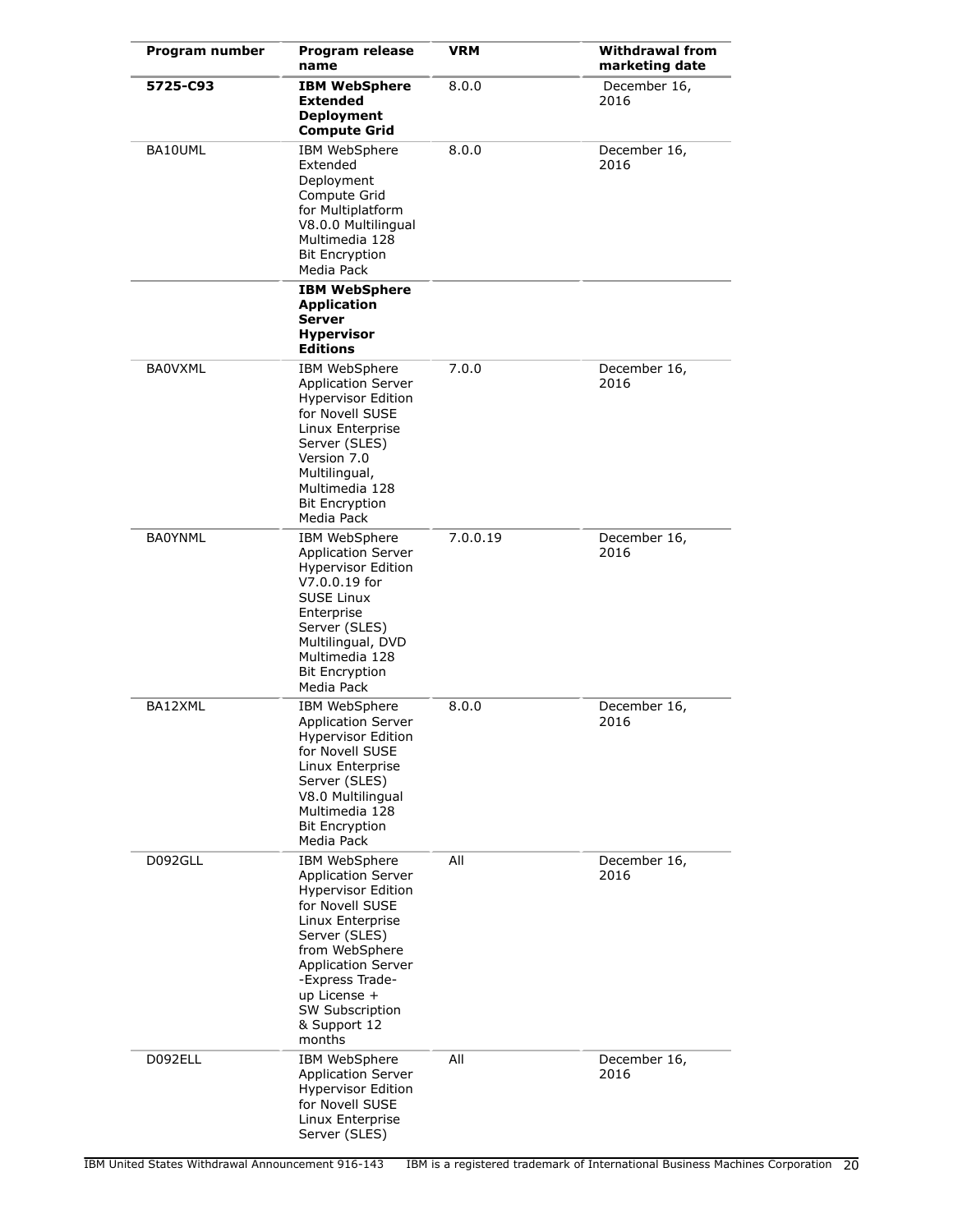| Program number | Program release<br>name                                                                                                                                                                                                                                                                                                   | <b>VRM</b> | <b>Withdrawal from</b><br>marketing date |
|----------------|---------------------------------------------------------------------------------------------------------------------------------------------------------------------------------------------------------------------------------------------------------------------------------------------------------------------------|------------|------------------------------------------|
|                | from WebSphere<br><b>Application Server</b><br>Trade-up License<br>+ SW Subscription<br>& Support 12<br>months                                                                                                                                                                                                            |            |                                          |
| D092FLL        | IBM WebSphere<br><b>Application Server</b><br><b>Hypervisor Edition</b><br>for Novell SUSE<br>Linux Enterprise<br>Server (SLES)<br>from WebSphere<br>Application<br>Server Network<br>Deployment<br>Trade-up License<br>+ SW Subscription<br>& Support 12<br>months                                                       | All        | December 16,<br>2016                     |
| <b>DOCRXLL</b> | IBM WebSphere<br><b>Application Server</b><br><b>Hypervisor Edition</b><br>on Novell SUSE<br>Linux Enterprise<br>Server (SLES) on<br>System z; Novell<br>subscription<br>not required<br>from WebSphere<br><b>Application Server</b><br>-Express Trade-<br>up License +<br>SW Subscription<br>& Support 12<br>months      | All        | December 16,<br>2016                     |
| <b>DOCSELL</b> | IBM WebSphere<br><b>Application Server</b><br><b>Hypervisor Edition</b><br>on Novell SUSE<br>Linux Enterprise<br>Server (SLES) on<br>System z; Novell<br>subscription<br>not required<br>from WebSphere<br><b>Application Server</b><br>Trade-up License<br>+ SW Subscription<br>& Support 12<br>months                   | All        | December 16,<br>2016                     |
| <b>DOCSFLL</b> | IBM WebSphere<br><b>Application Server</b><br><b>Hypervisor Edition</b><br>on Novell SUSE<br>Linux Enterprise<br>Server (SLES) on<br>System z; Novell<br>subscription<br>not required<br>from WebSphere<br>Application<br>Server Network<br>Deployment<br>Trade-up License<br>+ SW Subscription<br>& Support 12<br>months | All        | December 16,<br>2016                     |
| <b>DOCRWLL</b> | IBM WebSphere<br><b>Application Server</b>                                                                                                                                                                                                                                                                                | All        | December 16,<br>2016                     |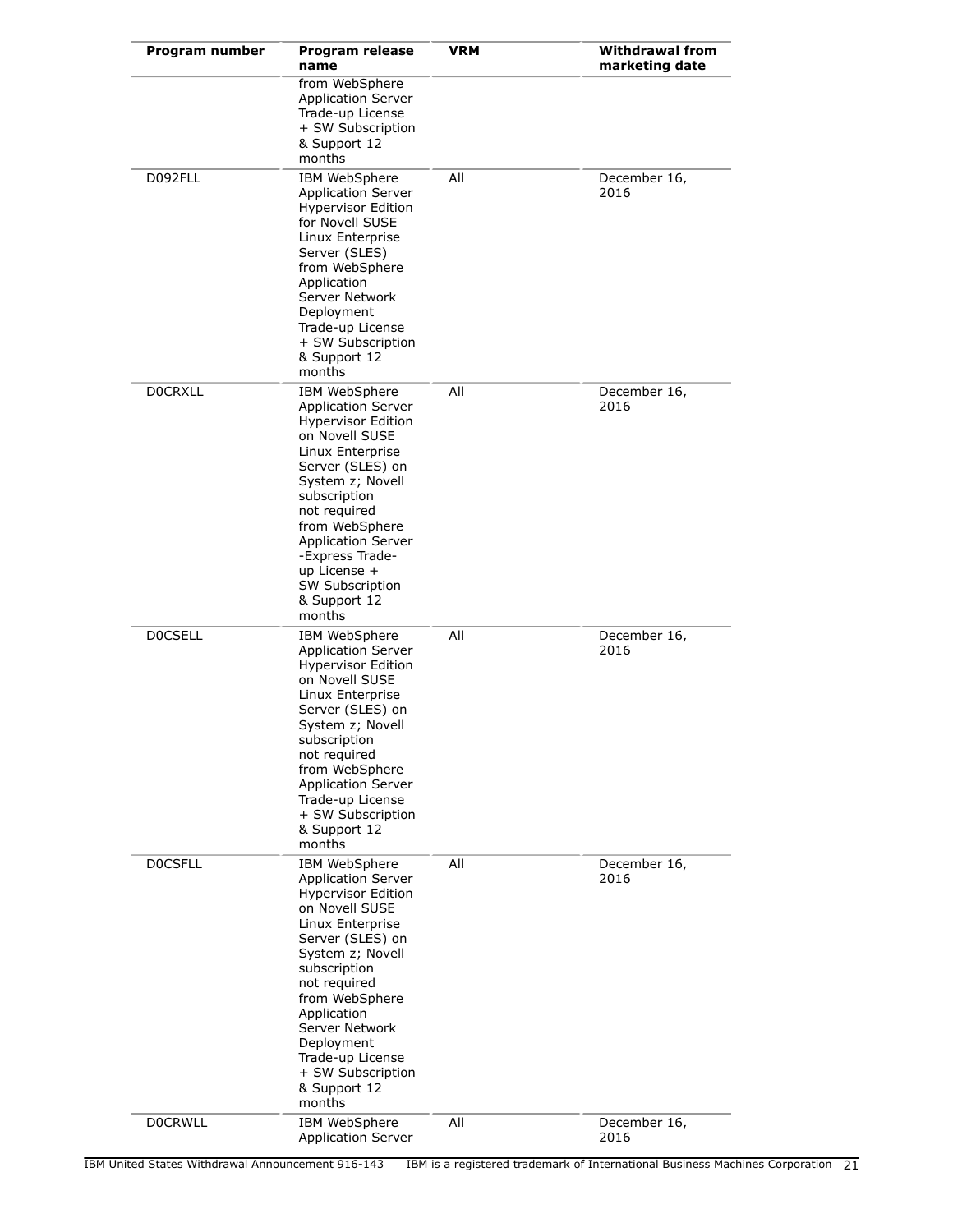| Program number | <b>Program release</b><br>name                                                                                                                                                                                                                                                                                        | VRM   | <b>Withdrawal from</b><br>marketing date |
|----------------|-----------------------------------------------------------------------------------------------------------------------------------------------------------------------------------------------------------------------------------------------------------------------------------------------------------------------|-------|------------------------------------------|
|                | <b>Hypervisor Edition</b><br>on Novell SUSE<br>Linux Enterprise<br>Server (SLES) on<br>System z; Novell<br>subscription<br>required from<br>WebSphere<br><b>Application Server</b><br>-Express Trade-<br>up License +<br><b>SW Subscription</b><br>& Support 12<br>months                                             |       |                                          |
| <b>DOCSILL</b> | IBM WebSphere<br><b>Application Server</b><br><b>Hypervisor Edition</b><br>on Novell SUSE<br>Linux Enterprise<br>Server (SLES) on<br>System z; Novell<br>subscription<br>required from<br>WebSphere<br><b>Application Server</b><br>Trade-up License<br>+ SW Subscription<br>& Support 12<br>months                   | All   | December 16,<br>2016                     |
| <b>DOCSJLL</b> | IBM WebSphere<br><b>Application Server</b><br><b>Hypervisor Edition</b><br>on Novell SUSE<br>Linux Enterprise<br>Server (SLES) on<br>System z; Novell<br>subscription<br>required from<br>WebSphere<br>Application<br>Server Network<br>Deployment<br>Trade-up License<br>+ SW Subscription<br>& Support 12<br>months | All   | December 16,<br>2016                     |
| <b>BA0YXML</b> | IBM WebSphere<br><b>Application Server</b><br><b>Hypervisor Edition</b><br>Supplements<br>V7.0 for HP-UX<br>11.x Multilingual,<br>CD ROM 128 Bit<br><b>Encryption Media</b><br>Pack                                                                                                                                   | 7.0.0 | December 16,<br>2016                     |
| <b>BA0YYML</b> | IBM WebSphere<br><b>Application Server</b><br><b>Hypervisor Edition</b><br>Supplements<br>V7.0 for Windows<br>Multilingual DVD<br>128 Bit Encryption<br>Media Pack                                                                                                                                                    | 7.0.0 | December 16,<br>2016                     |
| <b>BA0YZML</b> | IBM WebSphere<br><b>Application Server</b><br><b>Hypervisor Edition</b><br>Supplements<br>V7.0 for Linux on<br>x86 Multilingual<br>CD ROM 128 Bit                                                                                                                                                                     | 7.0.0 | December 16,<br>2016                     |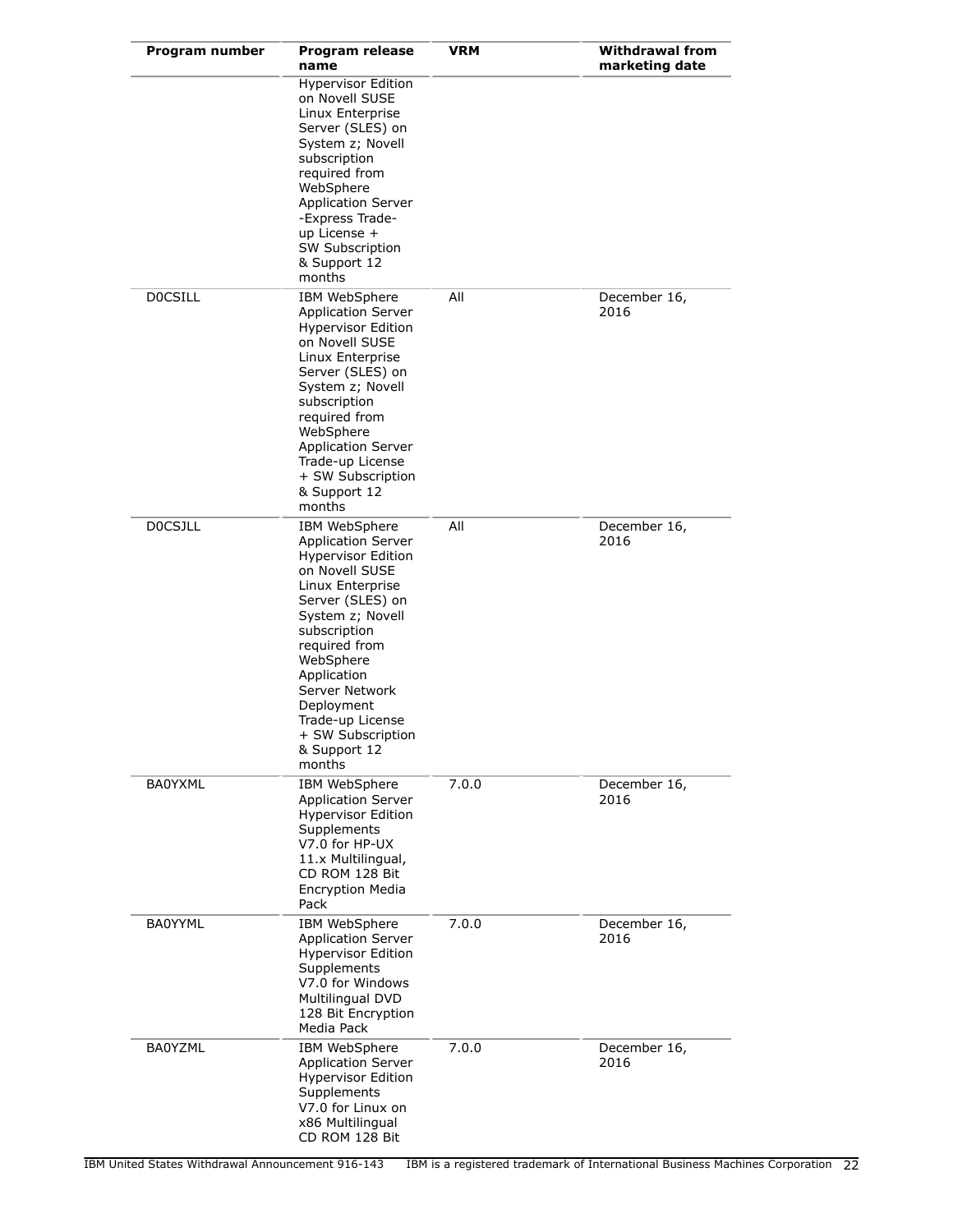| Program number | <b>Program release</b><br>name                                                                                                                                                                                    | <b>VRM</b> | <b>Withdrawal from</b><br>marketing date |
|----------------|-------------------------------------------------------------------------------------------------------------------------------------------------------------------------------------------------------------------|------------|------------------------------------------|
|                | <b>Encryption Media</b><br>Pack                                                                                                                                                                                   |            |                                          |
| BA0Z0ML        | IBM WebSphere<br><b>Application Server</b><br><b>Hypervisor Edition</b><br>Supplements<br>V7.0 for Linux<br>on PowerPC<br>Multilingual, CD<br>ROM 128 Bit<br><b>Encryption Media</b><br>Pack                      | 7.0.0      | December 16,<br>2016                     |
| BA0Z1ML        | IBM WebSphere<br><b>Application Server</b><br><b>Hypervisor Edition</b><br>Supplements<br>V7.0 for Linux<br>for System z<br>Multilingual CD<br>ROM 128 Bit<br><b>Encryption Media</b><br>Pack                     | 7.0.0      | December 16,<br>2016                     |
| BA0Z2ML        | IBM WebSphere<br><b>Application Server</b><br><b>Hypervisor Edition</b><br>Supplements<br>V7.0 for Solaris<br>Multilingual CD<br>ROM 128 Bit<br><b>Encryption Media</b><br>Pack                                   | 7.0.0      | December 16,<br>2016                     |
| BA0Z3ML        | <b>IBM WebSphere</b><br><b>Application Server</b><br><b>Hypervisor Edition</b><br>Supplements<br>V7.0 for AIX<br>Multilingual DVD<br>128 Bit Encryption<br>Media Pack                                             | 7.0.0      | December 16,<br>2016                     |
| <b>DOCCPLL</b> | IBM WebSphere<br><b>Application Server</b><br><b>Hypervisor Edition</b><br>for AIX from<br>WebSphere<br><b>Application Server</b><br>-Express Trade-<br>up License +<br>SW Subscription<br>& Support 12<br>months | All        | December 16,<br>2016                     |
| <b>DOCCNLL</b> | IBM WebSphere<br><b>Application Server</b><br><b>Hypervisor Edition</b><br>for AIX from<br>WebSphere<br><b>Application Server</b><br>Trade-up License<br>+ SW Subscription<br>& Support 12<br>months              | All        | December 16,<br>2016                     |
| <b>DOCCMLL</b> | IBM WebSphere<br><b>Application Server</b><br><b>Hypervisor Edition</b><br>for AIX from<br>WebSphere<br>Application<br>Server Network<br>Deployment<br>Trade-up License                                           | All        | December 16,<br>2016                     |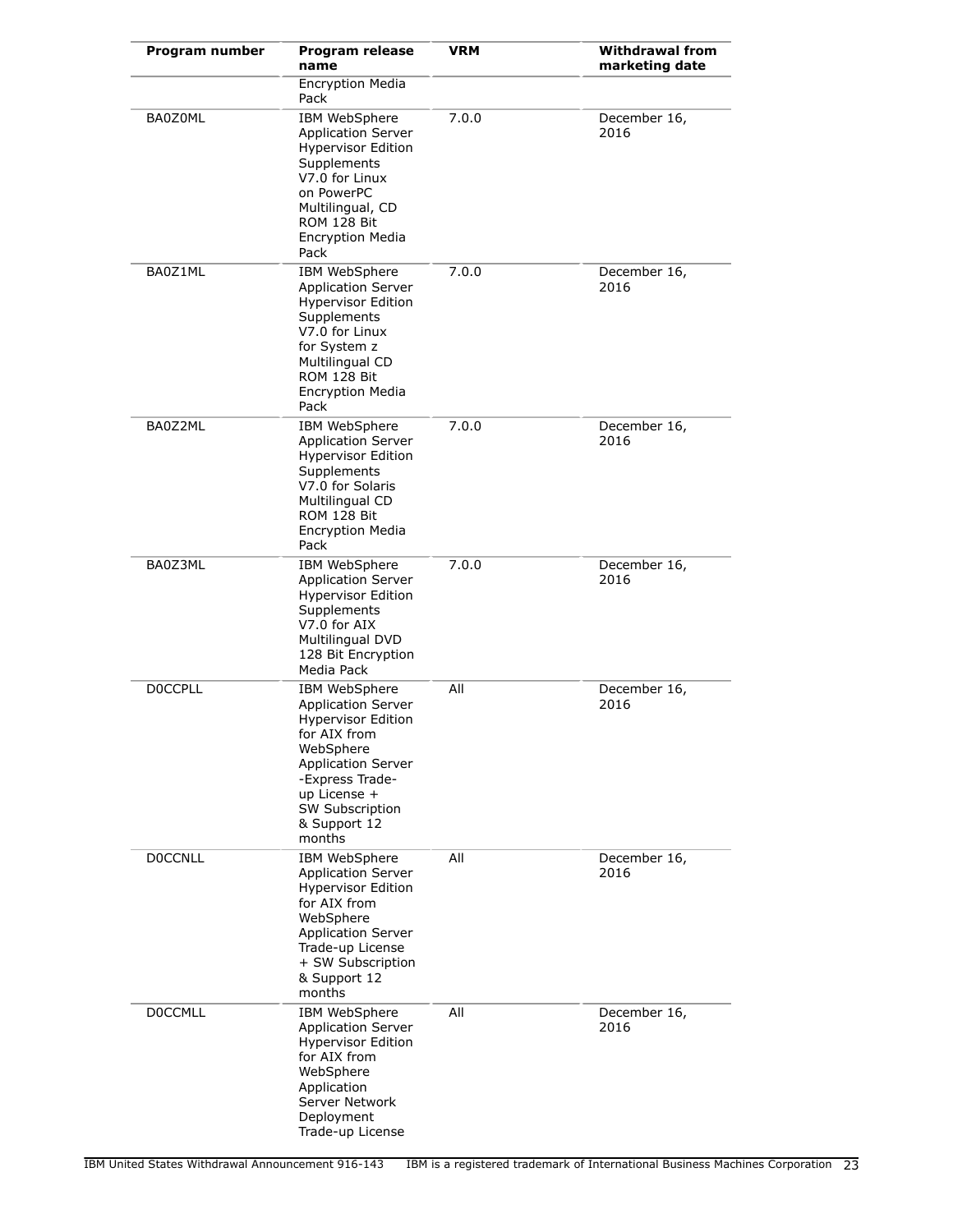| Program number | Program release<br>name                                                                                                                                                                                                                           | VRM   | <b>Withdrawal from</b><br>marketing date |
|----------------|---------------------------------------------------------------------------------------------------------------------------------------------------------------------------------------------------------------------------------------------------|-------|------------------------------------------|
|                | + SW Subscription<br>& Support 12<br>months                                                                                                                                                                                                       |       |                                          |
| <b>BA0ZBML</b> | IBM WebSphere<br>Application<br>Server Hypervisor<br>Edition for Red<br>Hat Enterprise<br>Linux Server<br>Version 7.0.0.19<br><b>Multilingual DVD</b><br>128 Bit Encryption<br>Media Pack                                                         | 7.0.0 | December 16,<br>2016                     |
| BA12WML        | IBM WebSphere<br>Application<br>Server Hypervisor<br>Edition for Red<br>Hat Enterprise<br>Linux Server for<br>Multiplatforms<br>Version 8.0<br>Multilingual<br>Multimedia 128<br><b>Bit Encryption</b><br>Media Pack                              | 8.0.0 | December 16,<br>2016                     |
| D0CQ6LL        | IBM WebSphere<br>Application<br>Server Hypervisor<br>Edition for Red<br>Hat Enterprise<br>Linux Server<br>from WebSphere<br><b>Application Server</b><br>-Express Trade-<br>up License +<br>SW Subscription<br>& Support 12<br>months             | All   | December 16,<br>2016                     |
| D0CQ5LL        | IBM WebSphere<br>Application<br>Server Hypervisor<br>Edition for Red<br>Hat Enterprise<br>Linux Server<br>from WebSphere<br><b>Application Server</b><br>Trade-up License<br>+ SW Subscription<br>& Support 12<br>months                          | All   | December 16,<br>2016                     |
| D0CQ7LL        | IBM WebSphere<br>Application<br>Server Hypervisor<br><b>Edition for Red</b><br>Hat Enterprise<br>Linux Server<br>from WebSphere<br>Application<br>Server Network<br>Deployment<br>Trade-up License<br>+ SW Subscription<br>& Support 12<br>months | All   | December 16,<br>2016                     |
| <b>DOIJRLL</b> | IBM WebSphere<br><b>Application Server</b><br><b>Hypervisor Edition</b><br>on Red Hat Linux<br>Server for IBM                                                                                                                                     | All   | December 16,<br>2016                     |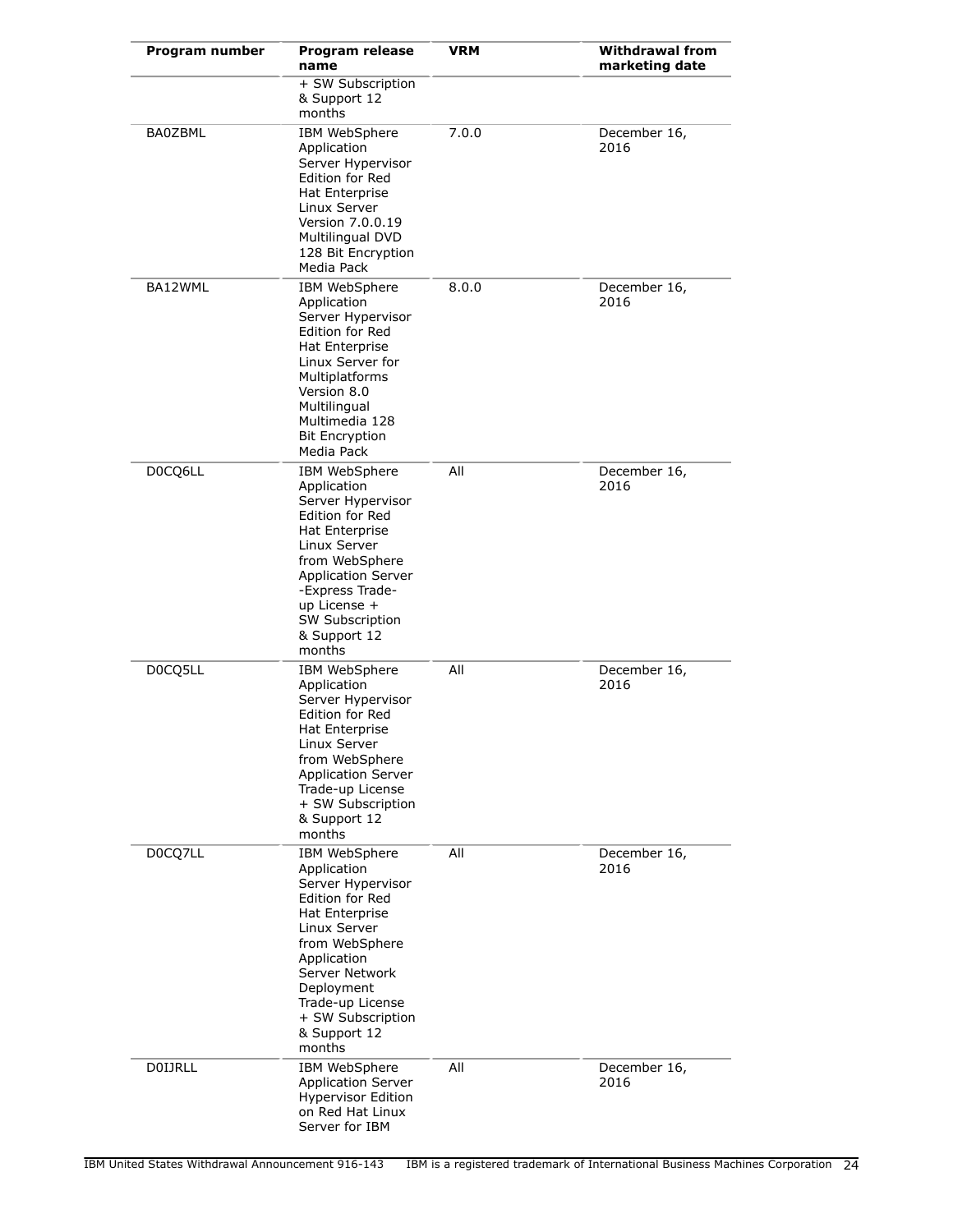| Program number | Program release<br>name                                                                                                                                                                                                                                                                                | VRM | Withdrawal from<br>marketing date |
|----------------|--------------------------------------------------------------------------------------------------------------------------------------------------------------------------------------------------------------------------------------------------------------------------------------------------------|-----|-----------------------------------|
|                | System z; Red<br>Hat subscription<br>not required<br>from WebSphere<br><b>Application Server</b><br>-Express Trade-<br>up License +<br><b>SW Subscription</b><br>& Support 12<br>months                                                                                                                |     |                                   |
| <b>DOIJSLL</b> | IBM WebSphere<br><b>Application Server</b><br><b>Hypervisor Edition</b><br>on Red Hat Linux<br>Server for IBM<br>System z; Red<br>Hat subscription<br>not required<br>from WebSphere<br><b>Application Server</b><br>Trade-up License<br>+ SW Subscription<br>& Support 12<br>months                   | All | December 16,<br>2016              |
| <b>DOIJTLL</b> | IBM WebSphere<br><b>Application Server</b><br><b>Hypervisor Edition</b><br>on Red Hat Linux<br>Server for IBM<br>System z; Red<br>Hat subscription<br>not required<br>from WebSphere<br>Application<br>Server Network<br>Deployment<br>Trade-up License<br>+ SW Subscription<br>& Support 12<br>months | All | December 16,<br>2016              |
| <b>DOIJWLL</b> | IBM WebSphere<br><b>Application Server</b><br><b>Hypervisor Edition</b><br>on Red Hat Linux<br>Server for IBM<br>System z; Red<br>Hat subscription<br>required from<br>WebSphere<br><b>Application Server</b><br>-Express Trade-<br>up License +<br>SW Subscription<br>& Support 12<br>months          | All | December 16,<br>2016              |
| <b>DOIJXLL</b> | IBM WebSphere<br><b>Application Server</b><br><b>Hypervisor Edition</b><br>on Red Hat Linux<br>Server for IBM<br>System z; Red<br>Hat subscription<br>required from<br>WebSphere<br><b>Application Server</b><br>Trade-up License<br>+ SW Subscription<br>& Support 12<br>months                       | All | December 16,<br>2016              |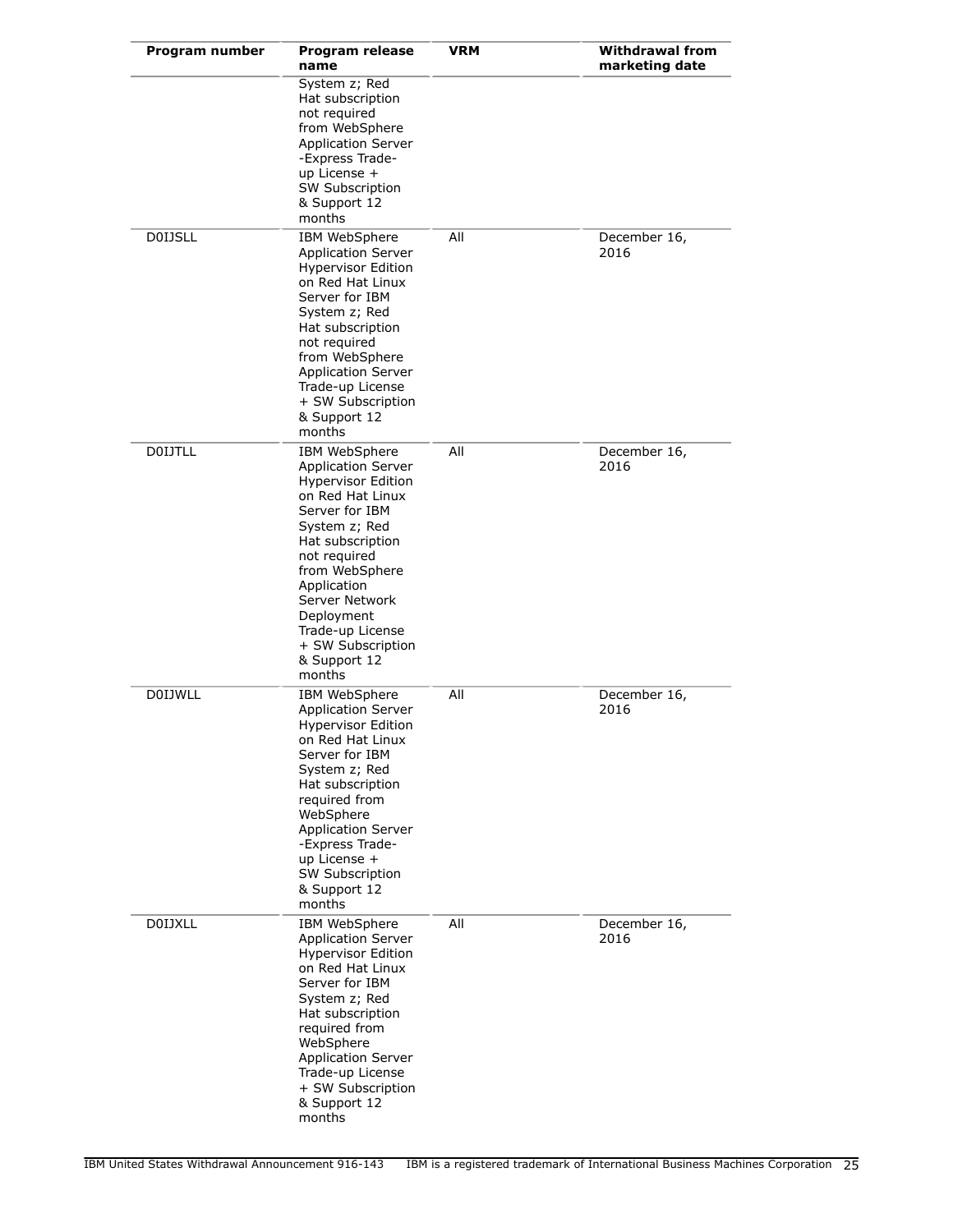| Program number | <b>Program release</b><br>name                                                                                                                                                                                                                                                                     | <b>VRM</b> | <b>Withdrawal from</b><br>marketing date |  |  |
|----------------|----------------------------------------------------------------------------------------------------------------------------------------------------------------------------------------------------------------------------------------------------------------------------------------------------|------------|------------------------------------------|--|--|
| <b>DOIJYLL</b> | IBM WebSphere<br><b>Application Server</b><br><b>Hypervisor Edition</b><br>on Red Hat Linux<br>Server for IBM<br>System z; Red<br>Hat subscription<br>required from<br>WebSphere<br>Application<br>Server Network<br>Deployment<br>Trade-up License<br>+ SW Subscription<br>& Support 12<br>months | All        | December 16,<br>2016                     |  |  |
| 5725-C04       | <b>IBM HTTP Server</b><br>for WebSphere<br><b>Application Server</b><br><b>Hypervisor Edition</b><br>on Red Hat<br>Enterprise Linux<br>Server                                                                                                                                                      | 7.0.x      | December 16,<br>2016                     |  |  |
| 5725-C04       | <b>IBM HTTP Server</b><br>for WebSphere<br><b>Application Server</b><br><b>Hypervisor Edition</b><br>on Red Hat<br>Enterprise Linux<br>Server                                                                                                                                                      | 8.0.x      | December 16,<br>2016                     |  |  |
| 5725-A27       | IBM WebSphere<br>Application<br>Server Hypervisor<br><b>Edition Intelligent</b><br>Management Pack                                                                                                                                                                                                 | 6.1.x      | December 16,<br>2016                     |  |  |
| 5725-A27       | IBM WebSphere<br>Application<br>Server Hypervisor<br><b>Edition Intelligent</b><br>Management Pack                                                                                                                                                                                                 | 7.0.x      | December 16,<br>2016                     |  |  |
| 5725-C00       | <b>IBM HTTP Server</b><br>for WebSphere<br><b>Application Server</b><br><b>Hypervisor Edition</b><br>on Novell SLES                                                                                                                                                                                | 7.0.x      | December 16,<br>2016                     |  |  |
| 5725-C00       | <b>IBM HTTP Server</b><br>for WebSphere<br><b>Application Server</b><br><b>Hypervisor Edition</b><br>on Novell SLES                                                                                                                                                                                | 8.0.x      | December 16,<br>2016                     |  |  |
| 5725-C01       | <b>IBM HTTP Server</b><br>for WebSphere<br>Application<br><b>Hypervisor Edition</b><br>on AIX                                                                                                                                                                                                      | 7.0.x      | December 16,<br>2016                     |  |  |
| 5725-C01       | IBM HTTP Server<br>for WebSphere<br>Application<br><b>Hypervisor Edition</b><br>on AIX                                                                                                                                                                                                             | 8.0.x      | December 16,<br>2016                     |  |  |
| 5725-A11       | IBM WebSphere<br><b>Application Server</b><br><b>Hypervisor Edition</b><br>Novell SLES<br>System z- Novell<br>Subscription<br>Required                                                                                                                                                             | 7.0.x      | December 16,<br>2016                     |  |  |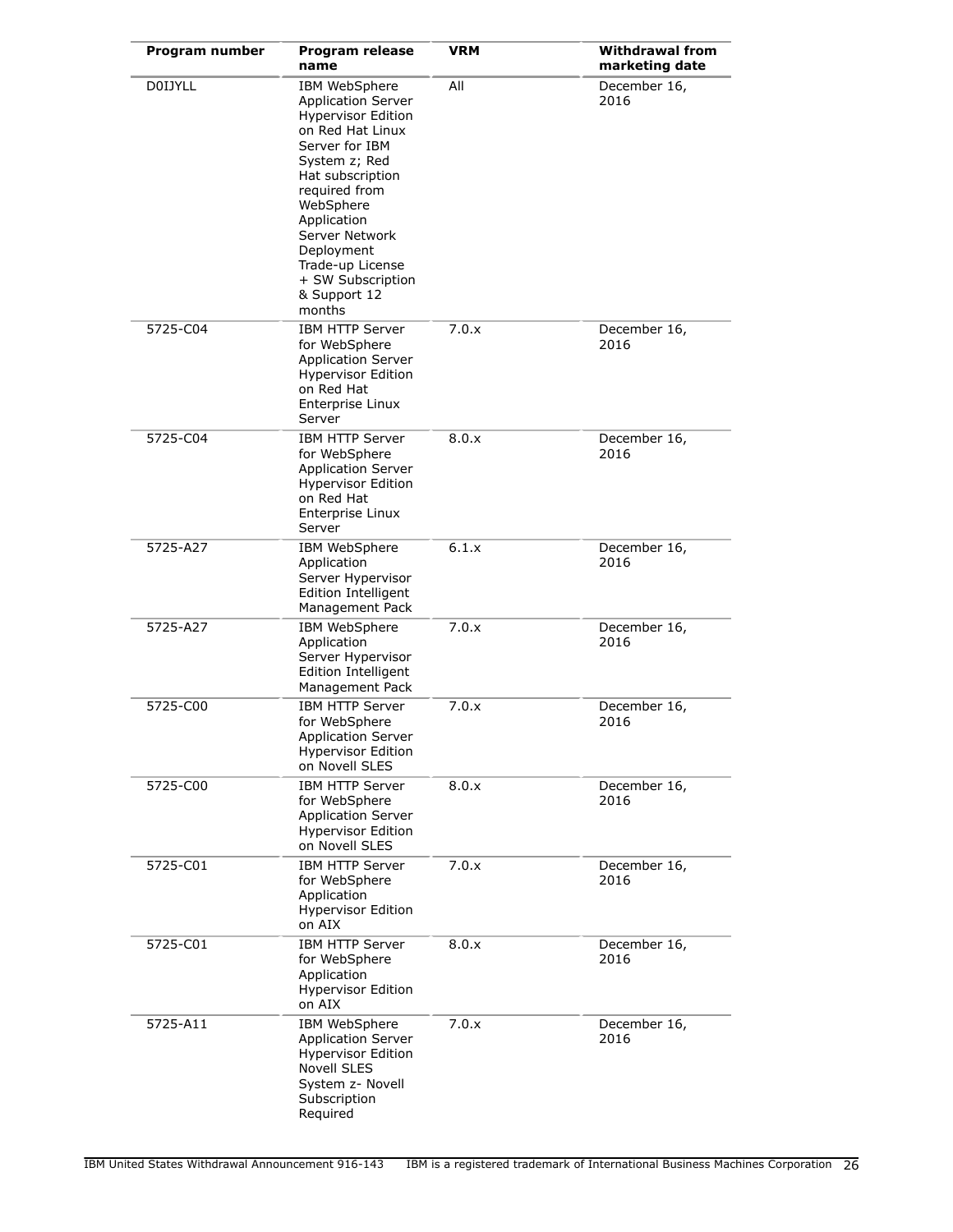| Program number | <b>Program release</b><br>name                                                                                                                                                        | <b>VRM</b> | <b>Withdrawal from</b><br>marketing date |  |
|----------------|---------------------------------------------------------------------------------------------------------------------------------------------------------------------------------------|------------|------------------------------------------|--|
| 5725-A11       | <b>IBM WebSphere</b><br><b>Application Server</b><br><b>Hypervisor Edition</b><br><b>Novell SLES</b><br>System z- Novell<br>Subscription<br>Required                                  | 8.0.x      | December 16,<br>2016                     |  |
| 5725-A12       | IBM WebSphere<br><b>Application Server</b><br><b>Hypervisor Edition</b><br><b>Novell SLES</b><br>System z- Novell<br>Subscription Not<br>Required                                     | 7.0.x      | December 16,<br>2016                     |  |
| 5725-A12       | IBM WebSphere<br><b>Application Server</b><br><b>Hypervisor Edition</b><br>Novell SLES<br>System z- Novell<br>Subscription Not<br>Required                                            | 8.0.x      | December 16,<br>2016                     |  |
| 5725-C02       | <b>IBM HTTP Server</b><br>for WebSphere<br><b>Application Server</b><br><b>Hypervisor Edition</b><br>on Novell SLES on<br>System z- Novell<br>Subscription<br>Required                | 7.0.x      | December 16,<br>2016                     |  |
| 5725-C02       | IBM HTTP Server<br>for WebSphere<br><b>Application Server</b><br><b>Hypervisor Edition</b><br>on Novell SLES on<br>System z- Novell<br>Subscription<br>Required                       | 8.0.x      | December 16,<br>2016                     |  |
| 5725-C03       | <b>IBM HTTP Server</b><br>for WebSphere<br><b>Application Server</b><br><b>Hypervisor Edition</b><br>on Novell SLES on<br>System z- Novell<br>Subscription Not<br>Required            | 7.0.x      | December 16,<br>2016                     |  |
| 5725-C03       | <b>IBM HTTP Server</b><br>for WebSphere<br><b>Application Server</b><br><b>Hypervisor Edition</b><br>on Novell SLES on<br>System z- Novell<br>Subscription Not<br>Required            | 8.0.x      | December 16,<br>2016                     |  |
| 5725-D29       | <b>IBM WebSphere</b><br><b>Application Server</b><br><b>Hypervisor Edition</b><br>on Red Hat<br>Enterprise Linux<br>for IBM System<br>z- Separate Red<br>Hat Subscription<br>Required | 7.0.x      | December 16,<br>2016                     |  |
| 5725-D29       | IBM WebSphere<br><b>Application Server</b><br><b>Hypervisor Edition</b><br>on Red Hat<br>Enterprise Linux<br>for IBM System<br>z- Separate Red                                        | 8.0.x      | December 16,<br>2016                     |  |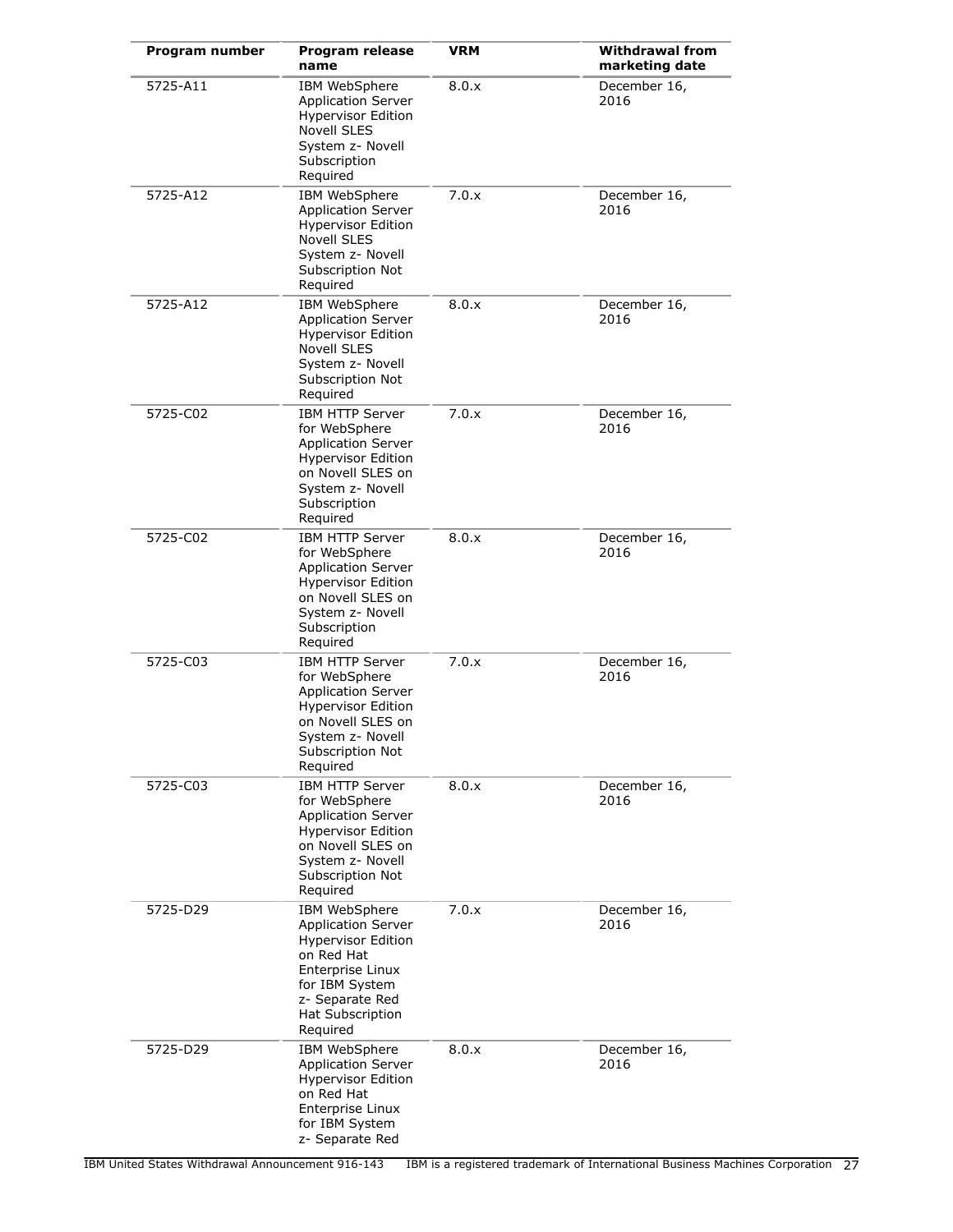| Program number | Program release<br>name                                                                                                                                                                                      | <b>VRM</b> | <b>Withdrawal from</b><br>marketing date |
|----------------|--------------------------------------------------------------------------------------------------------------------------------------------------------------------------------------------------------------|------------|------------------------------------------|
|                | Hat Subscription<br>Required                                                                                                                                                                                 |            |                                          |
| 5725-D30       | <b>IBM HTTP Server</b><br>for WebSphere<br><b>Application Server</b><br><b>Hypervisor Edition</b><br>on Red Hat<br>Enterprise Linux<br>for IBM System<br>z- Separate Red<br>Hat Subscription<br>Required     | 7.0.x      | December 16,<br>2016                     |
| 5725-D30       | <b>IBM HTTP Server</b><br>for WebSphere<br><b>Application Server</b><br><b>Hypervisor Edition</b><br>on Red Hat<br>Enterprise Linux<br>for IBM System<br>z- Separate Red<br>Hat Subscription<br>Required     | 8.0.x      | December 16,<br>2016                     |
| 5725-D31       | IBM WebSphere<br><b>Application Server</b><br><b>Hypervisor Edition</b><br>on Red Hat<br>Enterprise Linux<br>for IBM System z-<br>Separate Red Hat<br>Subscription Not<br>Required                           | 7.0.x      | December 16,<br>2016                     |
| 5725-D31       | IBM WebSphere<br><b>Application Server</b><br><b>Hypervisor Edition</b><br>on Red Hat<br>Enterprise Linux<br>for IBM System z-<br>Separate Red Hat<br>Subscription Not<br>Required                           | 8.0.x      | December 16,<br>2016                     |
| 5725-D32       | <b>IBM HTTP Server</b><br>for WebSphere<br><b>Application Server</b><br><b>Hypervisor Edition</b><br>on Red Hat<br>Enterprise Linux<br>for IBM System z-<br>Separate Red Hat<br>Subscription Not<br>Required | 7.0.x      | December 16,<br>2016                     |
| 5725-D32       | <b>IBM HTTP Server</b><br>for WebSphere<br><b>Application Server</b><br><b>Hypervisor Edition</b><br>on Red Hat<br>Enterprise Linux<br>for IBM System z-<br>Separate Red Hat<br>Subscription Not<br>Required | 8.0.x      | December 16,<br>2016                     |
| 5725-C92       | <b>IBM WebSphere</b><br>Virtual<br><b>Enterprise</b>                                                                                                                                                         | 7.0        | December 16,<br>2016                     |
| D59YELL        | WebSphere<br>Virtual Enterprise<br>Controller per<br>Processor Value<br>Unit License +<br><b>SW Subscription</b>                                                                                             | 7.0.x      | December 16,<br>2016                     |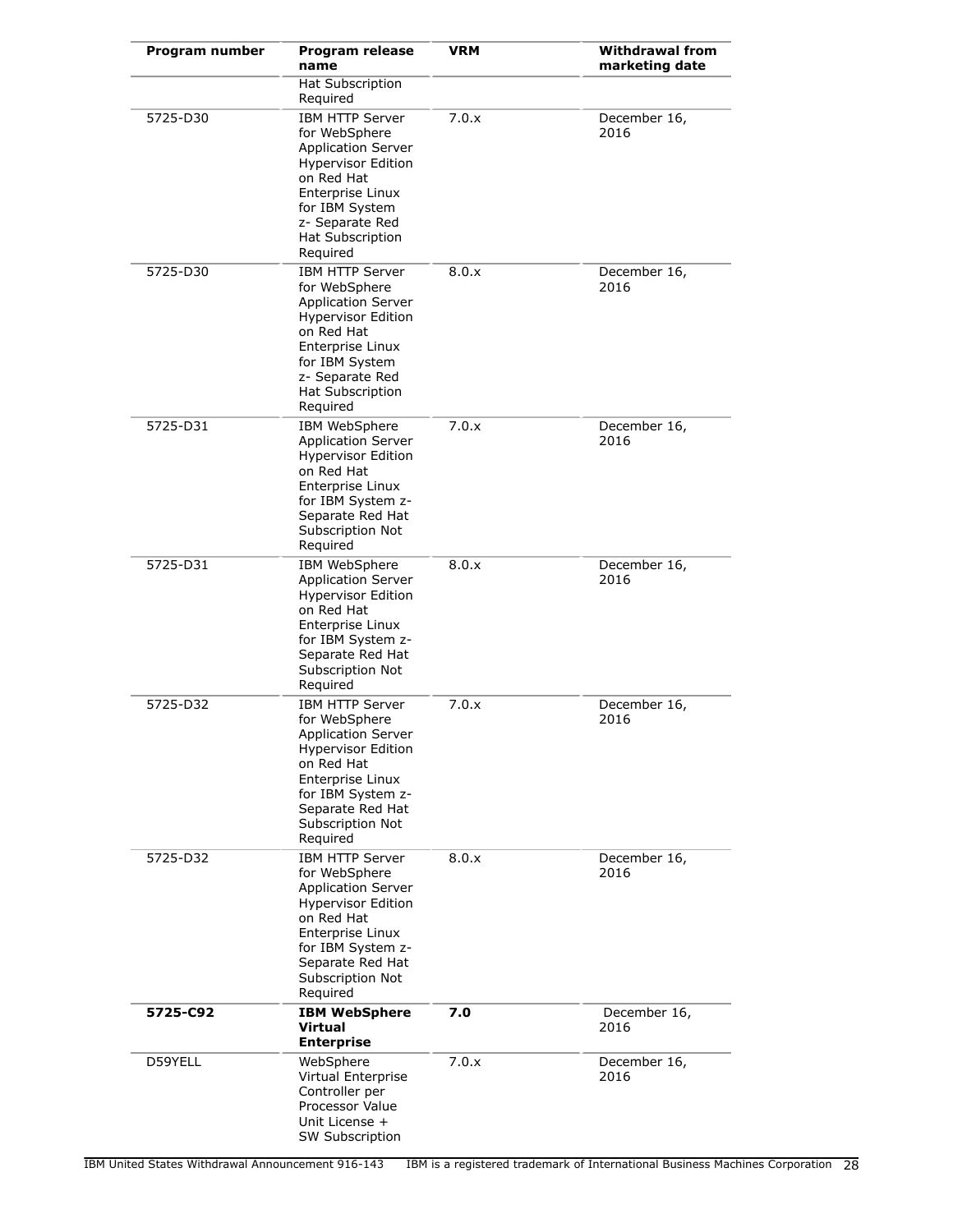| Program number | Program release<br>name                                                                                                                                                                                                        | <b>VRM</b> | <b>Withdrawal from</b><br>marketing date |
|----------------|--------------------------------------------------------------------------------------------------------------------------------------------------------------------------------------------------------------------------------|------------|------------------------------------------|
|                | & Support 12<br>Months                                                                                                                                                                                                         |            |                                          |
| E0363LL        | WebSphere<br>Virtual Enterprise<br>Controller per<br>Processor Value<br>Unit Annual SW<br>Subscription &<br>Support Renewal                                                                                                    | 7.0.x      | February 16, 2016                        |
| D59YFLL        | WebSphere<br>Virtual Enterprise<br>Controller<br>per Processor<br>Value Unit SW<br>Subscription<br>& Support<br>Reinstatement 12<br>Months                                                                                     | 7.0.x      | December 16,<br>2016                     |
| D59YCLL        | WebSphere<br>Virtual Enterprise<br>Controller per<br>Processor Value<br>Unit zEnterprise <sup>(R)</sup><br>BladeCenter<br>Extension (zBX)<br>and Linux on z<br>Systems™ License<br>+ SW Subscription<br>& Support 12<br>Months | 7.0.x      | December 16,<br>2016                     |
| E0362LL        | WebSphere<br>Virtual Enterprise<br>Controller per<br>Processor Value<br>Unit zEnterprise<br><b>BladeCenter</b><br>Extension (zBX)<br>and Linux on z<br>Systems Annual<br>SW Subscription &<br>Support Renewal                  | 7.0.x      | February 16, 2016                        |
| D59YDLL        | WebSphere<br>Virtual Enterprise<br>Controller per<br>Processor Value<br>Unit zEnterprise<br><b>BladeCenter</b><br>Extension (zBX)<br>and Linux on<br>z Systems SW<br>Subscription<br>& Support<br>Reinstatement 12<br>Months   | 7.0.x      | December 16,<br>2016                     |
| D60RZLL        | WebSphere<br>Virtual Enterprise<br>Controller per<br>processor day on/<br>off CoD temporary<br>usage charge                                                                                                                    | 7.0.x      | December 16,<br>2016                     |
| D59YGLL        | WebSphere Virtual<br>Enterprise Node<br>per Processor<br>Value Unit License<br>+ SW Subscription<br>& Support 12<br>Months                                                                                                     | 7.0.x      | December 16,<br>2016                     |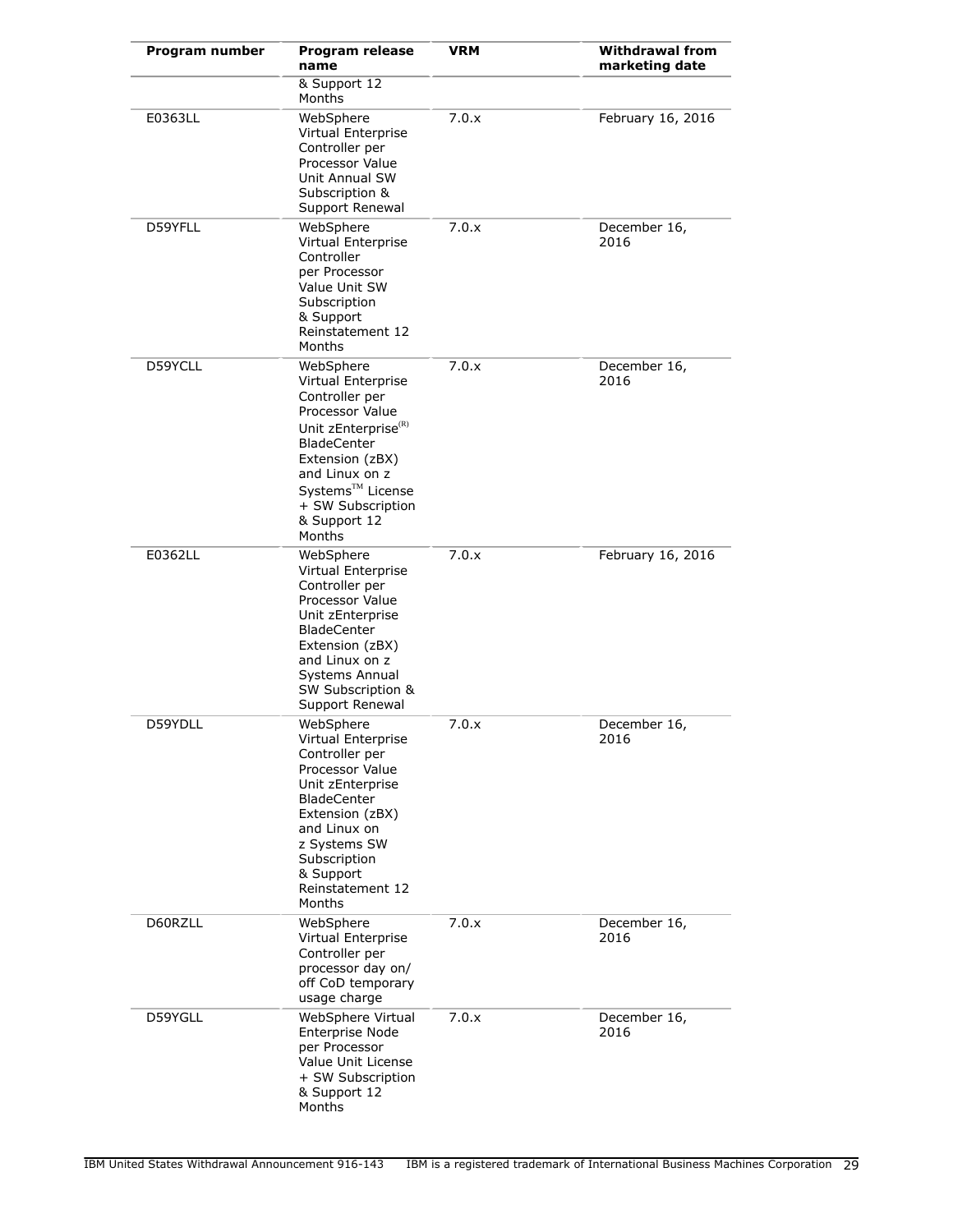| Program number | Program release<br>name                                                                                                                                                                                                | <b>VRM</b> | <b>Withdrawal from</b><br>marketing date |
|----------------|------------------------------------------------------------------------------------------------------------------------------------------------------------------------------------------------------------------------|------------|------------------------------------------|
| E0363LL        | WebSphere Virtual<br>Enterprise Node<br>per Processor<br>Value Unit Annual<br>SW Subscription &<br>Support Renewal                                                                                                     | 7.0.x      | February 16, 2016                        |
| D59YHLL        | WebSphere Virtual<br>Enterprise Node<br>per Processor<br>Value Unit SW<br>Subscription<br>& Support<br>Reinstatement 12<br>Months                                                                                      | 7.0.x      | December 16,<br>2016                     |
| D59YALL        | WebSphere Virtual<br>Enterprise Node<br>per Processor<br>Value Unit<br>zEnterprise<br><b>BladeCenter</b><br>Extension (zBX)<br>and Linux on z<br>Systems License<br>+ SW Subscription<br>& Support 12<br>Months        | 7.0.x      | December 16,<br>2016                     |
| E0361LL        | WebSphere Virtual<br>Enterprise Node<br>per Processor<br>Value Unit<br>zEnterprise<br><b>BladeCenter</b><br>Extension (zBX)<br>and Linux on z<br>Systems Annual<br>SW Subscription &<br>Support Renewal                | 7.0.x      | February 16, 2016                        |
| D59YBLL        | WebSphere Virtual<br>Enterprise Node<br>per Processor<br>Value Unit<br>zEnterprise<br><b>BladeCenter</b><br>Extension (zBX)<br>and Linux on<br>z Systems SW<br>Subscription<br>& Support<br>Reinstatement 12<br>Months | 7.0.x      | December 16,<br>2016                     |
| D60S0LL        | WebSphere Virtual<br><b>Enterprise Node</b><br>per processor<br>day on/off CoD<br>temporary usage<br>charge                                                                                                            | 7.0.x      | December 16,<br>2016                     |
| BA10VML        | IBM WebSphere<br>Virtual Enterprise<br>$V7.0$ for<br>Multiplatform DVD<br>Media Pack                                                                                                                                   | 7.0.x      | December 16,<br>2016                     |
| 5725-C93       | <b>IBM WebSphere</b><br><b>Extended</b><br><b>Deployment</b><br><b>Compute Grid</b>                                                                                                                                    | 8.0        | December 16,<br>2016                     |
| D59Y6LL        | WebSphere<br>Extended<br>Deployment<br>Compute Grid per                                                                                                                                                                | 8.0.x      | December 16,<br>2016                     |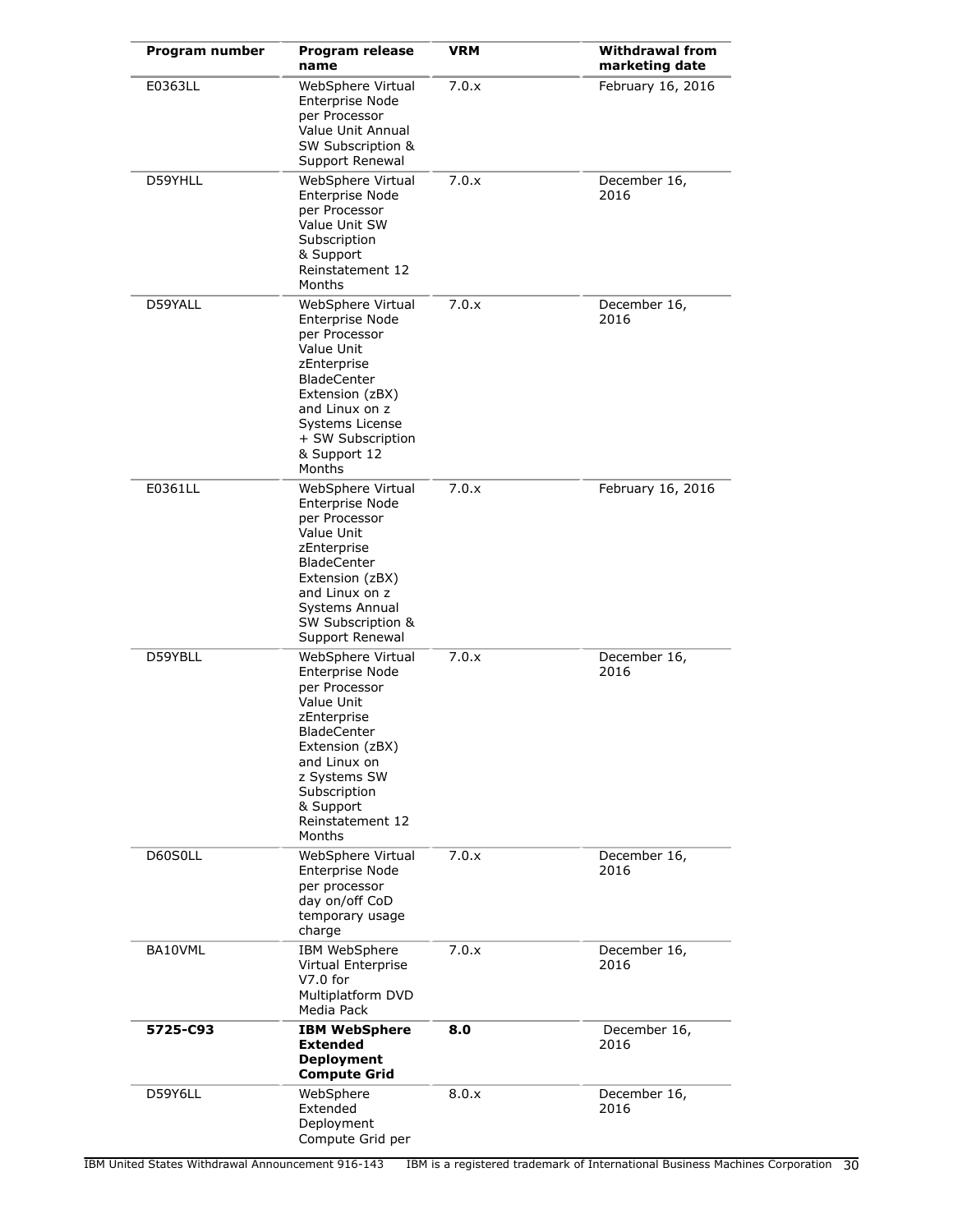| Program number | Program release<br>name                                                                                                                                                                                                                          | VRM   | <b>Withdrawal from</b><br>marketing date |
|----------------|--------------------------------------------------------------------------------------------------------------------------------------------------------------------------------------------------------------------------------------------------|-------|------------------------------------------|
|                | Processor Value<br>Unit License +<br><b>SW Subscription</b><br>& Support 12<br>Months                                                                                                                                                            |       |                                          |
| E035ZLL        | WebSphere<br>Extended<br>Deployment<br>Compute Grid per<br>Processor Value<br>Unit Annual SW<br>Subscription &<br>Support Renewal                                                                                                                | 8.0.x | February 16, 2016                        |
| D59Y7LL        | WebSphere<br>Extended<br>Deployment<br>Compute Grid<br>per Processor<br>Value Unit SW<br>Subscription<br>& Support<br>Reinstatement 12<br>Months                                                                                                 | 8.0.x | December 16,<br>2016                     |
| <b>DOILALL</b> | WebSphere<br>Extended<br>Deployment<br>Compute<br>Grid Trade Up<br>from qualified<br>competitor                                                                                                                                                  | 8.0.x | December 16,<br>2016                     |
| D59Y8LL        | WebSphere<br>Extended<br>Deployment<br>Compute Grid per<br>Processor Value<br>Unit zEnterprise<br><b>BladeCenter</b><br>Extension (zBX)<br>and Linux on z<br>Systems License<br>+ SW Subscription<br>& Support 12<br>Months                      | 8.0.x | December 16,<br>2016                     |
| E0360LL        | WebSphere<br>Extended<br>Deployment<br>Compute Grid per<br>Processor Value<br>Unit zEnterprise<br>BladeCenter<br>Extension (zBX)<br>and Linux on z<br>Systems Annual<br>SW Subscription &<br>Support Renewal                                     | 8.0.x | February 16, 2016                        |
| D59Y9LL        | WebSphere<br>Extended<br>Deployment<br>Compute Grid per<br>Processor Value<br>Unit zEnterprise<br><b>BladeCenter</b><br>Extension (zBX)<br>and Linux on z<br>Systems Annual<br><b>SW Subscription</b><br>& Support<br>Reinstatement 12<br>Months | 8.0.x | December 16,<br>2016                     |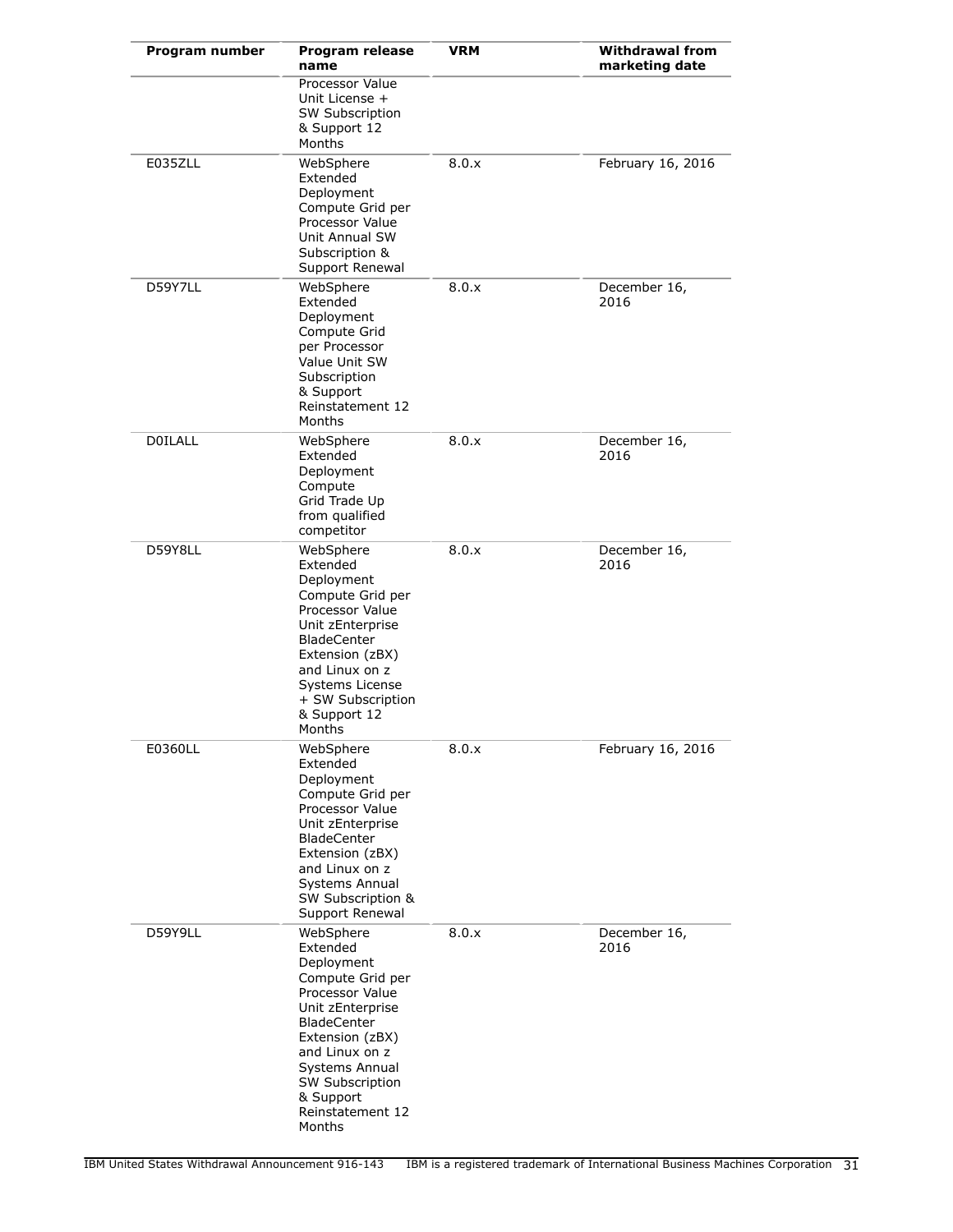| Program number | Program release<br>name                                                                                           | <b>VRM</b> | <b>Withdrawal from</b><br>marketing date |
|----------------|-------------------------------------------------------------------------------------------------------------------|------------|------------------------------------------|
| D60QXLL        | WebSphere<br>Extended<br>Deployment<br>Compute Grid per<br>processor day on/<br>off CoD temporary<br>usage charge | 8.0.x      | December 16,<br>2016                     |
| BA10UML        | IBM WebSphere<br>Extended<br>Deployment<br>Compute<br>Grid V8.0 for<br>Multiplatform DVD<br>Media Pack            | 8.0.x      | December 16,<br>2016                     |

On or after that date, you can no longer obtain these part numbers directly from IBM. You can obtain these part numbers on an as-available basis through IBM Remarketers.

# <span id="page-31-0"></span>**Replacement program information**

| Withdrawn<br>programs                                                            | Program<br>number | <b>VRM</b> | Replacement Program<br>programs                                           | number   | <b>VRM</b> |
|----------------------------------------------------------------------------------|-------------------|------------|---------------------------------------------------------------------------|----------|------------|
| <b>IBM</b><br>WebSphere<br>Application<br>Server                                 | 5724-J08          | 7.0.0      | <b>IBM</b><br>WebSphere<br>Application<br>Server                          | 5724-J08 | 8.5.x      |
| IBM<br>WebSphere<br>Application<br>Server                                        | 5724-J08          | 8.0.0      | <b>IBM</b><br>WebSphere<br>Application<br>Server                          | 5724-J08 | 8.5.x      |
| <b>IBM</b><br>WebSphere<br>Application<br>Server -<br>Express                    | 5724-163          | 7.0.0      | <b>IBM</b><br>WebSphere<br>Application<br>Server -<br>Express             | 5724-163 | 8.5.x      |
| <b>IBM</b><br>WebSphere<br>Application<br>Server -<br>Express                    | 5724-163          | 8.0.0      | <b>IBM</b><br>WebSphere<br>Application<br>Server -<br>Express             | 5724-163 | 8.5.x      |
| <b>IBM</b><br>WebSphere<br>Application<br>Server<br><b>Network</b><br>Deployment | 5724-H88          | 7.0.0      | <b>IBM</b><br>WebSphere<br>Application<br>Server<br>Network<br>Deployment | 5724-H88 | 8.5.x      |
| <b>IBM</b><br>WebSphere<br>Application<br>Server<br><b>Network</b><br>Deployment | 5724-H88          | 8.0.0      | <b>IBM</b><br>WebSphere<br>Application<br>Server<br>Network<br>Deployment | 5724-H88 | 8.5.x      |
| <b>IBM</b><br>WebSphere<br>Application<br>Server for<br>Developers               | 5724-H89          | 7.0.0      | <b>IBM</b><br>WebSphere<br>Application<br>Server for<br>Developers        | 5724-H89 | 8.5.x      |
| <b>IBM</b><br>WebSphere<br>Application<br>Server for<br>Developers               | 5724-H89          | 8.0.0      | <b>IBM</b><br>WebSphere<br>Application<br>Server for<br>Developers        | 5724-H89 | 8.5.x      |
| <b>IBM</b><br>WebSphere                                                          | 5725-C92          | 7.0.0      | <b>IBM</b><br>WebSphere<br>Application                                    | 5724-H88 | 8.5.x      |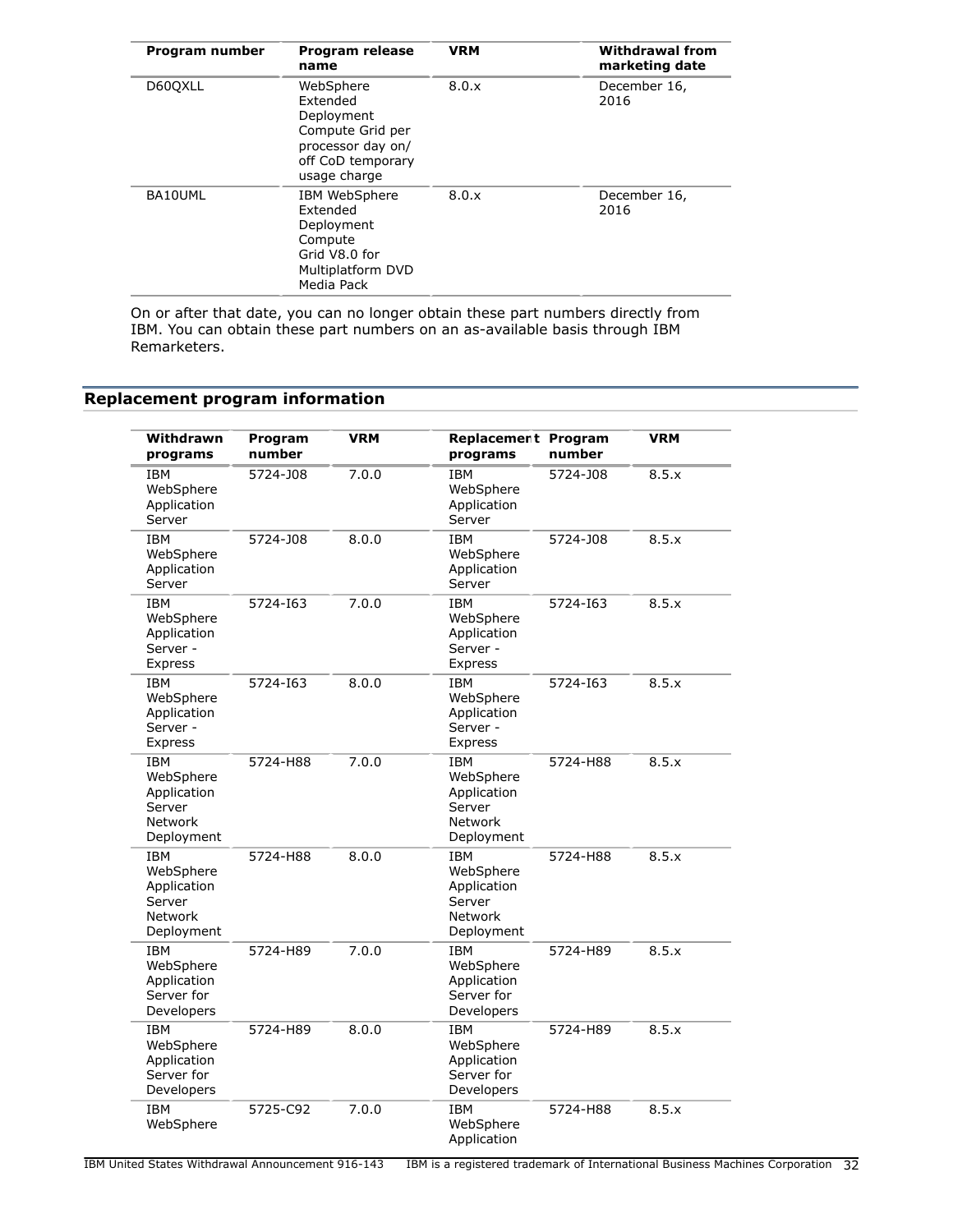| Withdrawn<br>programs                                                                                                                   | Program<br>number | <b>VRM</b> | Replacement Program<br>programs                                           | number   | <b>VRM</b> |
|-----------------------------------------------------------------------------------------------------------------------------------------|-------------------|------------|---------------------------------------------------------------------------|----------|------------|
| Virtual<br>Enterprise                                                                                                                   |                   |            | Server<br>Network<br>Deployment                                           |          |            |
| IBM<br>WebSphere<br>Extended<br>Deployment<br>Compute<br>Grid                                                                           | 5725-C93          | 8.0.0      | IBM<br>WebSphere<br>Application<br>Server<br>Network<br>Deployment        | 5724-H88 | 8.5.x      |
| <b>IBM</b><br>WebSphere<br>Application<br>Server<br>Hypervisor<br>Edition<br>for Novell<br><b>SUSE</b><br>Linux<br>Enterprise<br>Server | 5724-X89          | 7.0.0      | IBM<br>WebSphere<br>Application<br>Server<br><b>Network</b><br>Deployment | 5724-H88 | 8.5.5      |
| IBM<br>WebSphere<br>Application<br>Server<br>Hypervisor<br>Edition<br>for Novell<br>SUSE<br>Linux<br>Enterprise<br>Server               | 5724-X89          | 8.0.0      | IBM<br>WebSphere<br>Application<br>Server<br>Network<br>Deployment        | 5724-H88 | 8.5.5      |
| IBM<br>WebSphere<br>Application<br>Server<br>Hypervisor<br>Edition for<br>AIX                                                           | 5725-A25          | 7.0.0      | IBM<br>WebSphere<br>Application<br>Server<br>Network<br>Deployment        | 5724-H88 | 8.5.5      |
| IBM<br>WebSphere<br>Application<br>Server<br>Hypervisor<br>Edition for<br>AIX                                                           | 5725-A25          | 8.0.0      | IBM<br>WebSphere<br>Application<br>Server<br>Network<br>Deployment        | 5724-H88 | 8.5.5      |
| <b>IBM</b><br>WebSphere<br>Application<br>Server<br>Hypervisor<br>Edition for<br>Red Hat<br>Enterprise<br>Linux                         | 5725-A26          | 7.0.0      | IBM<br>WebSphere<br>Application<br>Server<br>Network<br>Deployment        | 5724-H88 | 8.5.5      |
| <b>IBM</b><br>WebSphere<br>Application<br>Server<br>Hypervisor<br>Edition for<br>Red Hat<br>Enterprise<br>Linux                         | 5725-A26          | 8.0.0      | IBM<br>WebSphere<br>Application<br>Server<br><b>Network</b><br>Deployment | 5724-H88 | 8.5.5      |
| IBM<br>WebSphere<br>Application<br>Server<br>Hypervisor<br>Edition                                                                      | 5725-A27          | 6.1.0      | IBM<br>WebSphere<br>Application<br>Server<br>Network<br>Deployment        | 5724-H88 | 8.5.5      |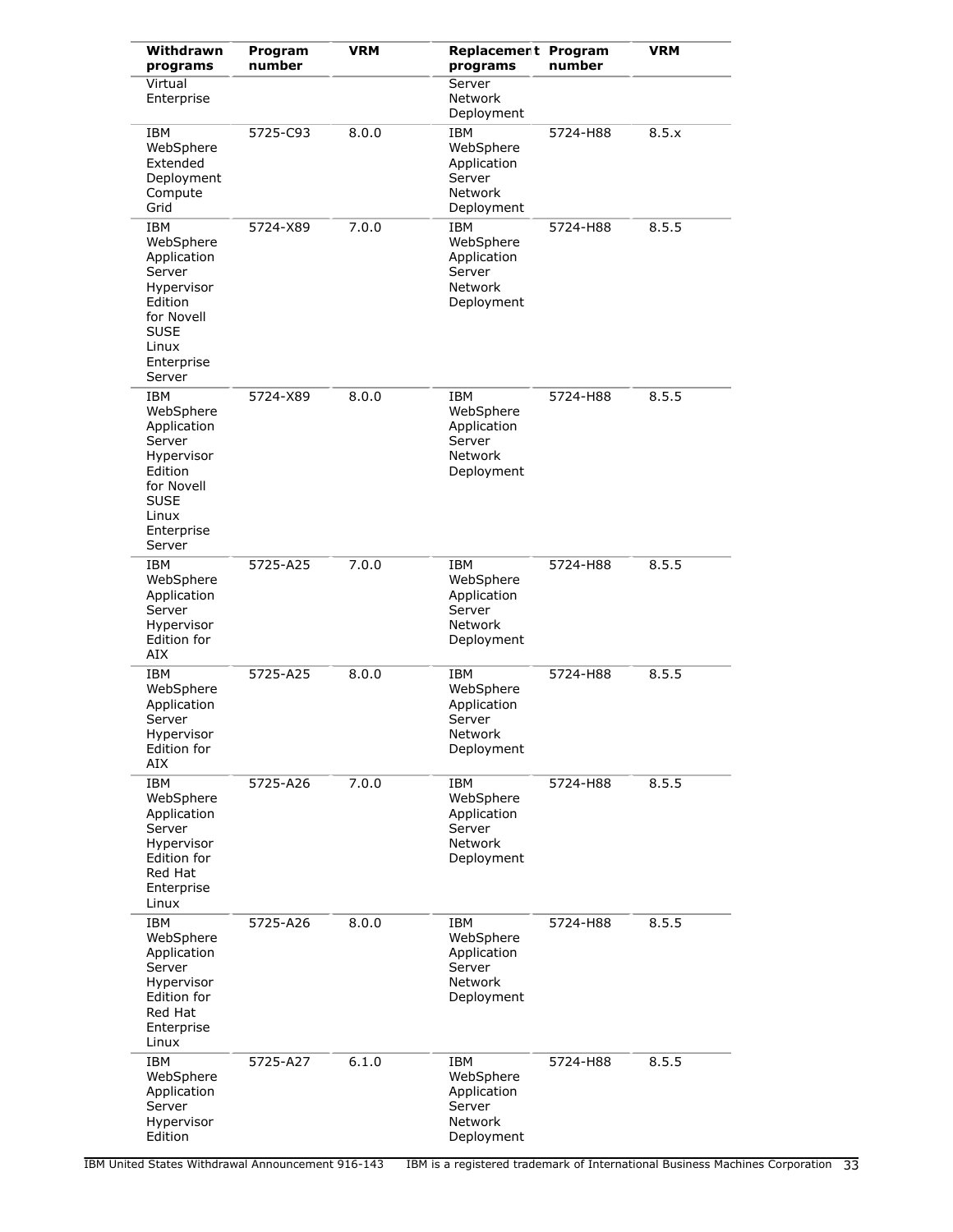| Withdrawn<br>programs                                                                                                                                        | Program<br>number | <b>VRM</b> | Replacement Program<br>programs                                                  | number   | <b>VRM</b> |
|--------------------------------------------------------------------------------------------------------------------------------------------------------------|-------------------|------------|----------------------------------------------------------------------------------|----------|------------|
| <b>Intelligent</b><br>Management<br>Pack                                                                                                                     |                   |            |                                                                                  |          |            |
| <b>IBM</b><br>WebSphere<br>Application<br>Server<br>Hypervisor<br>Edition<br>Intelligent<br>Management<br>Pack                                               | 5725-A27          | 7.0.0      | <b>IBM</b><br>WebSphere<br>Application<br>Server<br><b>Network</b><br>Deployment | 5724-H88 | 8.5.5      |
| <b>IBM</b><br>WebSphere<br>Application<br>Server<br>Hypervisor<br>Edition<br>Novell<br><b>SLES</b><br>System<br>z- Novell<br>Subscription<br>Required        | 5725-A11          | 7.0.0      | IBM<br>WebSphere<br>Application<br>Server<br>Network<br>Deployment               | 5724-H88 | 8.5.5      |
| <b>IBM</b><br>WebSphere<br>Application<br>Server<br>Hypervisor<br>Edition<br>Novell<br><b>SLES</b><br>System<br>z- Novell<br>Subscription<br>Required        | 5725-A11          | 8.0.0      | <b>IBM</b><br>WebSphere<br>Application<br>Server<br>Network<br>Deployment        | 5724-H88 | 8.5.5      |
| <b>IBM</b><br>WebSphere<br>Application<br>Server<br>Hypervisor<br>Edition<br>Novell<br><b>SLES</b><br>System<br>z- Novell<br>Subscription<br>Not<br>Required | 5725-A12          | 7.0.0      | IBM<br>WebSphere<br>Application<br>Server<br>Network<br>Deployment               | 5724-H88 | 8.5.5      |
| <b>IBM</b><br>WebSphere<br>Application<br>Server<br>Hypervisor<br>Edition<br>Novell<br><b>SLES</b><br>System<br>z- Novell<br>Subscription<br>Not<br>Required | 5725-A12          | 8.0.0      | IBM<br>WebSphere<br>Application<br>Server<br>Network<br>Deployment               | 5724-H88 | 8.5.5      |
| IBM<br>WebSphere<br>Application<br>Server<br>Hypervisor<br>Edition on<br>Red Hat                                                                             | 5725-D29          | 7.0.0      | IBM<br>WebSphere<br>Application<br>Server<br>Network<br>Deployment               | 5724-H88 | 8.5.5      |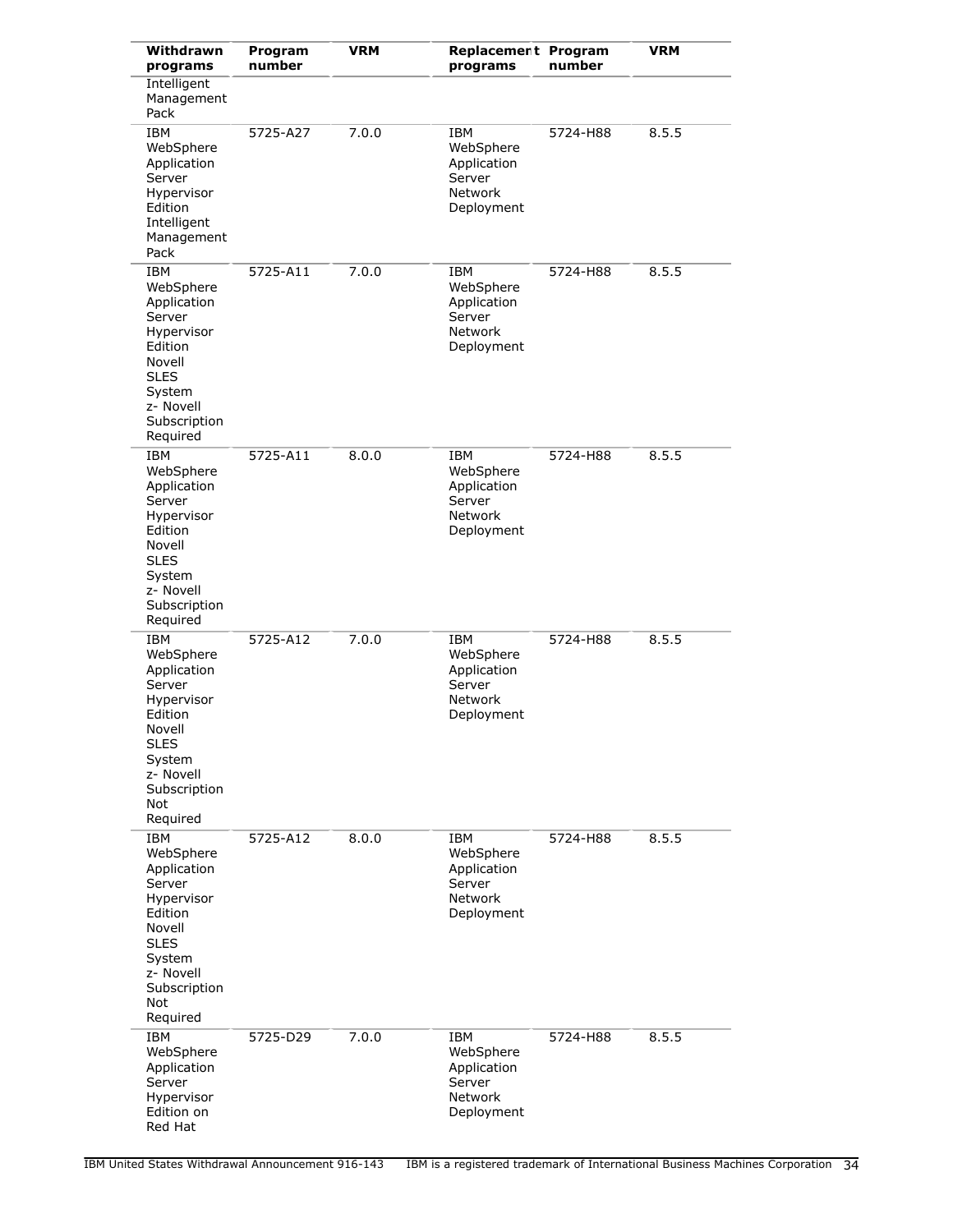| Withdrawn<br>programs                                                                                                                                                                            | Program<br>number | <b>VRM</b> | Replacement Program<br>programs                                                                                          | number   | <b>VRM</b> |
|--------------------------------------------------------------------------------------------------------------------------------------------------------------------------------------------------|-------------------|------------|--------------------------------------------------------------------------------------------------------------------------|----------|------------|
| Enterprise<br>Linux<br>for IBM<br>System z-<br>Separate<br>Red Hat<br>Subscription<br>Required                                                                                                   |                   |            |                                                                                                                          |          |            |
| <b>IBM</b><br>WebSphere<br>Application<br>Server<br>Hypervisor<br>Edition on<br>Red Hat<br>Enterprise<br>Linux<br>for IBM<br>System z-<br>Separate<br>Red Hat<br>Subscription<br>Required        | 5725-D29          | 8.0.0      | IBM<br>WebSphere<br>Application<br>Server<br><b>Network</b><br>Deployment                                                | 5724-H88 | 8.5.5      |
| <b>IBM</b><br>WebSphere<br>Application<br>Server<br>Hypervisor<br>Edition on<br>Red Hat<br>Enterprise<br>Linux<br>for IBM<br>System z-<br>Separate<br>Red Hat<br>Subscription<br>Not<br>Required | 5725-D31          | 7.0.0.     | IBM<br>WebSphere<br>Application<br>Server<br>Network<br>Deployment                                                       | 5724-H88 | 8.5.5      |
| IBM<br>WebSphere<br>Application<br>Server<br>Hypervisor<br>Edition on<br>Red Hat<br>Enterprise<br>Linux<br>for IBM<br>System z-<br>Separate<br>Red Hat<br>Subscription<br>Not<br>Required        | 5725-D31          | 8.0.0      | IBM<br>WebSphere<br>Application<br>Server<br>Network<br>Deployment                                                       | 5724-H88 | 8.5.5      |
| <b>IBM HTTP</b><br>Server for<br>WebSphere<br>Application<br>Server<br>Hypervisor<br>Edition<br>on Novell<br><b>SLES</b>                                                                         | 5725-C00          | 7.0.0      | <b>IBM HTTP</b><br>Server for<br>WebSphere<br>Application<br>Server<br>Hypervisor<br>Edition<br>on Novell<br><b>SLES</b> | 5725-C00 | 8.5        |
| <b>IBM HTTP</b><br>Server for<br>WebSphere<br>Application<br>Server<br>Hypervisor                                                                                                                | 5725-C00          | 8.0.0      | <b>IBM HTTP</b><br>Server for<br>WebSphere<br>Application<br>Server<br>Hypervisor                                        | 5725-C00 | 8.5        |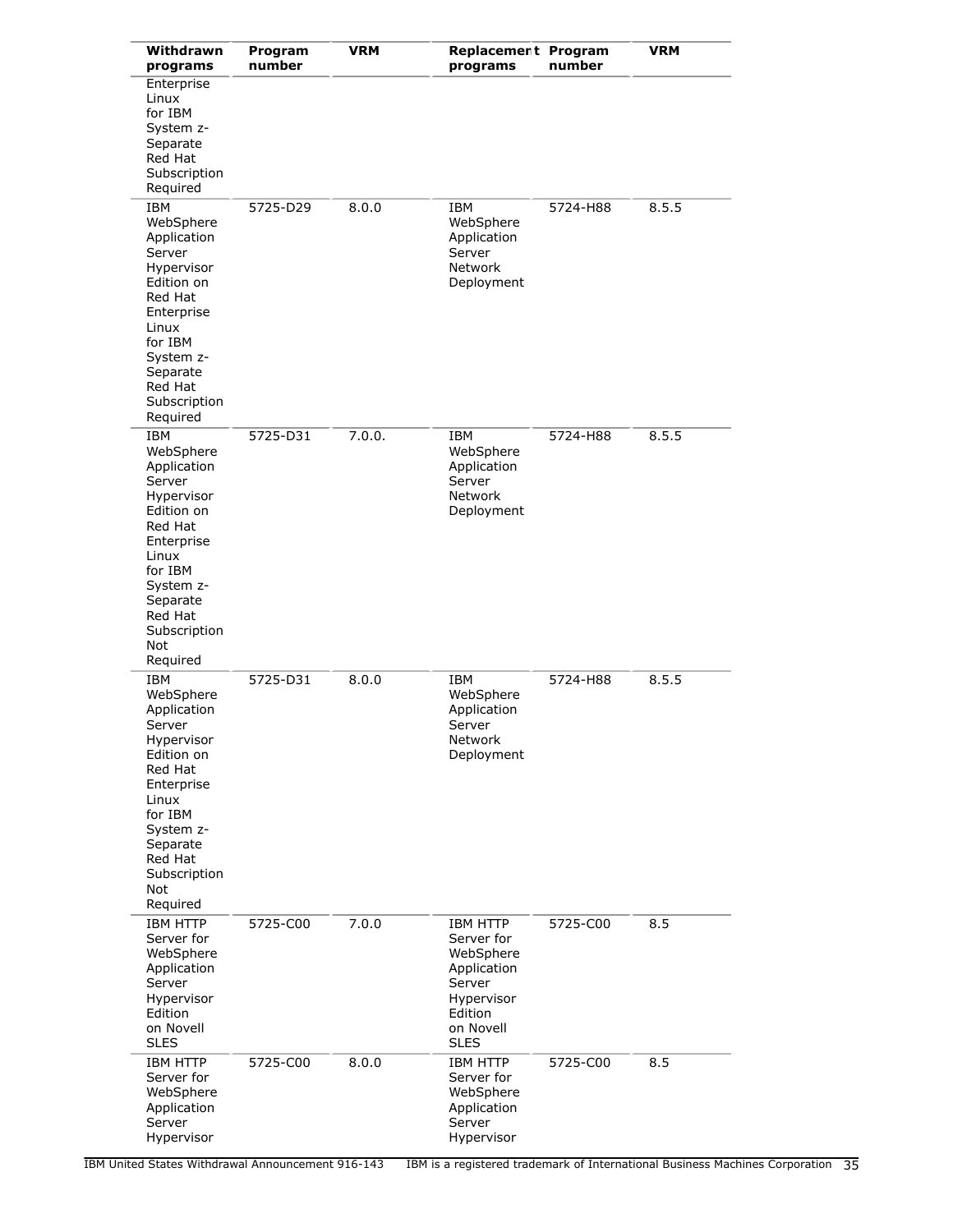| Withdrawn<br>programs                                                                                                                                                          | Program<br>number | <b>VRM</b> | Replacement Program<br>programs                                                                                                                                                | number   | <b>VRM</b> |
|--------------------------------------------------------------------------------------------------------------------------------------------------------------------------------|-------------------|------------|--------------------------------------------------------------------------------------------------------------------------------------------------------------------------------|----------|------------|
| Edition<br>on Novell<br><b>SLES</b>                                                                                                                                            |                   |            | Edition<br>on Novell<br><b>SLES</b>                                                                                                                                            |          |            |
| <b>IBM HTTP</b><br>Server for<br>WebSphere<br>Application<br>Hypervisor<br>Edition on<br>AIX                                                                                   | 5725-C01          | 7.0.0      | <b>IBM HTTP</b><br>Server for<br>WebSphere<br>Application<br>Hypervisor<br>Edition on<br>AIX                                                                                   | 5725-C01 | 8.5        |
| <b>IBM HTTP</b><br>Server for<br>WebSphere<br>Application<br>Hypervisor<br>Edition on<br>AIX                                                                                   | 5725-C01          | 8.0.0      | <b>IBM HTTP</b><br>Server for<br>WebSphere<br>Application<br>Hypervisor<br>Edition on<br>AIX                                                                                   | 5725-C01 | 8.5        |
| <b>IBM HTTP</b><br>Server for<br>WebSphere<br>Application<br>Server<br>Hypervisor<br>Edition<br>on Novell<br>SLES on<br>System<br>z- Novell<br>Subscription<br>Required        | 5725-C02          | 7.0.0      | <b>IBM HTTP</b><br>Server for<br>WebSphere<br>Application<br>Server<br>Hypervisor<br>Edition<br>on Novell<br>SLES on<br>System<br>z- Novell<br>Subscription<br>Required        | 5725-C02 | 8.5        |
| <b>IBM HTTP</b><br>Server for<br>WebSphere<br>Application<br>Server<br>Hypervisor<br>Edition<br>on Novell<br>SLES on<br>System<br>z- Novell<br>Subscription<br>Required        | 5725-C02          | 8.0.0      | <b>IBM HTTP</b><br>Server for<br>WebSphere<br>Application<br>Server<br>Hypervisor<br>Edition<br>on Novell<br>SLES on<br>System<br>z- Novell<br>Subscription<br>Required        | 5725-C02 | 8.5        |
| <b>IBM HTTP</b><br>Server for<br>WebSphere<br>Application<br>Server<br>Hypervisor<br>Edition<br>on Novell<br>SLES on<br>System<br>z- Novell<br>Subscription<br>Not<br>Required | 5725-C03          | 7.0.0      | <b>IBM HTTP</b><br>Server for<br>WebSphere<br>Application<br>Server<br>Hypervisor<br>Edition<br>on Novell<br>SLES on<br>System<br>z- Novell<br>Subscription<br>Not<br>Required | 5725-C03 | 8.5        |
| <b>IBM HTTP</b><br>Server for<br>WebSphere<br>Application<br>Server<br>Hypervisor<br>Edition<br>on Novell<br>SLES on<br>System<br>z- Novell<br>Subscription                    | 5725-C03          | 8.0.0      | <b>IBM HTTP</b><br>Server for<br>WebSphere<br>Application<br>Server<br>Hypervisor<br>Edition<br>on Novell<br>SLES on<br>System<br>z- Novell<br>Subscription                    | 5725-C03 | 8.5        |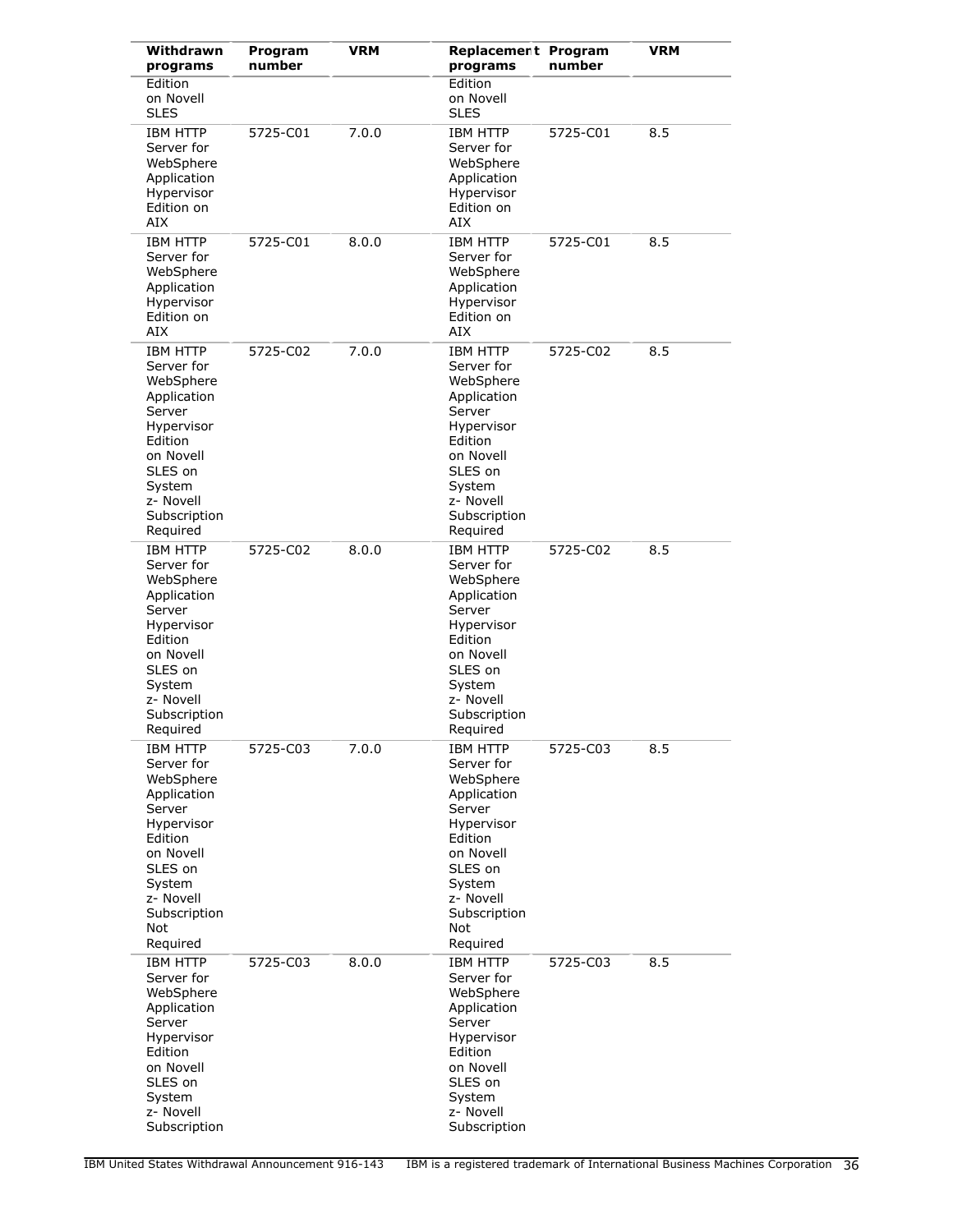| Withdrawn<br>programs                                                                                                                                                                                               | Program<br>number | VRM    | <b>Replacement Program</b><br>programs                                                                                                                                                                              | number   | <b>VRM</b> |
|---------------------------------------------------------------------------------------------------------------------------------------------------------------------------------------------------------------------|-------------------|--------|---------------------------------------------------------------------------------------------------------------------------------------------------------------------------------------------------------------------|----------|------------|
| Not<br>Required                                                                                                                                                                                                     |                   |        | <b>Not</b><br>Required                                                                                                                                                                                              |          |            |
| <b>IBM HTTP</b><br>Server for<br>WebSphere<br>Application<br>Server<br>Hypervisor<br>Edition on<br>Red Hat<br>Enterprise<br>Linux<br>for IBM<br>System z-<br>Separate<br>Red Hat<br>Subscription<br>Required        | 5725-D30          | 7.0.0  | <b>IBM HTTP</b><br>Server for<br>WebSphere<br>Application<br>Server<br>Hypervisor<br>Edition on<br>Red Hat<br>Enterprise<br>Linux<br>for IBM<br>System z-<br>Separate<br>Red Hat<br>Subscription<br>Required        | 5725-D30 | 8.5        |
| <b>IBM HTTP</b><br>Server for<br>WebSphere<br>Application<br>Server<br>Hypervisor<br>Edition on<br>Red Hat<br>Enterprise<br>Linux<br>for IBM<br>System z-<br>Separate<br>Red Hat<br>Subscription<br>Required        | 5725-D30          | 8.0.0  | <b>IBM HTTP</b><br>Server for<br>WebSphere<br>Application<br>Server<br>Hypervisor<br>Edition on<br>Red Hat<br>Enterprise<br>Linux<br>for IBM<br>System z-<br>Separate<br>Red Hat<br>Subscription<br>Required        | 5725-D30 | 8.5        |
| <b>IBM HTTP</b><br>Server for<br>WebSphere<br>Application<br>Server<br>Hypervisor<br>Edition on<br>Red Hat<br>Enterprise<br>Linux<br>for IBM<br>System z-<br>Separate<br>Red Hat<br>Subscription<br>Not<br>Required | 5725-D32          | 7.0.0  | <b>IBM HTTP</b><br>Server for<br>WebSphere<br>Application<br>Server<br>Hypervisor<br>Edition on<br>Red Hat<br>Enterprise<br>Linux<br>for IBM<br>System z-<br>Separate<br>Red Hat<br>Subscription<br>Not<br>Required | 5725-D32 | 8.5        |
| <b>IBM HTTP</b><br>Server for<br>WebSphere<br>Application<br>Server<br>Hypervisor<br>Edition on<br>Red Hat<br>Enterprise<br>Linux<br>for IBM<br>System z-<br>Separate<br>Red Hat<br>Subscription<br>Not<br>Required | 5725-D32          | 8.0.0. | <b>IBM HTTP</b><br>Server for<br>WebSphere<br>Application<br>Server<br>Hypervisor<br>Edition on<br>Red Hat<br>Enterprise<br>Linux<br>for IBM<br>System z-<br>Separate<br>Red Hat<br>Subscription<br>Not<br>Required | 5725-D32 | 8.5        |
| <b>IBM HTTP</b><br>Server for                                                                                                                                                                                       | 5725-C04          | 7.0.0  | <b>IBM HTTP</b><br>Server for                                                                                                                                                                                       | 5725-C04 | 8.5        |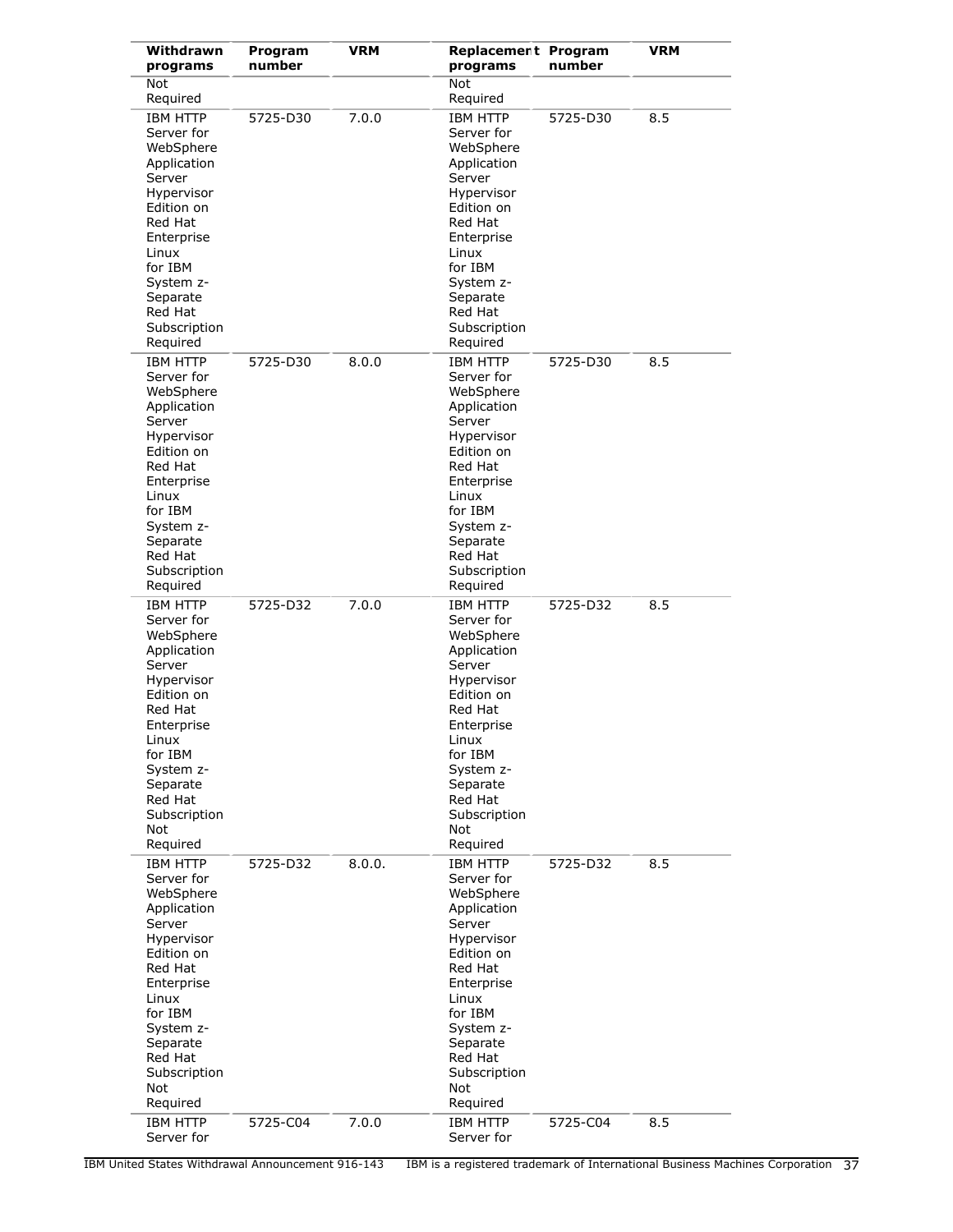| Withdrawn<br>programs                                                                                                                       | Program<br>number | <b>VRM</b> | Replacement Program<br>programs                                                                                                             | number   | <b>VRM</b> |
|---------------------------------------------------------------------------------------------------------------------------------------------|-------------------|------------|---------------------------------------------------------------------------------------------------------------------------------------------|----------|------------|
| WebSphere<br>Application<br>Server<br>Hypervisor<br>Edition on<br>Red Hat<br>Enterprise<br>Linux<br>Server                                  |                   |            | WebSphere<br>Application<br>Server<br>Hypervisor<br>Edition on<br>Red Hat<br>Enterprise<br>Linux<br>Server                                  |          |            |
| <b>IBM HTTP</b><br>Server for<br>WebSphere<br>Application<br>Server<br>Hypervisor<br>Edition on<br>Red Hat<br>Enterprise<br>Linux<br>Server | 5725-C04          | 8.0.0      | <b>IBM HTTP</b><br>Server for<br>WebSphere<br>Application<br>Server<br>Hypervisor<br>Edition on<br>Red Hat<br>Enterprise<br>Linux<br>Server | 5725-C04 | 8.5        |

For additional information, see Software Announcement [212-109](http://www.ibm.com/common/ssi/cgi-bin/ssialias?infotype=an&subtype=ca&appname=gpateam&supplier=897&letternum=ENUS212-109), dated April 24, 2012.

| <b>Withdrawn parts</b> |                                                                                                                                           |                                         | <b>Replacement parts</b> |                                                                                                                   |                             |
|------------------------|-------------------------------------------------------------------------------------------------------------------------------------------|-----------------------------------------|--------------------------|-------------------------------------------------------------------------------------------------------------------|-----------------------------|
| Part<br>number         | Part<br>description                                                                                                                       | Withdrawal<br>from<br>marketing<br>date | Part<br>number           | Part<br>description                                                                                               | <b>Availability</b><br>date |
| 5724-J08               | <b>IBM</b><br>WebSphere<br><b>Application</b><br><b>Server</b>                                                                            |                                         | 5724-J08                 | <b>IBM</b><br>WebSphere<br><b>Application</b><br><b>Server</b>                                                    |                             |
| <b>BA0PUML</b>         | <b>IBM</b><br>WebSphere<br>Application<br>Server<br>$V7.0$ for<br>AIX on<br>PowerPC<br>32-bit,<br>Multilingual<br>CD ROM<br>Media<br>Pack | December<br>16, 2016                    | BA146ML                  | WebSphere<br>Application<br>Server<br>$V8.5$ for<br>Multiplatforms<br>Multilingual<br><b>DVD</b><br>Media<br>Pack | July 13,<br>2012            |
| <b>BA0PVML</b>         | <b>IBM</b><br>WebSphere<br>Application<br>Server<br>$V7.0$ for<br>AIX on<br>PowerPC<br>64-bit,<br>Multilingual<br>CD ROM<br>Media<br>Pack | December<br>16, 2016                    | BA146ML                  | WebSphere<br>Application<br>Server<br>$V8.5$ for<br>Multiplatforms<br>Multilingual<br><b>DVD</b><br>Media<br>Pack | July 13,<br>2012            |
| <b>BA0PWML</b>         | <b>IBM</b><br>WebSphere<br>Application<br>Server<br>$V7.0$ for<br>AIX on<br>PowerPC<br>32-bit,<br>Multilingual<br>CD ROM<br>Media<br>Pack | December<br>16, 2016                    | BA146ML                  | WebSphere<br>Application<br>Server<br>$V8.5$ for<br>Multiplatforms<br>Multilingual<br><b>DVD</b><br>Media<br>Pack | July 13,<br>2012            |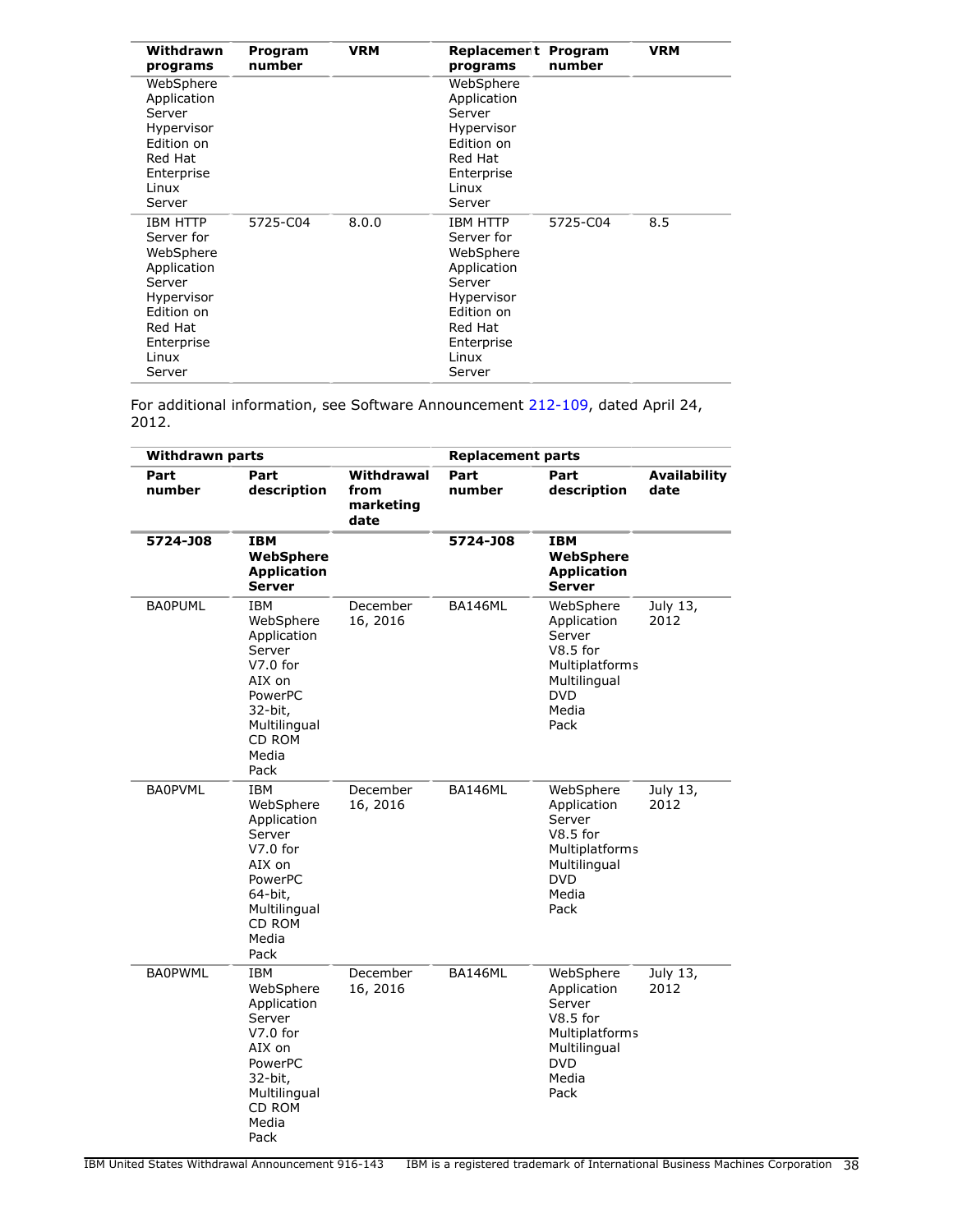| <b>Withdrawn parts</b> |                                                                                                                                                    |                                         | <b>Replacement parts</b> |                                                                                                                   |                             |
|------------------------|----------------------------------------------------------------------------------------------------------------------------------------------------|-----------------------------------------|--------------------------|-------------------------------------------------------------------------------------------------------------------|-----------------------------|
| Part<br>number         | Part<br>description                                                                                                                                | Withdrawal<br>from<br>marketing<br>date | Part<br>number           | Part<br>description                                                                                               | <b>Availability</b><br>date |
| <b>BA0PXML</b>         | <b>IBM</b><br>WebSphere<br>Application<br>Server<br>$V7.0$ for<br>AIX on<br>PowerPC<br>64-bit,<br>Multilingual<br>CD ROM<br>Media<br>Pack          | December<br>16, 2016                    | BA146ML                  | WebSphere<br>Application<br>Server<br>$V8.5$ for<br>Multiplatforms<br>Multilingual<br><b>DVD</b><br>Media<br>Pack | July 13,<br>2012            |
| <b>BA0PYML</b>         | <b>IBM</b><br>WebSphere<br>Application<br>Server<br>$V7.0$ for<br>HP-UX on<br><b>PA-RISC</b><br>32-bit,<br>Multilingual<br>CD ROM<br>Media<br>Pack | December<br>16, 2016                    | BA146ML                  | WebSphere<br>Application<br>Server<br>$V8.5$ for<br>Multiplatforms<br>Multilingual<br><b>DVD</b><br>Media<br>Pack | July 13,<br>2012            |
| <b>BA0PZML</b>         | IBM<br>WebSphere<br>Application<br>Server<br>$V7.0$ for<br>HP-UX on<br><b>PA-RISC</b><br>64-bit,<br>Multilingual<br>CD ROM<br>Media<br>Pack        | December<br>16, 2016                    | BA146ML                  | WebSphere<br>Application<br>Server<br>$V8.5$ for<br>Multiplatforms<br>Multilingual<br><b>DVD</b><br>Media<br>Pack | July 13,<br>2012            |
| BA0Q0ML                | IBM<br>WebSphere<br>Application<br>Server<br>$V7.0$ for<br>Solaris<br><b>SPARC</b><br>32-bit,<br>Multilingual<br>CD ROM<br>Media<br>Pack           | December<br>16, 2016                    | BA146ML                  | WebSphere<br>Application<br>Server<br>$V8.5$ for<br>Multiplatforms<br>Multilingual<br>DVD<br>Media<br>Pack        | July 13,<br>2012            |
| BA0Q1ML                | IBM<br>WebSphere<br>Application<br>Server<br>$V7.0$ for<br>Solaris<br><b>SPARC</b><br>64-bit,<br>Multilingual<br>CD ROM<br>Media<br>Pack           | December<br>16, 2016                    | BA146ML                  | WebSphere<br>Application<br>Server<br>$V8.5$ for<br>Multiplatforms<br>Multilingual<br><b>DVD</b><br>Media<br>Pack | July 13,<br>2012            |
| BA0Q2ML                | <b>IBM</b><br>WebSphere<br>Application<br>Server<br>$V7.0$ for<br>Solaris                                                                          | December<br>16, 2016                    | BA146ML                  | WebSphere<br>Application<br>Server<br>$V8.5$ for<br>Multiplatforms<br>Multilingual                                | July 13,<br>2012            |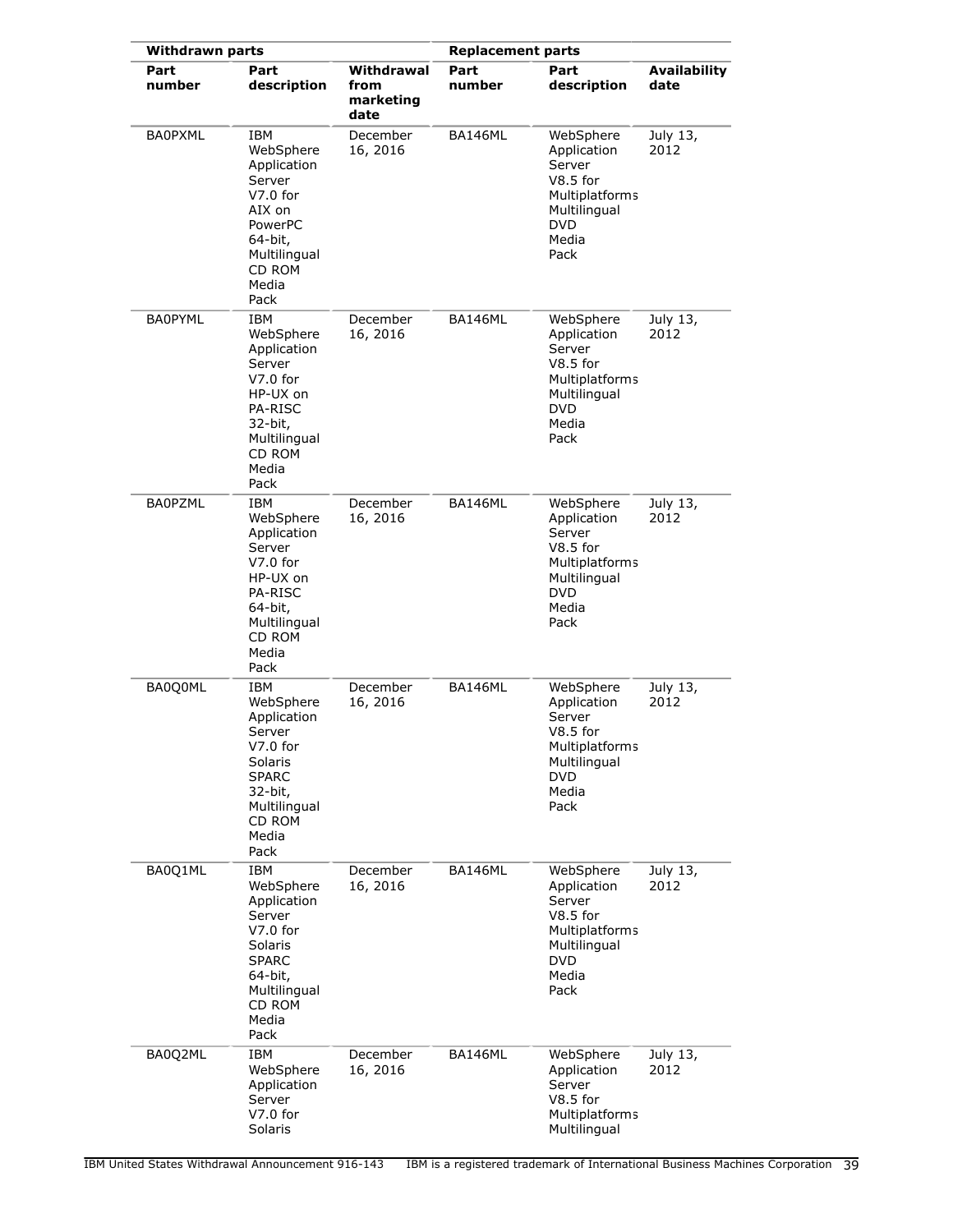| <b>Withdrawn parts</b> |                                                                                                                                             |                                         | <b>Replacement parts</b> |                                                                                                                   |                             |
|------------------------|---------------------------------------------------------------------------------------------------------------------------------------------|-----------------------------------------|--------------------------|-------------------------------------------------------------------------------------------------------------------|-----------------------------|
| Part<br>number         | Part<br>description                                                                                                                         | Withdrawal<br>from<br>marketing<br>date | Part<br>number           | Part<br>description                                                                                               | <b>Availability</b><br>date |
|                        | on AMD<br>64-bit,<br>Multilingual<br>CD ROM<br>Media<br>Pack                                                                                |                                         |                          | <b>DVD</b><br>Media<br>Pack                                                                                       |                             |
| BA0Q3ML                | IBM<br>WebSphere<br>Application<br>Server<br>$V7.0$ for<br>IBM i on<br>System i<br>CD ROM<br>Media<br>Pack                                  | December<br>16, 2016                    | BA146ML                  | WebSphere<br>Application<br>Server<br>$V8.5$ for<br>Multiplatforms<br>Multilingual<br><b>DVD</b><br>Media<br>Pack | July 13,<br>2012            |
| BA0Q4ML                | <b>IBM</b><br>WebSphere<br>Application<br>Server<br>$V7.0$ for<br>Linux<br>on x86<br>32-bit,<br>Multilingual<br>CD ROM<br>Media<br>Pack     | December<br>16, 2016                    | BA146ML                  | WebSphere<br>Application<br>Server<br>$V8.5$ for<br>Multiplatforms<br>Multilingual<br>DVD<br>Media<br>Pack        | July 13,<br>2012            |
| BA0Q5ML                | IBM<br>WebSphere<br>Application<br>Server<br>$V7.0$ for<br>Linux<br>on x86<br>64-bit,<br>Multilingual<br>CD ROM<br>Media<br>Pack            | December<br>16, 2016                    | BA146ML                  | WebSphere<br>Application<br>Server<br>$V8.5$ for<br>Multiplatforms<br>Multilingual<br><b>DVD</b><br>Media<br>Pack | July 13,<br>2012            |
| BA0Q6ML                | IBM<br>WebSphere<br>Application<br>Server<br>$V7.0$ for<br>Linux on<br>PowerPC<br>32-bit,<br>Multilingual<br>CD ROM<br>Media<br>Pack        | December<br>16, 2016                    | BA146ML                  | WebSphere<br>Application<br>Server<br>$V8.5$ for<br>Multiplatforms<br>Multilingual<br><b>DVD</b><br>Media<br>Pack | July 13,<br>2012            |
| BA0Q7ML                | <b>IBM</b><br>WebSphere<br>Application<br>Server<br>$V7.0$ for<br>Linux on<br>PowerPC<br>64-bit,<br>Multilingual<br>CD ROM<br>Media<br>Pack | December<br>16, 2016                    | BA146ML                  | WebSphere<br>Application<br>Server<br>$V8.5$ for<br>Multiplatforms<br>Multilingual<br><b>DVD</b><br>Media<br>Pack | July 13,<br>2012            |
| BA0Q8ML                | IBM<br>WebSphere                                                                                                                            | December<br>16, 2016                    | <b>BA146ML</b>           | WebSphere<br>Application                                                                                          | July 13,<br>2012            |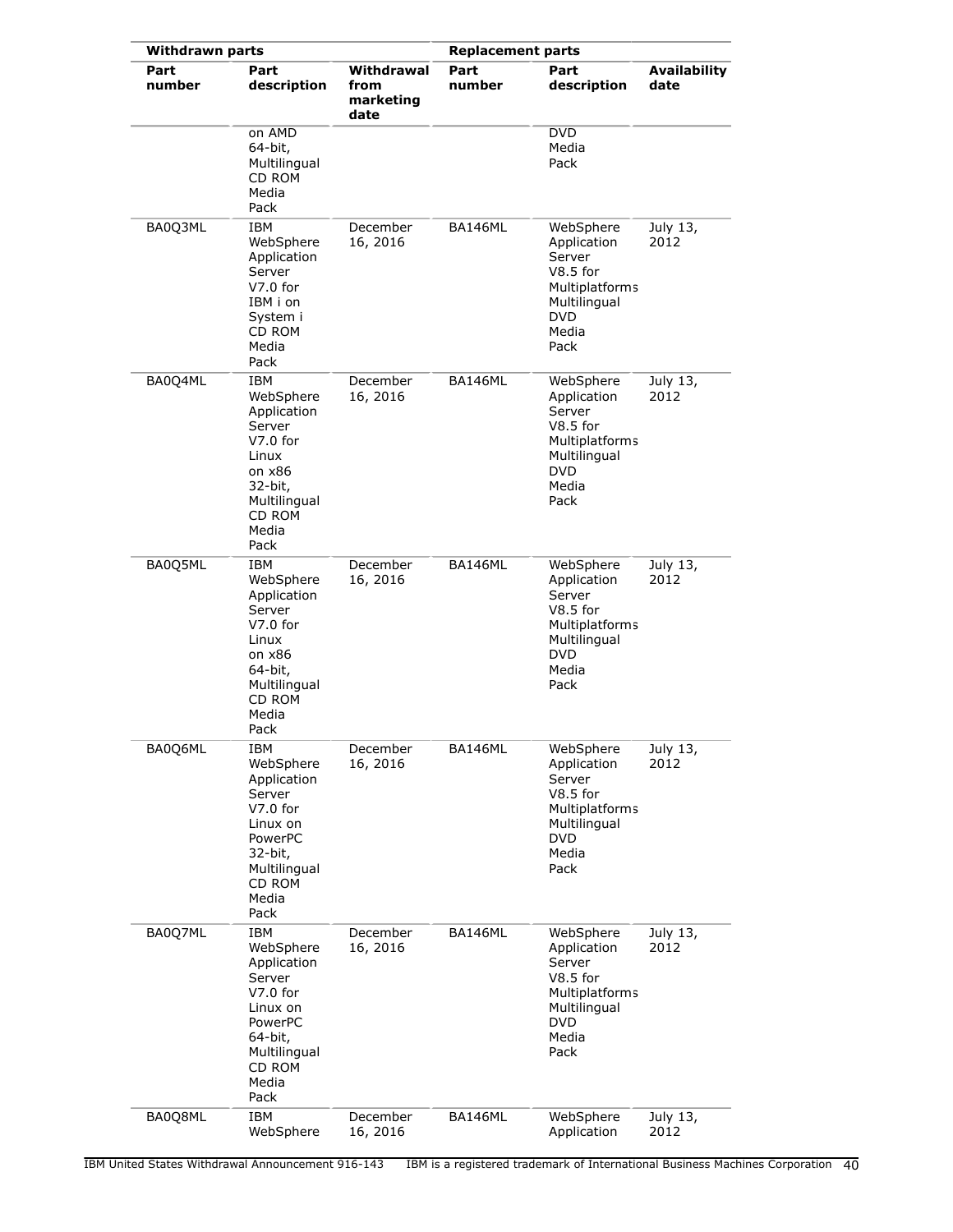| <b>Withdrawn parts</b> |                                                                                                                                                                   |                                         | <b>Replacement parts</b> |                                                                                                                          |                             |
|------------------------|-------------------------------------------------------------------------------------------------------------------------------------------------------------------|-----------------------------------------|--------------------------|--------------------------------------------------------------------------------------------------------------------------|-----------------------------|
| Part<br>number         | Part<br>description                                                                                                                                               | Withdrawal<br>from<br>marketing<br>date | Part<br>number           | Part<br>description                                                                                                      | <b>Availability</b><br>date |
|                        | Application<br>Server<br>$V7.0$ for<br>Linux on<br>System<br>z 31-bit,<br>Multilingual<br>CD ROM<br>Media<br>Pack                                                 |                                         |                          | Server<br>$V8.5$ for<br>Multiplatforms<br>Multilingual<br><b>DVD</b><br>Media<br>Pack                                    |                             |
| BA0Q9ML                | IBM<br>WebSphere<br>Application<br>Server<br>$V7.0$ for<br>Linux on<br>System<br>z 64-bit,<br>Multilingual<br>CD ROM<br>Media<br>Pack                             | December<br>16, 2016                    | BA146ML                  | WebSphere<br>Application<br>Server<br>$V8.5$ for<br>Multiplatforms<br>Multilingual<br><b>DVD</b><br>Media<br>Pack        | July 13,<br>2012            |
| BA0QAML                | <b>IBM</b><br>WebSphere<br>Application<br>Server<br>$V7.0$ for<br>Windows<br>on x86-32<br>bit,<br>Multilingual<br>Multimedia<br>(DVD,<br>CD ROM)<br>Media<br>Pack | December<br>16, 2016                    | BA146ML                  | WebSphere<br>Application<br>Server<br>$V8.5$ for<br>Multiplatforms<br>Multilingual<br><b>DVD</b><br>Media<br>Pack        | July 13,<br>2012            |
| BA0QBML                | IBM<br>WebSphere<br>Application<br>Server<br>V7.0 for<br>Windows<br>on x86-64<br>bit,<br>Multilingual<br>Multimedia<br>(DVD,<br>CD ROM)<br>Media<br>Pack          | December<br>16, 2016                    | BA146ML                  | WebSphere<br>Application<br>Server<br>$V8.5$ for<br><b>Multiplatforms</b><br>Multilingual<br><b>DVD</b><br>Media<br>Pack | July 13,<br>2012            |
| <b>BA0QCML</b>         | <b>IBM</b><br>WebSphere<br>Application<br>Server<br>$V7.0$ for<br>AIX on<br>PowerPC<br>32-bit,<br>Multilingual<br>Multimedia<br>(DVD,<br>CD ROM)<br>Media<br>Pack | December<br>16, 2016                    | BA146ML                  | WebSphere<br>Application<br>Server<br>$V8.5$ for<br>Multiplatforms<br>Multilingual<br><b>DVD</b><br>Media<br>Pack        | July 13,<br>2012            |
| BA0QDML                | IBM<br>WebSphere                                                                                                                                                  | December<br>16, 2016                    | BA146ML                  | WebSphere<br>Application                                                                                                 | July 13,<br>2012            |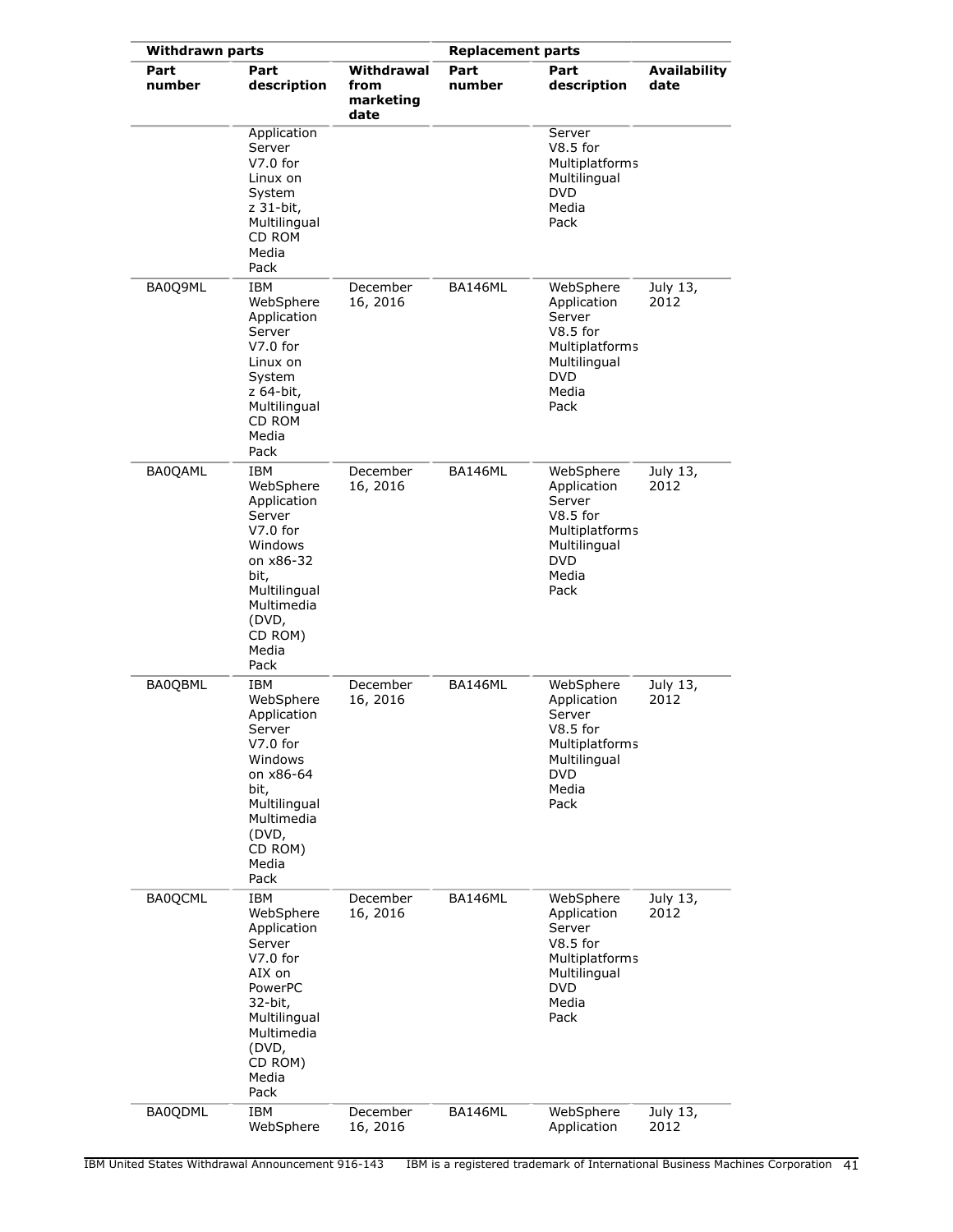| <b>Withdrawn parts</b> |                                                                                                                                                                  |                                         | <b>Replacement parts</b> |                                                                                                                   |                             |
|------------------------|------------------------------------------------------------------------------------------------------------------------------------------------------------------|-----------------------------------------|--------------------------|-------------------------------------------------------------------------------------------------------------------|-----------------------------|
| Part<br>number         | Part<br>description                                                                                                                                              | Withdrawal<br>from<br>marketing<br>date | Part<br>number           | Part<br>description                                                                                               | <b>Availability</b><br>date |
|                        | Application<br>Server<br>$V7.0$ for<br>AIX on<br>PowerPC<br>64-bit,<br>Multilingual<br>Multimedia<br>(DVD,<br>CD ROM)<br>Media<br>Pack                           |                                         |                          | Server<br>$V8.5$ for<br>Multiplatforms<br>Multilingual<br><b>DVD</b><br>Media<br>Pack                             |                             |
| <b>BA0QEML</b>         | IBM<br>WebSphere<br>Application<br>Server<br>$V7.0$ for<br>HP-UX on<br>PA-RISC<br>32-bit,<br>Multilingual<br>Multimedia<br>(DVD,<br>CD ROM)<br>Media<br>Pack     | December<br>16, 2016                    | BA146ML                  | WebSphere<br>Application<br>Server<br>$V8.5$ for<br>Multiplatforms<br>Multilingual<br><b>DVD</b><br>Media<br>Pack | July 13,<br>2012            |
| <b>BA0QFML</b>         | IBM<br>WebSphere<br>Application<br>Server<br>$V7.0$ for<br>HP-UX on<br>Integrity<br>64-bit,<br>Multilingual<br>Multimedia<br>(DVD,<br>CD ROM)<br>Media<br>Pack   | December<br>16, 2016                    | BA146ML                  | WebSphere<br>Application<br>Server<br>$V8.5$ for<br>Multiplatforms<br>Multilingual<br><b>DVD</b><br>Media<br>Pack | July 13,<br>2012            |
| BA0QGML                | IBM<br>WebSphere<br>Application<br>Server<br>$V7.0$ for<br>Solaris<br><b>SPARC</b><br>32-bit,<br>Multilingual<br>Multimedia<br>(DVD,<br>CD ROM)<br>Media<br>Pack | December<br>16, 2016                    | BA146ML                  | WebSphere<br>Application<br>Server<br>$V8.5$ for<br>Multiplatforms<br>Multilingual<br><b>DVD</b><br>Media<br>Pack | July 13,<br>2012            |
| <b>BA0QHML</b>         | <b>IBM</b><br>WebSphere<br>Application<br>Server<br>$V7.0$ for<br>Solaris<br><b>SPARC</b><br>64-bit,<br>Multilingual<br>Multimedia<br>(DVD,<br>CD ROM)           | December<br>16, 2016                    | BA146ML                  | WebSphere<br>Application<br>Server<br>$V8.5$ for<br>Multiplatforms<br>Multilingual<br><b>DVD</b><br>Media<br>Pack | July 13,<br>2012            |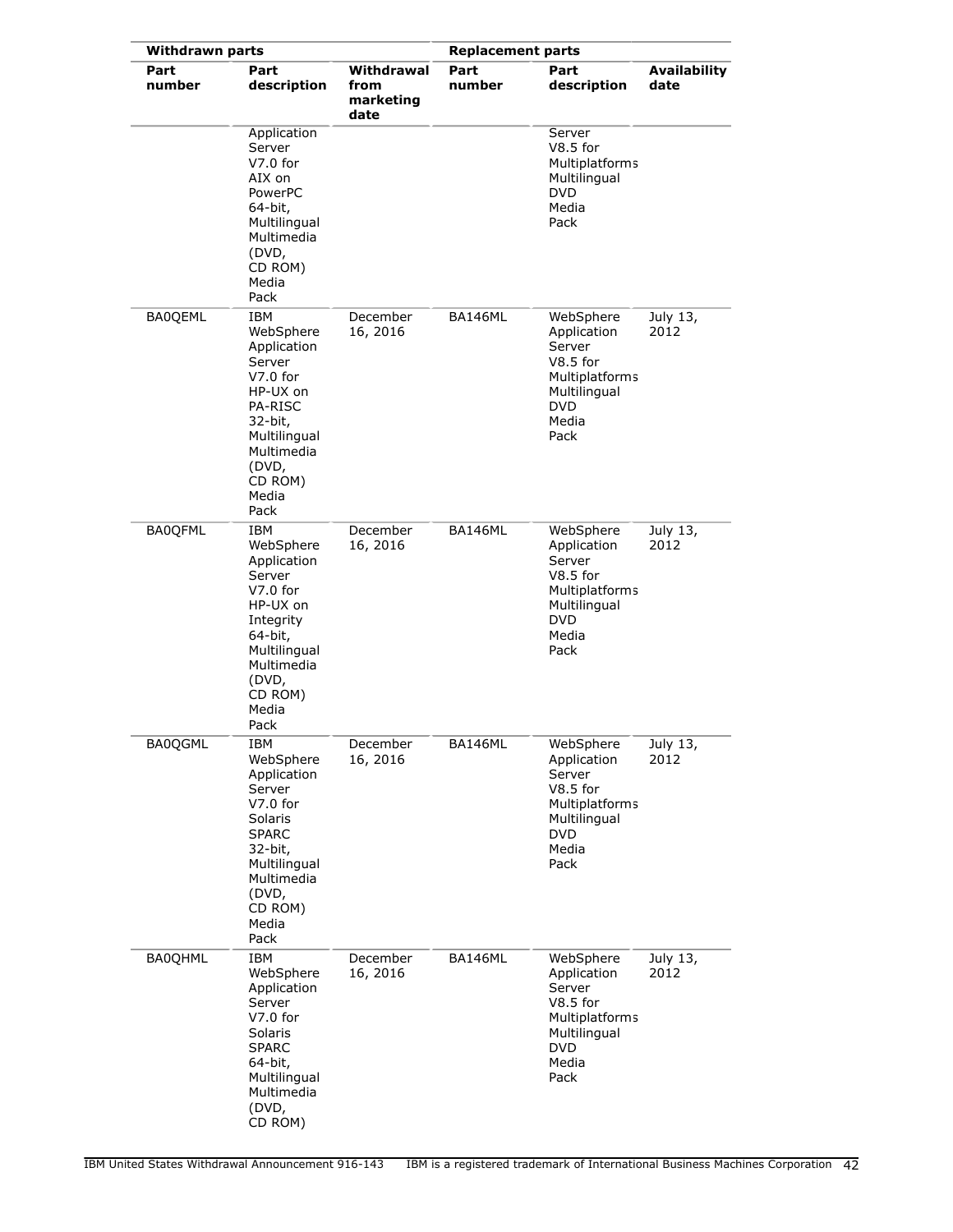| <b>Withdrawn parts</b> |                                                                                                                                                                    |                                         | <b>Replacement parts</b> |                                                                                                                          |                             |
|------------------------|--------------------------------------------------------------------------------------------------------------------------------------------------------------------|-----------------------------------------|--------------------------|--------------------------------------------------------------------------------------------------------------------------|-----------------------------|
| Part<br>number         | Part<br>description<br>Media                                                                                                                                       | Withdrawal<br>from<br>marketing<br>date | Part<br>number           | Part<br>description                                                                                                      | <b>Availability</b><br>date |
| <b>BA0QIML</b>         | Pack<br>IBM<br>WebSphere<br>Application<br>Server<br>$V7.0$ for<br>Solaris<br>on x86<br>64-bit,<br>Multilingual<br>Multimedia<br>(DVD,<br>CD ROM)<br>Media<br>Pack | December<br>16, 2016                    | BA146ML                  | WebSphere<br>Application<br>Server<br>$V8.5$ for<br>Multiplatforms<br>Multilingual<br><b>DVD</b><br>Media<br>Pack        | July 13,<br>2012            |
| BA0QJML                | IBM<br>WebSphere<br>Application<br>Server<br>$V7.0$ for<br>IBM i on<br>System i<br>Multilingual<br>Multimedia<br>(DVD,<br>CD ROM)<br>Media<br>Pack                 | December<br>16, 2016                    | BA146ML                  | WebSphere<br>Application<br>Server<br>$V8.5$ for<br>Multiplatforms<br>Multilingual<br>DVD<br>Media<br>Pack               | July 13,<br>2012            |
| <b>BA0QKML</b>         | IBM<br>WebSphere<br>Application<br>Server<br>$V7.0$ for<br>Linux on<br>x86-32<br>bit,<br>Multilingual<br>Multimedia<br>(DVD,<br>CD ROM)<br>Media<br>Pack           | December<br>16, 2016                    | BA146ML                  | WebSphere<br>Application<br>Server<br>$V8.5$ for<br><b>Multiplatforms</b><br>Multilingual<br><b>DVD</b><br>Media<br>Pack | July 13,<br>2012            |
| <b>BA0QLML</b>         | IBM<br>WebSphere<br>Application<br>Server<br>$V7.0$ for<br>Linux on<br>x86-64<br>bit,<br>Multilingual<br>Multimedia<br>(DVD,<br>CD ROM)<br>Media<br>Pack           | December<br>16, 2016                    | BA146ML                  | WebSphere<br>Application<br>Server<br>$V8.5$ for<br>Multiplatforms<br>Multilingual<br>DVD<br>Media<br>Pack               | July 13,<br>2012            |
| BA0QMML                | IBM<br>WebSphere<br>Application<br>Server<br>$V7.0$ for<br>Linux on<br>PowerPC<br>32-bit,<br>Multilingual                                                          | December<br>16, 2016                    | BA146ML                  | WebSphere<br>Application<br>Server<br>$V8.5$ for<br>Multiplatforms<br>Multilingual<br><b>DVD</b><br>Media<br>Pack        | July 13,<br>2012            |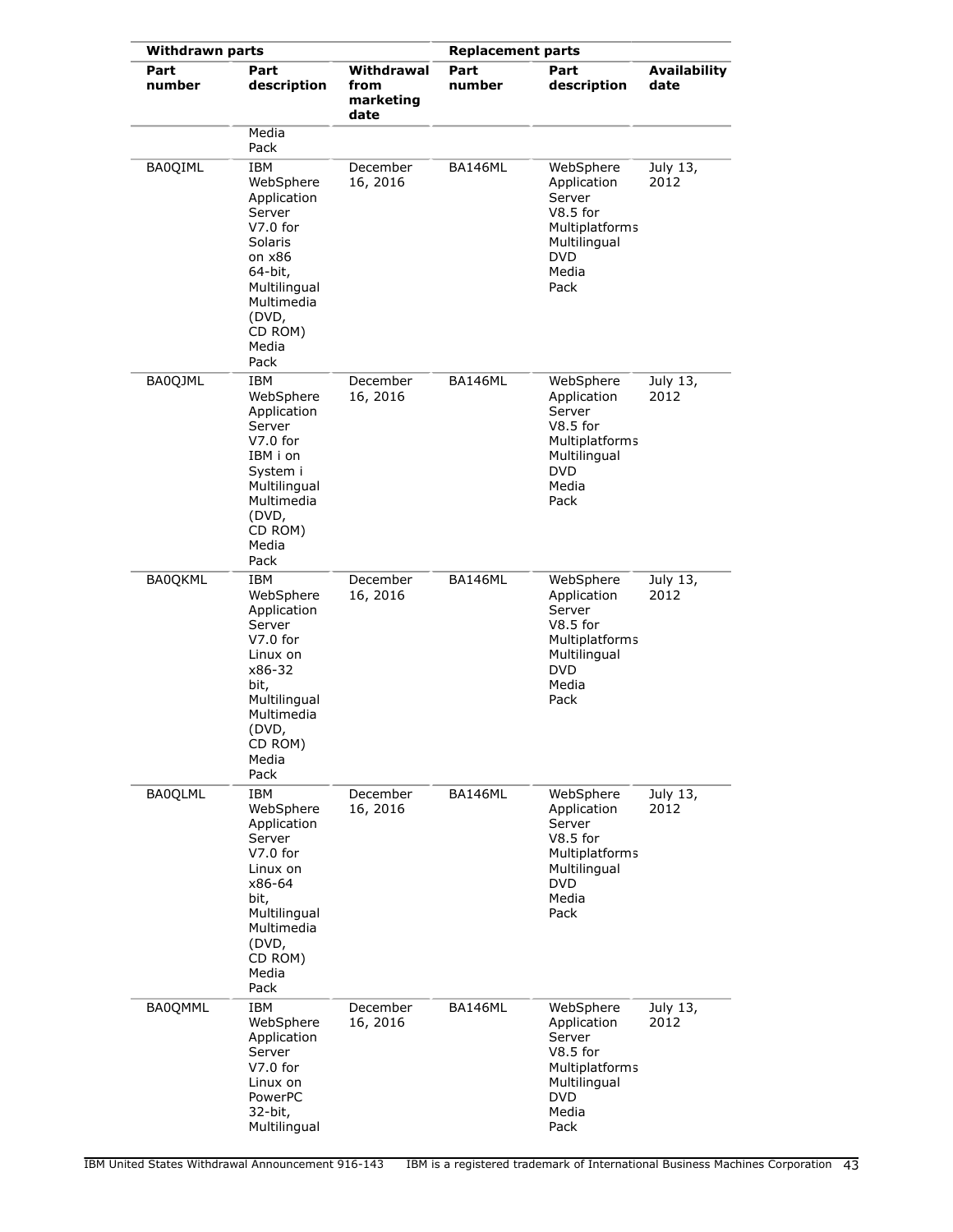|                | <b>Withdrawn parts</b><br><b>Replacement parts</b>                                                                                                            |                                         |                |                                                                                                                   |                             |
|----------------|---------------------------------------------------------------------------------------------------------------------------------------------------------------|-----------------------------------------|----------------|-------------------------------------------------------------------------------------------------------------------|-----------------------------|
| Part<br>number | Part<br>description                                                                                                                                           | Withdrawal<br>from<br>marketing<br>date | Part<br>number | Part<br>description                                                                                               | <b>Availability</b><br>date |
|                | Multimedia<br>(DVD,<br>CD ROM)<br>Media<br>Pack                                                                                                               |                                         |                |                                                                                                                   |                             |
| <b>BA0QNML</b> | IBM<br>WebSphere<br>Application<br>Server<br>$V7.0$ for<br>Linux on<br>PowerPC<br>64-bit,<br>Multilingual<br>Multimedia<br>(DVD,<br>CD ROM)<br>Media<br>Pack  | December<br>16, 2016                    | BA146ML        | WebSphere<br>Application<br>Server<br>$V8.5$ for<br>Multiplatforms<br>Multilingual<br><b>DVD</b><br>Media<br>Pack | July 13,<br>2012            |
| <b>BA0QPML</b> | IBM<br>WebSphere<br>Application<br>Server<br>$V7.0$ for<br>Linux on<br>System<br>z 31-bit,<br>Multilingual<br>Multimedia<br>(DVD,<br>CD ROM)<br>Media<br>Pack | December<br>16, 2016                    | <b>BA146ML</b> | WebSphere<br>Application<br>Server<br>$V8.5$ for<br>Multiplatforms<br>Multilingual<br><b>DVD</b><br>Media<br>Pack | July 13,<br>2012            |
| <b>BA0QQML</b> | IBM<br>WebSphere<br>Application<br>Server<br>$V7.0$ for<br>Linux on<br>System<br>z 64-bit,<br>Multilingual<br>Multimedia<br>(DVD,<br>CD ROM)<br>Media<br>Pack | December<br>16, 2016                    | BA146ML        | WebSphere<br>Application<br>Server<br>$V8.5$ for<br>Multiplatforms<br>Multilingual<br>DVD<br>Media<br>Pack        | July 13,<br>2012            |
| <b>BA0ZUML</b> | IBM<br>WebSphere<br>Application<br>Server<br>$V8.0$ for<br>Multiplatform<br>Multilingual<br><b>DVD</b><br>128 Bit<br>Encryption<br>Media<br>Pack              | December<br>16, 2016                    | BA146ML        | WebSphere<br>Application<br>Server<br>$V8.5$ for<br>Multiplatforms<br>Multilingual<br><b>DVD</b><br>Media<br>Pack | July 13,<br>2012            |
| 5724-163       | <b>IBM</b><br>WebSphere<br><b>Application</b><br>Server -<br><b>Express</b>                                                                                   |                                         | 5724-163       | <b>IBM</b><br>WebSphere<br><b>Application</b><br>Server -<br><b>Express</b>                                       |                             |
| <b>BAORNML</b> | IBM<br>WebSphere                                                                                                                                              | December<br>16, 2016                    | <b>BA147ML</b> | WebSphere<br>Application                                                                                          | July 13,<br>2012            |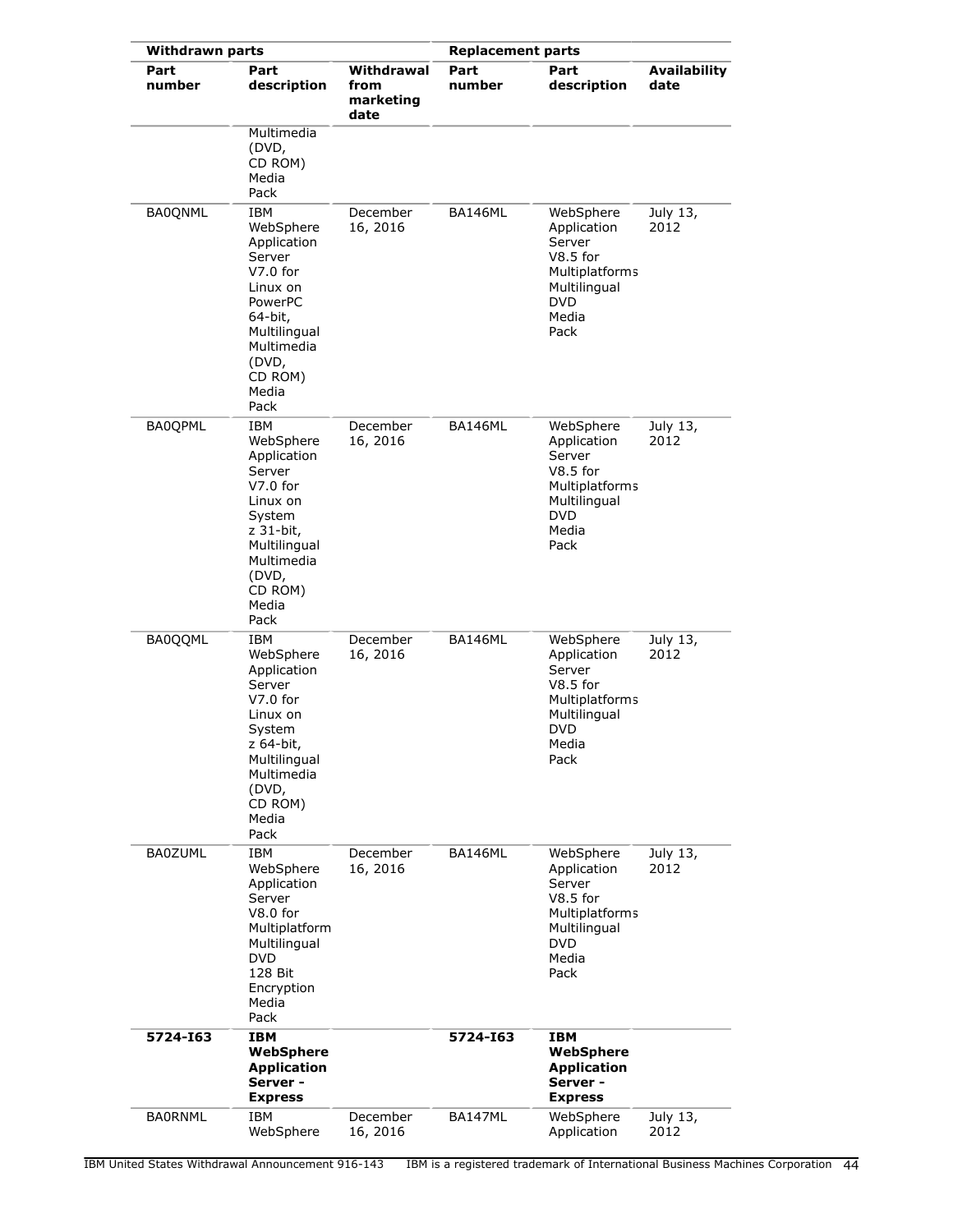| <b>Withdrawn parts</b> |                                                                                                                                                         |                                         | <b>Replacement parts</b> |                                                                                                                                |                             |
|------------------------|---------------------------------------------------------------------------------------------------------------------------------------------------------|-----------------------------------------|--------------------------|--------------------------------------------------------------------------------------------------------------------------------|-----------------------------|
| Part<br>number         | Part<br>description                                                                                                                                     | Withdrawal<br>from<br>marketing<br>date | Part<br>number           | Part<br>description                                                                                                            | <b>Availability</b><br>date |
|                        | Application<br>Server -<br>Express<br>$V7.0$ for<br>Windows<br>on Intel<br>32-bit<br>CD ROM<br>Multilingual<br>Media<br>Pack                            |                                         |                          | Server -<br>Express<br>$V8.5$ for<br>Multiplatforms<br>Multilingual<br><b>DVD</b><br>Media<br>Pack                             |                             |
| <b>BAORPML</b>         | IBM<br>WebSphere<br>Application<br>Server -<br>Express<br>$V7.0$ for<br>AIX on<br>PowerPC<br>32-bit<br>CD ROM<br>Multilingual<br>Media<br>Pack          | December<br>16, 2016                    | <b>BA147ML</b>           | WebSphere<br>Application<br>Server -<br>Express<br>$V8.5$ for<br>Multiplatforms<br>Multilingual<br><b>DVD</b><br>Media<br>Pack | July 13,<br>2012            |
| <b>BA0RQML</b>         | IBM<br>WebSphere<br>Application<br>Server -<br>Express<br>$V7.0$ for<br>HP-UX on<br><b>PA-RISC</b><br>32-bit<br>CD ROM<br>Multilingual<br>Media<br>Pack | December<br>16, 2016                    | BA147ML                  | WebSphere<br>Application<br>Server -<br>Express<br>$V8.5$ for<br>Multiplatforms<br>Multilingual<br><b>DVD</b><br>Media<br>Pack | July 13,<br>2012            |
| <b>BA0RSML</b>         | IBM<br>WebSphere<br>Application<br>Server -<br>Express<br>$V7.0$ for<br>Solaris<br><b>SPARC</b><br>32-bit<br>CD ROM<br>Multilingual<br>Media<br>Pack    | December<br>16, 2016                    | <b>BA147ML</b>           | WebSphere<br>Application<br>Server -<br>Express<br>V8.5 for<br>Multiplatforms<br>Multilingual<br><b>DVD</b><br>Media<br>Pack   | July 13,<br>2012            |
| <b>BAORTML</b>         | <b>IBM</b><br>WebSphere<br>Application<br>Server -<br>Express<br>$V7.0$ for<br>IBM i on<br>System i<br>CD ROM<br>Multilingual<br>Media<br>Pack          | December<br>16, 2016                    | BA147ML                  | WebSphere<br>Application<br>Server -<br>Express<br>$V8.5$ for<br>Multiplatforms<br>Multilingual<br><b>DVD</b><br>Media<br>Pack | July 13,<br>2012            |
| <b>BA0RUML</b>         | IBM<br>WebSphere<br>Application<br>Server -                                                                                                             | December<br>16, 2016                    | BA147ML                  | WebSphere<br>Application<br>Server -<br>Express                                                                                | July 13,<br>2012            |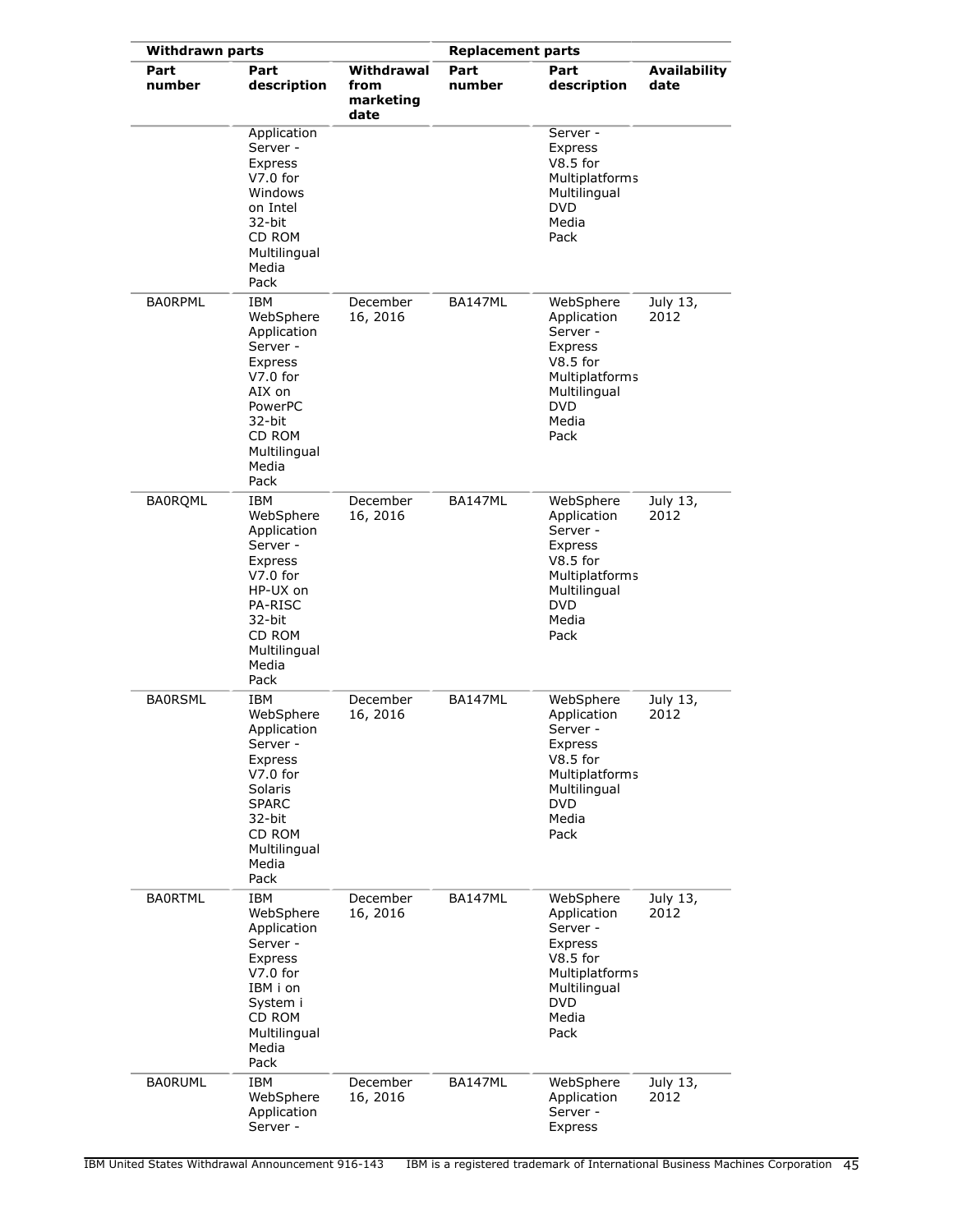| <b>Withdrawn parts</b> |                                                                                                                                                                          |                                         | <b>Replacement parts</b> |                                                                                                                                       |                             |
|------------------------|--------------------------------------------------------------------------------------------------------------------------------------------------------------------------|-----------------------------------------|--------------------------|---------------------------------------------------------------------------------------------------------------------------------------|-----------------------------|
| Part<br>number         | Part<br>description                                                                                                                                                      | Withdrawal<br>from<br>marketing<br>date | Part<br>number           | Part<br>description                                                                                                                   | <b>Availability</b><br>date |
|                        | Express<br>$V7.0$ for<br>Linux<br>on Intel<br>32-bit<br>CD ROM<br>Multilingual<br>Media<br>Pack                                                                          |                                         |                          | $V8.5$ for<br>Multiplatforms<br>Multilingual<br><b>DVD</b><br>Media<br>Pack                                                           |                             |
| <b>BA0RVML</b>         | IBM<br>WebSphere<br>Application<br>Server -<br>Express<br>$V7.0$ for<br>Linux on<br>PowerPC<br>32-bit<br>CD ROM<br>Multilingual<br>Media<br>Pack                         | December<br>16, 2016                    | <b>BA147ML</b>           | WebSphere<br>Application<br>Server -<br>Express<br>$V8.5$ for<br><b>Multiplatforms</b><br>Multilingual<br><b>DVD</b><br>Media<br>Pack | July 13,<br>2012            |
| <b>BA0RWML</b>         | <b>IBM</b><br>WebSphere<br>Application<br>Server -<br>Express<br>$V7.0$ for<br>Windows<br>on Intel<br>32-bit<br>DVD/<br>CD ROM<br>Multilingual<br>Media<br>Pack          | December<br>16, 2016                    | BA147ML                  | WebSphere<br>Application<br>Server -<br>Express<br>$V8.5$ for<br>Multiplatforms<br>Multilingual<br><b>DVD</b><br>Media<br>Pack        | July 13,<br>2012            |
| <b>BA0RXML</b>         | IBM<br>WebSphere<br>Application<br>Server -<br>Express<br>$V7.0$ for<br>AIX on<br>PowerPC<br>32-bit<br>DVD/<br>CD ROM<br>Multilingual<br>Media<br>Pack                   | December<br>16, 2016                    | <b>BA147ML</b>           | WebSphere<br>Application<br>Server -<br>Express<br>$V8.5$ for<br><b>Multiplatforms</b><br>Multilingual<br><b>DVD</b><br>Media<br>Pack | July 13,<br>2012            |
| <b>BA0RYML</b>         | <b>IBM</b><br>WebSphere<br>Application<br>Server -<br>Express<br>$V7.0$ for<br>HP-UX<br>on PA-<br><b>RISC 32-</b><br>bit DVD/<br>CD ROM<br>Multilingual<br>Media<br>Pack | December<br>16, 2016                    | BA147ML                  | WebSphere<br>Application<br>Server -<br>Express<br>$V8.5$ for<br>Multiplatforms<br>Multilingual<br><b>DVD</b><br>Media<br>Pack        | July 13,<br>2012            |
| <b>BA0S0ML</b>         | IBM<br>WebSphere                                                                                                                                                         | December<br>16, 2016                    | BA147ML                  | WebSphere<br>Application                                                                                                              | July 13,<br>2012            |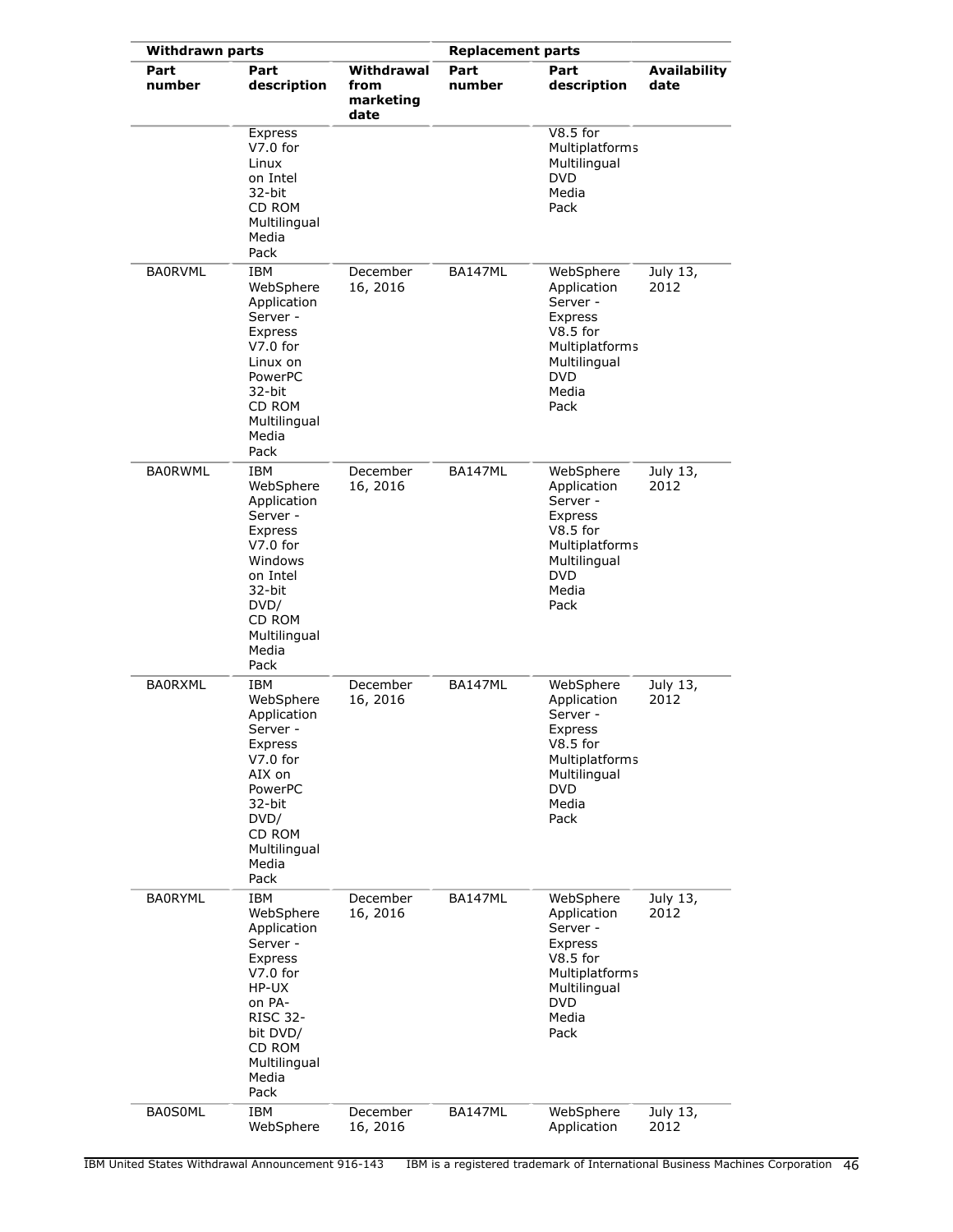| <b>Withdrawn parts</b> |                                                                                                                                                                    |                                         | <b>Replacement parts</b> |                                                                                                                                |                             |
|------------------------|--------------------------------------------------------------------------------------------------------------------------------------------------------------------|-----------------------------------------|--------------------------|--------------------------------------------------------------------------------------------------------------------------------|-----------------------------|
| Part<br>number         | Part<br>description                                                                                                                                                | Withdrawal<br>from<br>marketing<br>date | Part<br>number           | Part<br>description                                                                                                            | <b>Availability</b><br>date |
|                        | Application<br>Server -<br>Express<br>$V7.0$ for<br>Solaris<br>SPARC 32-<br>bit DVD/<br>CD ROM<br>Multilingual<br>Media<br>Pack                                    |                                         |                          | Server -<br>Express<br>$V8.5$ for<br>Multiplatforms<br>Multilingual<br><b>DVD</b><br>Media<br>Pack                             |                             |
| BA0S1ML                | IBM<br>WebSphere<br>Application<br>Server -<br>Express<br>$V7.0$ for<br>IBM i on<br>System<br>i DVD/<br>CD ROM<br>Multilingual<br>Media<br>Pack                    | December<br>16, 2016                    | BA147ML                  | WebSphere<br>Application<br>Server -<br>Express<br>$V8.5$ for<br>Multiplatforms<br>Multilingual<br><b>DVD</b><br>Media<br>Pack | July 13,<br>2012            |
| BA0S2ML                | <b>IBM</b><br>WebSphere<br>Application<br>Server -<br>Express<br>$V7.0$ for<br>Linux on<br>Intel 32-<br>bit DVD/<br>CD ROM<br>Multilingual<br>Media<br>Pack        | December<br>16, 2016                    | BA147ML                  | WebSphere<br>Application<br>Server -<br>Express<br>$V8.5$ for<br>Multiplatforms<br>Multilingual<br><b>DVD</b><br>Media<br>Pack | July 13,<br>2012            |
| BA0S3ML                | <b>IBM</b><br>WebSphere<br>Application<br>Server -<br>Express<br>$V7.0$ for<br>Linux on<br>PowerPC<br>32-bit<br>DVD/<br>CD ROM<br>Multilingual<br>Media<br>Pack    | December<br>16, 2016                    | BA147ML                  | WebSphere<br>Application<br>Server -<br>Express<br>$V8.5$ for<br>Multiplatforms<br>Multilingual<br><b>DVD</b><br>Media<br>Pack | July 13,<br>2012            |
| <b>BA0ZVML</b>         | <b>IBM</b><br>WebSphere<br>Application<br>Server -<br>Express<br>V8.0 for<br>Multiplatform<br>Multilingual<br><b>DVD</b><br>128 Bit<br>Encryption<br>Media<br>Pack | December<br>16, 2016                    | BA147ML                  | WebSphere<br>Application<br>Server -<br>Express<br>$V8.5$ for<br>Multiplatforms<br>Multilingual<br><b>DVD</b><br>Media<br>Pack | July 13,<br>2012            |
| 5724-H88               | <b>IBM</b><br>WebSphere                                                                                                                                            |                                         | 5724-<br>H88             | <b>IBM</b><br>WebSphere                                                                                                        |                             |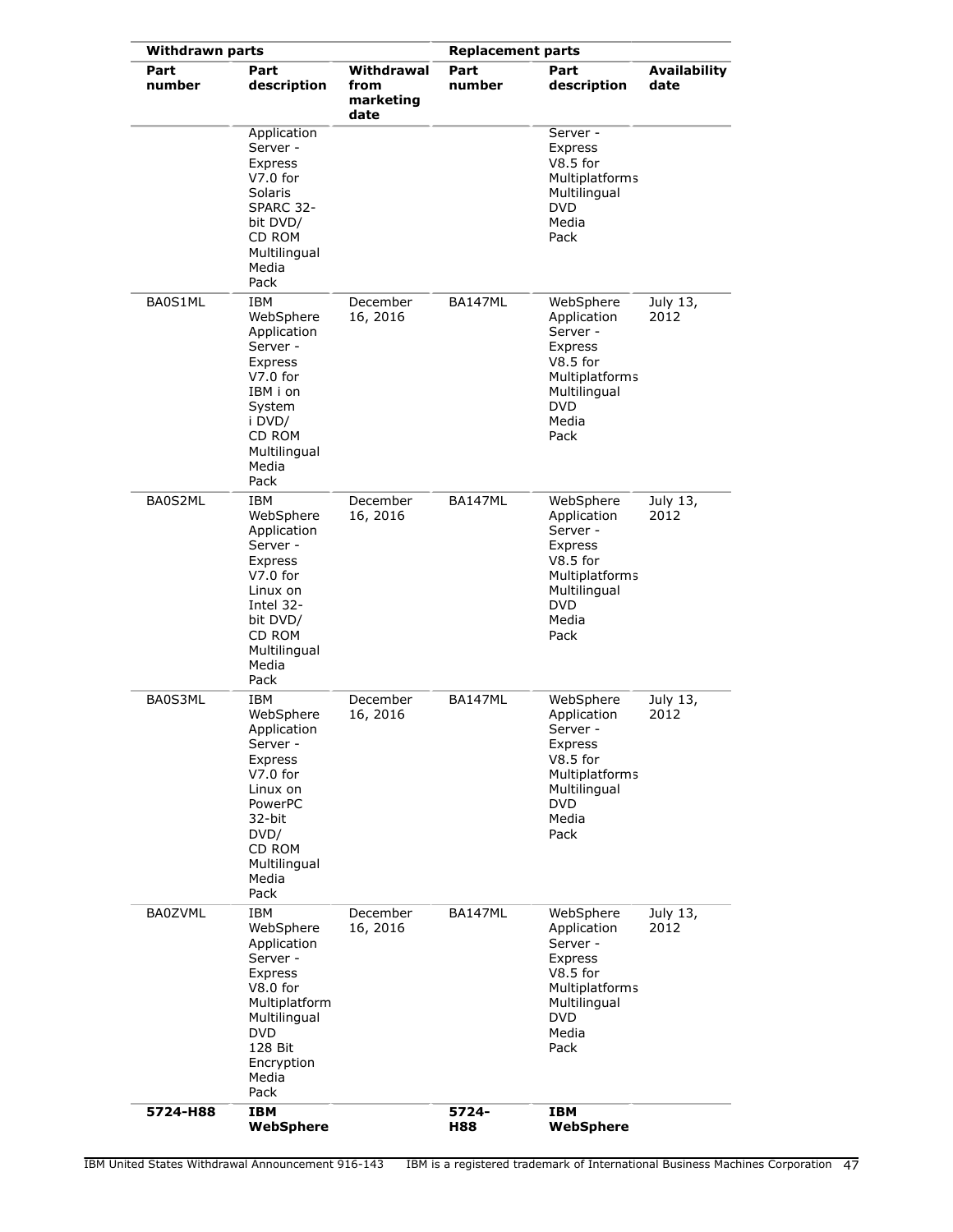| <b>Withdrawn parts</b> |                                                                                                                                                                                      |                                         | <b>Replacement parts</b> |                                                                                                                                                   |                             |
|------------------------|--------------------------------------------------------------------------------------------------------------------------------------------------------------------------------------|-----------------------------------------|--------------------------|---------------------------------------------------------------------------------------------------------------------------------------------------|-----------------------------|
| Part<br>number         | Part<br>description                                                                                                                                                                  | Withdrawal<br>from<br>marketing<br>date | Part<br>number           | Part<br>description                                                                                                                               | <b>Availability</b><br>date |
|                        | <b>Application</b><br><b>Server</b><br><b>Network</b><br><b>Deployment</b>                                                                                                           |                                         |                          | <b>Application</b><br><b>Server</b><br><b>Network</b><br><b>Deployment</b>                                                                        |                             |
| <b>BA0QRML</b>         | IBM<br>WebSphere<br>Application<br>Server<br>Network<br>Deployment<br>$V7.0$ for<br>Windows<br>on x86-32<br>bit,<br>Multilingual<br>CD ROM<br>128 Bit<br>Encryption<br>Media<br>Pack | December<br>16, 2016                    | BA148ML                  | WebSphere<br>Application<br>Server<br>Network<br>Deployment<br>$V8.5$ for<br>Multiplatforms<br>Multilingual<br><b>DVD</b><br>Media<br>Pack        | July 13,<br>2012            |
| <b>BA0QSML</b>         | IBM<br>WebSphere<br>Application<br>Server<br>Network<br>Deployment<br>$V7.0$ for<br>Windows<br>on x86-64<br>bit,<br>Multilingual<br>CD ROM<br>128 Bit<br>Encryption<br>Media<br>Pack | December<br>16, 2016                    | BA148ML                  | WebSphere<br>Application<br>Server<br><b>Network</b><br>Deployment<br>$V8.5$ for<br>Multiplatforms<br>Multilingual<br><b>DVD</b><br>Media<br>Pack | July 13,<br>2012            |
| <b>BA0QTML</b>         | IBM<br>WebSphere<br>Application<br>Server<br>Network<br>Deployment<br>$V7.0$ for<br>AIX on<br>PowerPC<br>32-bit,<br>Multilingual<br>CD ROM<br>128 Bit<br>Encryption<br>Media<br>Pack | December<br>16, 2016                    | BA148ML                  | WebSphere<br>Application<br>Server<br>Network<br>Deployment<br>$V8.5$ for<br>Multiplatforms<br>Multilingual<br>DVD<br>Media<br>Pack               | July 13,<br>2012            |
| <b>BA0QUML</b>         | IBM<br>WebSphere<br>Application<br>Server<br><b>Network</b><br>Deployment<br>$V7.0$ for<br>AIX on<br>PowerPC<br>64-bit,<br>Multilingual<br>CD ROM<br>128 Bit<br>Encryption           | December<br>16, 2016                    | BA148ML                  | WebSphere<br>Application<br>Server<br>Network<br>Deployment<br>$V8.5$ for<br><b>Multiplatforms</b><br>Multilingual<br><b>DVD</b><br>Media<br>Pack | July 13,<br>2012            |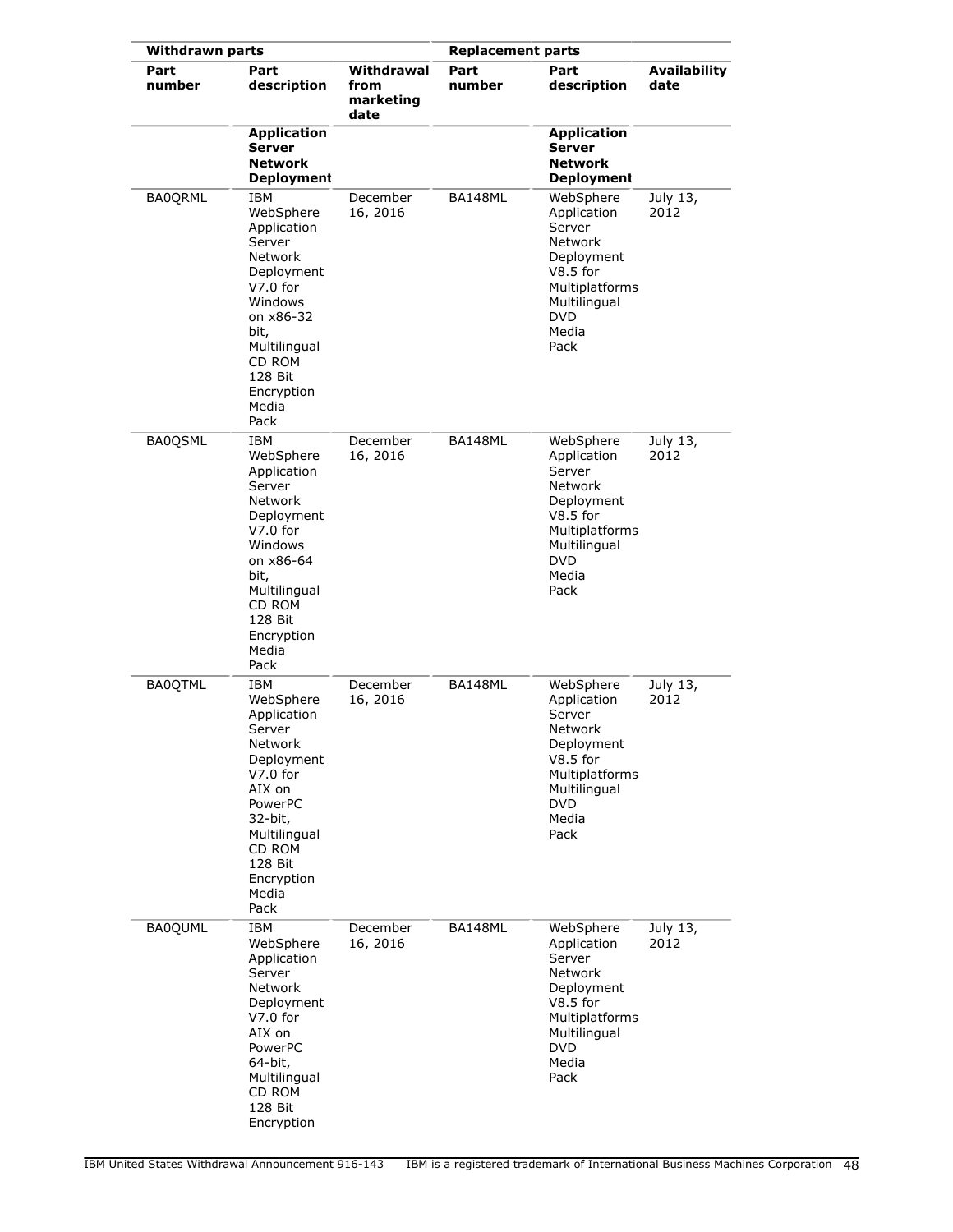| <b>Withdrawn parts</b> |                                                                                                                                                                                                      |                                         | <b>Replacement parts</b> |                                                                                                                                            |                             |
|------------------------|------------------------------------------------------------------------------------------------------------------------------------------------------------------------------------------------------|-----------------------------------------|--------------------------|--------------------------------------------------------------------------------------------------------------------------------------------|-----------------------------|
| Part<br>number         | Part<br>description<br>Media                                                                                                                                                                         | Withdrawal<br>from<br>marketing<br>date | Part<br>number           | Part<br>description                                                                                                                        | <b>Availability</b><br>date |
| <b>BA0QVML</b>         | Pack<br>IBM<br>WebSphere<br>Application<br>Server<br>Network<br>Deployment<br>$V7.0$ for<br>HPUX on<br><b>PA-RISC</b><br>32-bit,<br>Multilingual<br>CD ROM<br>128 Bit<br>Encryption<br>Media<br>Pack | December<br>16, 2016                    | BA148ML                  | WebSphere<br>Application<br>Server<br>Network<br>Deployment<br>$V8.5$ for<br>Multiplatforms<br>Multilingual<br><b>DVD</b><br>Media<br>Pack | July 13,<br>2012            |
| <b>BA0QWML</b>         | IBM<br>WebSphere<br>Application<br>Server<br><b>Network</b><br>Deployment<br>$V7.0$ for<br>HPUX on<br>Integrity<br>64-bit,<br>Multilingual<br>CD ROM<br>128 Bit<br>Encryption<br>Media<br>Pack       | December<br>16, 2016                    | BA148ML                  | WebSphere<br>Application<br>Server<br>Network<br>Deployment<br>$V8.5$ for<br>Multiplatforms<br>Multilingual<br><b>DVD</b><br>Media<br>Pack | July 13,<br>2012            |
| <b>BA0QXML</b>         | IBM<br>WebSphere<br>Application<br>Server<br>Network<br>Deployment<br>$V7.0$ for<br>Solaris<br><b>SPARC</b><br>32-bit,<br>Multilingual<br>CD ROM<br>128 Bit<br>Encryption<br>Media<br>Pack           | December<br>16, 2016                    | BA148ML                  | WebSphere<br>Application<br>Server<br>Network<br>Deployment<br>$V8.5$ for<br>Multiplatforms<br>Multilingual<br><b>DVD</b><br>Media<br>Pack | July 13,<br>2012            |
| <b>BA0QYML</b>         | <b>IBM</b><br>WebSphere<br>Application<br>Server<br>Network<br>Deployment<br>$V7.0$ for<br>Solaris<br><b>SPARC</b><br>64-bit,<br>Multilingual<br>CD ROM<br>128 Bit<br>Encryption<br>Media<br>Pack    | December<br>16, 2016                    | BA148ML                  | WebSphere<br>Application<br>Server<br>Network<br>Deployment<br>$V8.5$ for<br>Multiplatforms<br>Multilingual<br><b>DVD</b><br>Media<br>Pack | July 13,<br>2012            |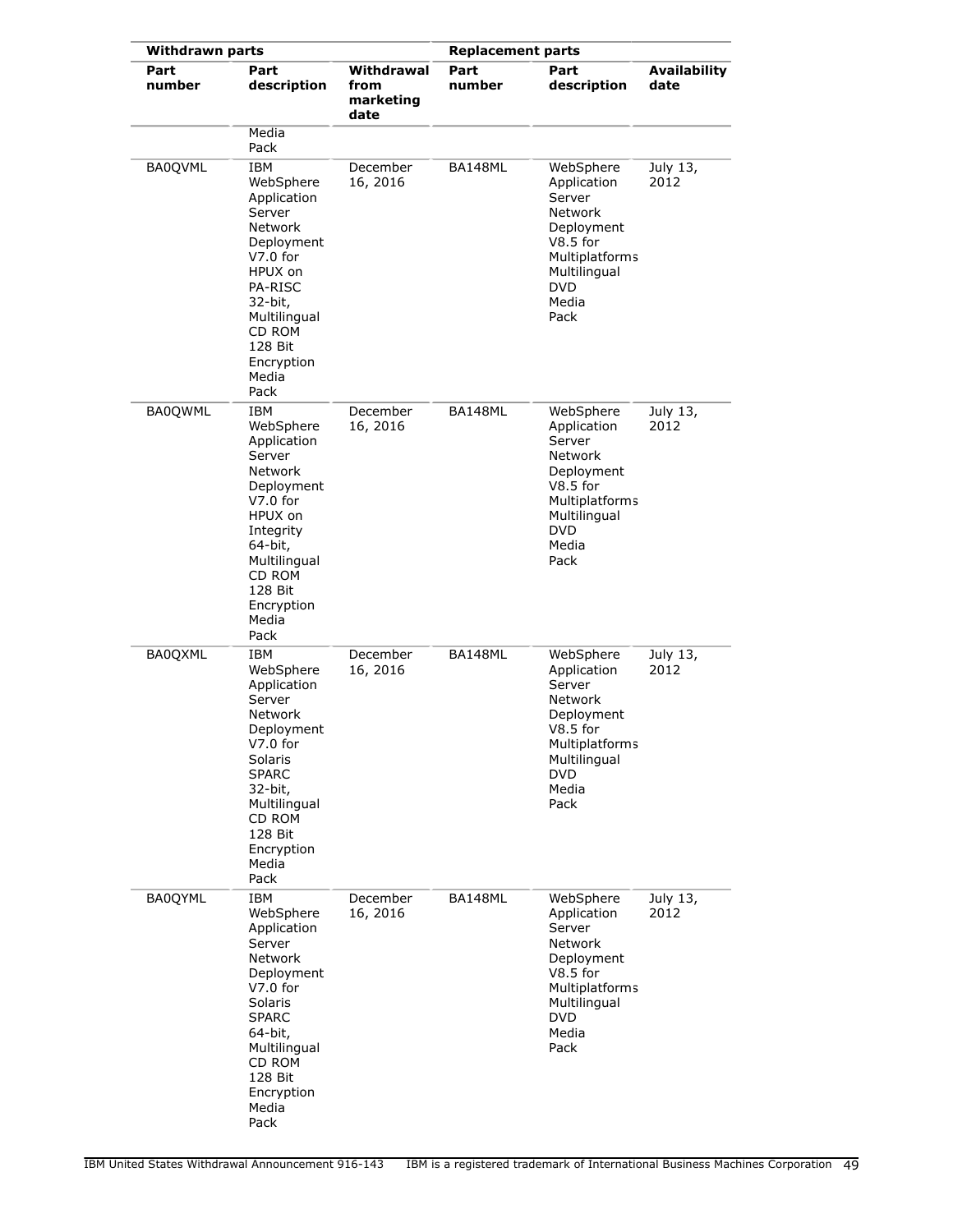| <b>Withdrawn parts</b> |                                                                                                                                                                                                  |                                         | <b>Replacement parts</b> |                                                                                                                                                   |                             |
|------------------------|--------------------------------------------------------------------------------------------------------------------------------------------------------------------------------------------------|-----------------------------------------|--------------------------|---------------------------------------------------------------------------------------------------------------------------------------------------|-----------------------------|
| Part<br>number         | Part<br>description                                                                                                                                                                              | Withdrawal<br>from<br>marketing<br>date | Part<br>number           | Part<br>description                                                                                                                               | <b>Availability</b><br>date |
| BA0QZML                | IBM<br>WebSphere<br>Application<br>Server<br><b>Network</b><br>Deployment<br>$V7.0$ for<br>Solaris<br>on AMD<br>64-bit,<br>Multilingual<br>CD ROM<br>128 Bit<br>Encryption<br>Media<br>Pack      | December<br>16, 2016                    | BA148ML                  | WebSphere<br>Application<br>Server<br><b>Network</b><br>Deployment<br>$V8.5$ for<br>Multiplatforms<br>Multilingual<br><b>DVD</b><br>Media<br>Pack | July 13,<br>2012            |
| <b>BAOROML</b>         | <b>IBM</b><br>WebSphere<br>Application<br>Server<br>Network<br>Deployment<br>$V7.0$ for<br>IBM i on<br>System i,<br>Multilingual<br>CD ROM<br>128 Bit<br>Encryption<br>Media<br>Pack             | December<br>16, 2016                    | BA148ML                  | WebSphere<br>Application<br>Server<br>Network<br>Deployment<br>$V8.5$ for<br>Multiplatforms<br>Multilingual<br><b>DVD</b><br>Media<br>Pack        | July 13,<br>2012            |
| BA0R1ML                | IBM<br>WebSphere<br>Application<br>Server<br>Network<br>Deployment<br>$V7.0$ for<br>Linux on<br>x86-32<br>bit,<br>Multilingual<br>CD ROM<br>128 Bit<br>Encryption<br>Media<br>Pack               | December<br>16, 2016                    | BA148ML                  | WebSphere<br>Application<br>Server<br><b>Network</b><br>Deployment<br>$V8.5$ for<br>Multiplatforms<br>Multilingual<br><b>DVD</b><br>Media<br>Pack | July 13,<br>2012            |
| BA0R2ML                | <b>IBM</b><br>WebSphere<br>Application<br>Server<br><b>Network</b><br>Deployment<br>$V7.0$ for<br>Linux on<br>x86-64<br>bit,<br>Multilingual<br>CD ROM<br>128 Bit<br>Encryption<br>Media<br>Pack | December<br>16, 2016                    | BA148ML                  | WebSphere<br>Application<br>Server<br>Network<br>Deployment<br>$V8.5$ for<br>Multiplatforms<br>Multilingual<br><b>DVD</b><br>Media<br>Pack        | July 13,<br>2012            |
| BA0R3ML                | IBM<br>WebSphere<br>Application                                                                                                                                                                  | December<br>16, 2016                    | BA148ML                  | WebSphere<br>Application<br>Server                                                                                                                | July 13,<br>2012            |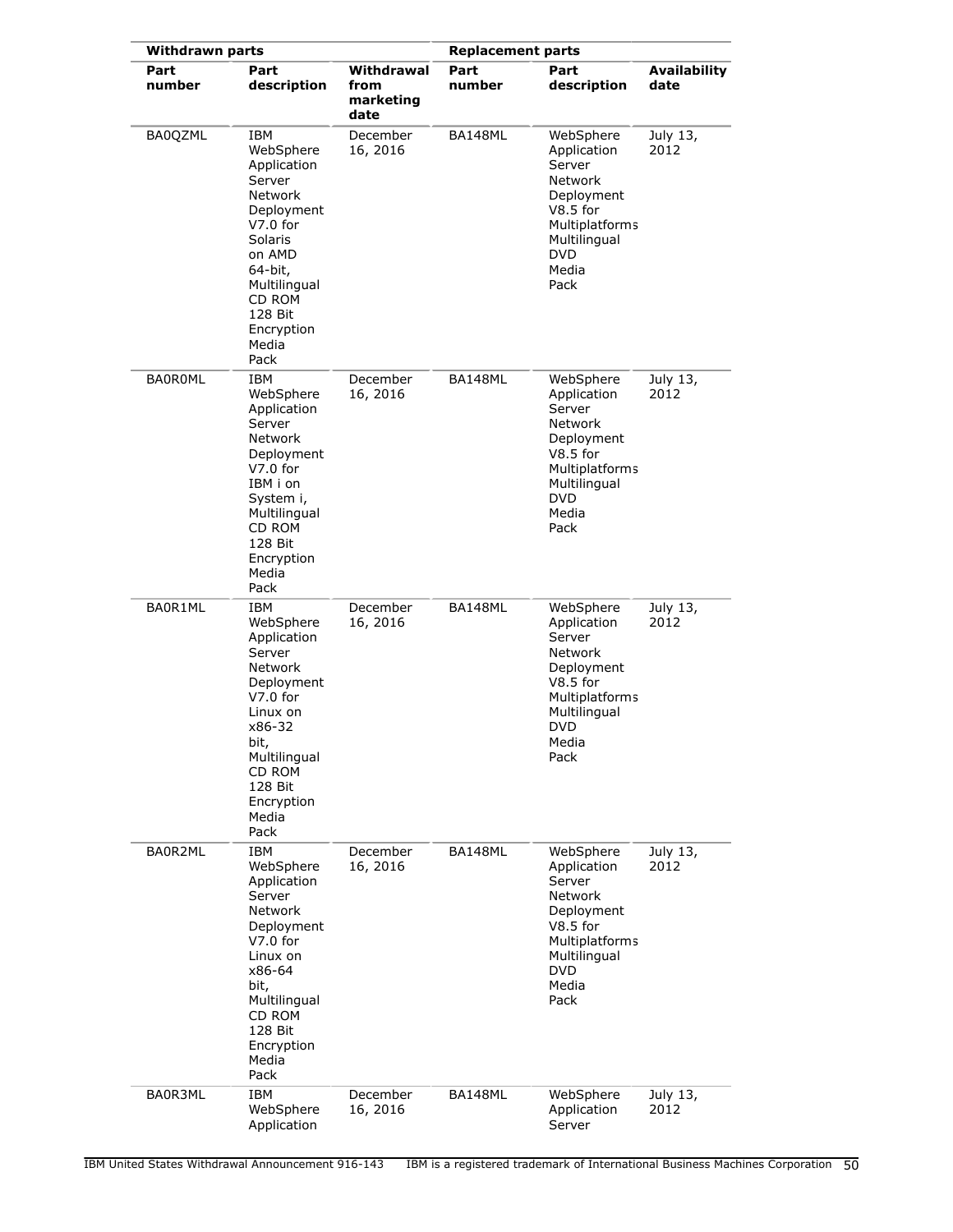| <b>Withdrawn parts</b> |                                                                                                                                                                                                |                                         | <b>Replacement parts</b> |                                                                                                                                                          |                             |
|------------------------|------------------------------------------------------------------------------------------------------------------------------------------------------------------------------------------------|-----------------------------------------|--------------------------|----------------------------------------------------------------------------------------------------------------------------------------------------------|-----------------------------|
| Part<br>number         | Part<br>description                                                                                                                                                                            | Withdrawal<br>from<br>marketing<br>date | Part<br>number           | Part<br>description                                                                                                                                      | <b>Availability</b><br>date |
|                        | Server<br><b>Network</b><br>Deployment<br>$V7.0$ for<br>Linux on<br>PowerPC<br>32-bit,<br>Multilingual<br>CD ROM<br>128 Bit<br>Encryption<br>Media<br>Pack                                     |                                         |                          | Network<br>Deployment<br>$V8.5$ for<br><b>Multiplatforms</b><br>Multilingual<br><b>DVD</b><br>Media<br>Pack                                              |                             |
| BA0R4ML                | IBM<br>WebSphere<br>Application<br>Server<br><b>Network</b><br>Deployment<br>$V7.0$ for<br>Linux on<br>PowerPC<br>64-bit,<br>Multilingual<br>CD ROM<br>128 Bit<br>Encryption<br>Media<br>Pack  | December<br>16, 2016                    | BA148ML                  | WebSphere<br>Application<br>Server<br><b>Network</b><br>Deployment<br>$V8.5$ for<br><b>Multiplatforms</b><br>Multilingual<br><b>DVD</b><br>Media<br>Pack | July 13,<br>2012            |
| BA0R5ML                | IBM<br>WebSphere<br>Application<br>Server<br><b>Network</b><br>Deployment<br>$V7.0$ for<br>Linux on<br>System<br>z 31-bit,<br>Multilingual<br>CD ROM<br>128 Bit<br>Encryption<br>Media<br>Pack | December<br>16, 2016                    | BA148ML                  | WebSphere<br>Application<br>Server<br><b>Network</b><br>Deployment<br>$V8.5$ for<br><b>Multiplatforms</b><br>Multilingual<br><b>DVD</b><br>Media<br>Pack | July 13,<br>2012            |
| BA0R6ML                | <b>IBM</b><br>WebSphere<br>Application<br>Server<br>Network<br>Deployment<br>$V7.0$ for<br>Linux on<br>System<br>z 64-bit,<br>Multilingual<br>CD ROM<br>128 Bit<br>Encryption<br>Media<br>Pack | December<br>16, 2016                    | BA148ML                  | WebSphere<br>Application<br>Server<br>Network<br>Deployment<br>$V8.5$ for<br>Multiplatforms<br>Multilingual<br><b>DVD</b><br>Media<br>Pack               | July 13,<br>2012            |
| BA0R7ML                | <b>IBM</b><br>WebSphere<br>Application<br>Server<br>Network<br>Deployment                                                                                                                      | December<br>16, 2016                    | BA148ML                  | WebSphere<br>Application<br>Server<br>Network<br>Deployment<br>V8.5 for                                                                                  | July 13,<br>2012            |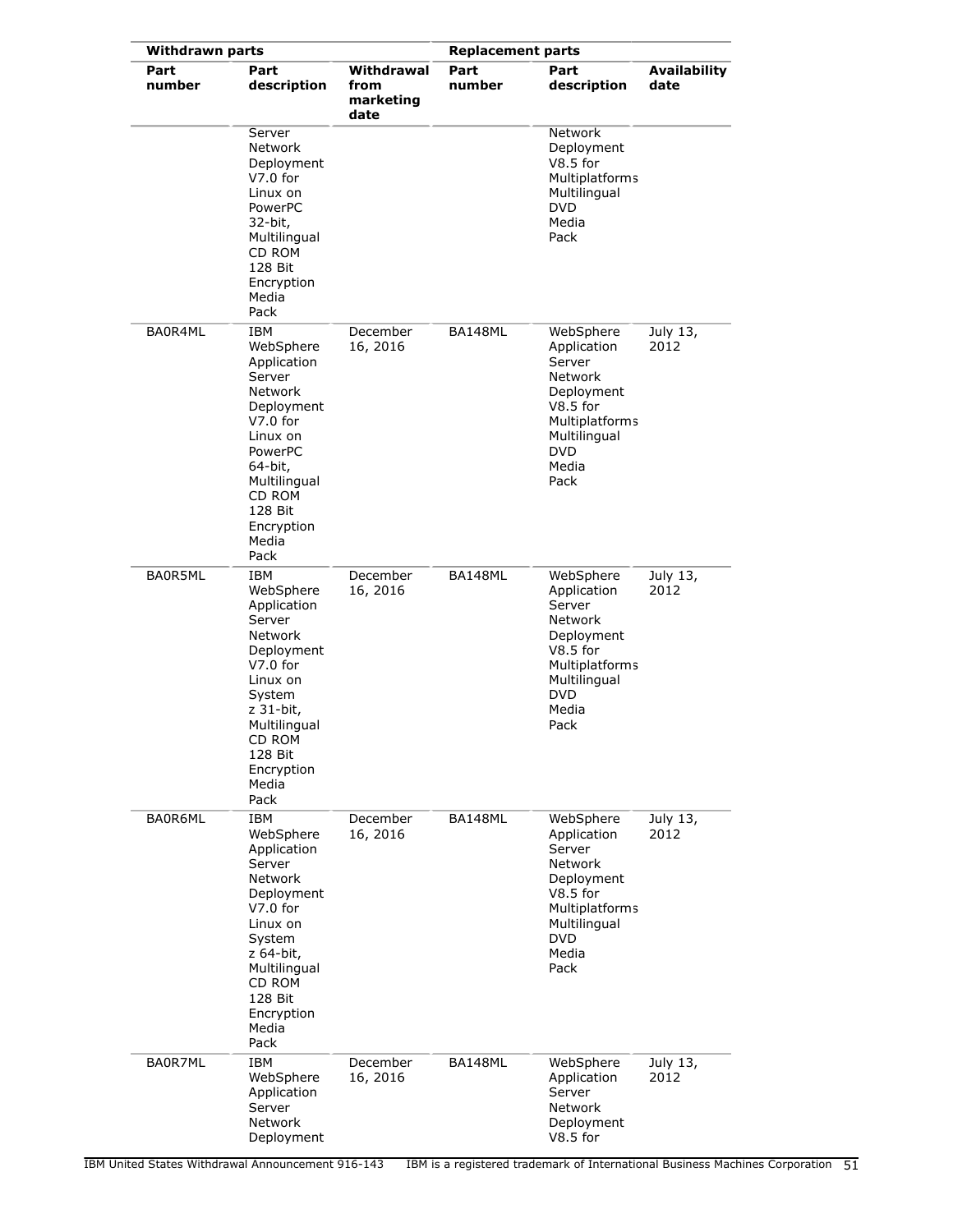| <b>Withdrawn parts</b> |                                                                                                                                                                                                                            |                                         | <b>Replacement parts</b> |                                                                                                                                                   |                             |
|------------------------|----------------------------------------------------------------------------------------------------------------------------------------------------------------------------------------------------------------------------|-----------------------------------------|--------------------------|---------------------------------------------------------------------------------------------------------------------------------------------------|-----------------------------|
| Part<br>number         | Part<br>description                                                                                                                                                                                                        | Withdrawal<br>from<br>marketing<br>date | Part<br>number           | Part<br>description                                                                                                                               | <b>Availability</b><br>date |
|                        | $V7.0$ for<br>Windows<br>on x86-32<br>bit,<br>Multilingual<br>Multimedia<br>(DVD,<br>CD ROM)<br>128 Bit<br>Encryption<br>Media<br>Pack                                                                                     |                                         |                          | <b>Multiplatforms</b><br>Multilingual<br>DVD<br>Media<br>Pack                                                                                     |                             |
| BA0R8ML                | IBM<br>WebSphere<br>Application<br>Server<br>Network<br>Deployment<br>$V7.0$ for<br>Windows<br>on x86-64<br>bit,<br>Multilingual<br>Multimedia<br>(DVD,<br>CD ROM)<br>128 Bit<br>Encryption<br>Media<br>Pack               | December<br>16, 2016                    | BA148ML                  | WebSphere<br>Application<br>Server<br><b>Network</b><br>Deployment<br>$V8.5$ for<br>Multiplatforms<br>Multilingual<br><b>DVD</b><br>Media<br>Pack | July 13,<br>2012            |
| BA0R9ML                | IBM<br>WebSphere<br>Application<br>Server<br>Network<br>Deployment<br>$V7.0$ for<br>AIX on<br>PowerPC<br>32-bit,<br>Multilingual<br>Multimedia<br>(DVD.<br>CD ROM)<br>128 Bit<br>Encryption<br>Media<br>Pack               | December<br>16, 2016                    | BA148ML                  | WebSphere<br>Application<br>Server<br><b>Network</b><br>Deployment<br>$V8.5$ for<br>Multiplatforms<br>Multilingual<br><b>DVD</b><br>Media<br>Pack | July 13,<br>2012            |
| <b>BAORAML</b>         | <b>IBM</b><br>WebSphere<br>Application<br>Server<br><b>Network</b><br>Deployment<br>$V7.0$ for<br>AIX on<br>PowerPC<br>64-bit,<br>Multilingual<br>Multimedia<br>(DVD.<br>CD ROM)<br>128 Bit<br>Encryption<br>Media<br>Pack | December<br>16, 2016                    | BA148ML                  | WebSphere<br>Application<br>Server<br>Network<br>Deployment<br>$V8.5$ for<br>Multiplatforms<br>Multilingual<br><b>DVD</b><br>Media<br>Pack        | July 13,<br>2012            |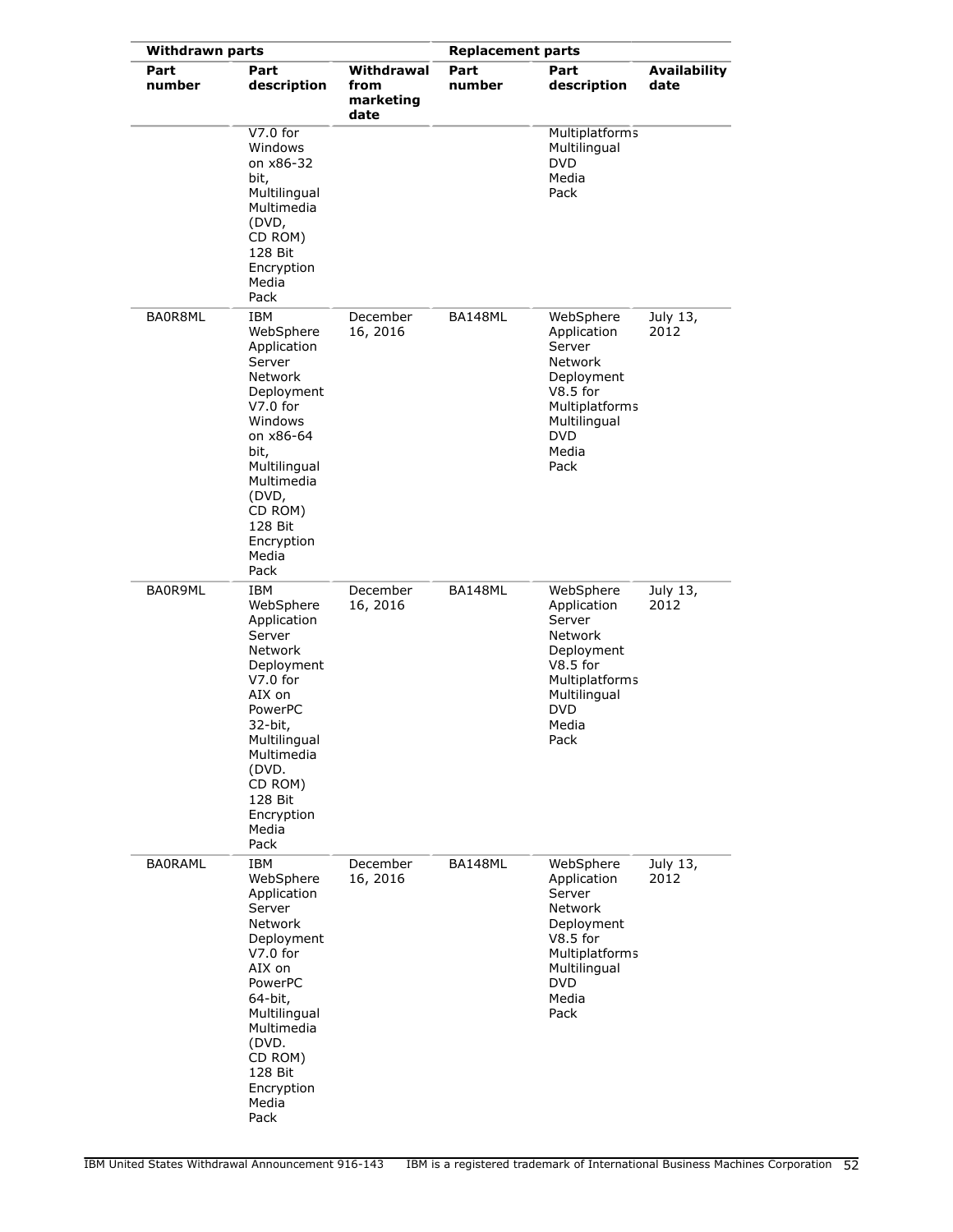| <b>Withdrawn parts</b> |                                                                                                                                                                                                                             |                                         | <b>Replacement parts</b> |                                                                                                                                                          |                             |
|------------------------|-----------------------------------------------------------------------------------------------------------------------------------------------------------------------------------------------------------------------------|-----------------------------------------|--------------------------|----------------------------------------------------------------------------------------------------------------------------------------------------------|-----------------------------|
| Part<br>number         | Part<br>description                                                                                                                                                                                                         | Withdrawal<br>from<br>marketing<br>date | Part<br>number           | Part<br>description                                                                                                                                      | <b>Availability</b><br>date |
| <b>BAORBML</b>         | IBM<br>WebSphere<br>Application<br>Server<br><b>Network</b><br>Deployment<br>$V7.0$ for<br>HPUX on<br><b>PA-RISC</b><br>32-bit,<br>Multilingual<br>Multimedia<br>(DVD,<br>CD ROM)<br>128 Bit<br>Encryption<br>Media<br>Pack | December<br>16, 2016                    | BA148ML                  | WebSphere<br>Application<br>Server<br><b>Network</b><br>Deployment<br>$V8.5$ for<br><b>Multiplatforms</b><br>Multilingual<br><b>DVD</b><br>Media<br>Pack | July 13,<br>2012            |
| <b>BAORCML</b>         | IBM<br>WebSphere<br>Application<br>Server<br><b>Network</b><br>Deployment<br>$V7.0$ for<br>HPUX on<br>Integrity<br>64-bit,<br>Multilingual<br>Multimedia<br>(DVD,<br>CD ROM)<br>128 Bit<br>Encryption<br>Media<br>Pack      | December<br>16, 2016                    | BA148ML                  | WebSphere<br>Application<br>Server<br><b>Network</b><br>Deployment<br>$V8.5$ for<br>Multiplatforms<br>Multilingual<br><b>DVD</b><br>Media<br>Pack        | July 13,<br>2012            |
| <b>BA0RDML</b>         | IBM<br>WebSphere<br>Application<br>Server<br>Network<br>Deployment<br>$V7.0$ for<br>Solaris<br><b>SPARC</b><br>32-bit,<br>Multilingual<br>Multimedia<br>(DVD,<br>CD ROM)<br>128 Bit<br>Encryption<br>Media<br>Pack          | December<br>16, 2016                    | BA148ML                  | WebSphere<br>Application<br>Server<br><b>Network</b><br>Deployment<br>$V8.5$ for<br>Multiplatforms<br>Multilingual<br><b>DVD</b><br>Media<br>Pack        | July 13,<br>2012            |
| <b>BAOREML</b>         | IBM<br>WebSphere<br>Application<br>Server<br>Network<br>Deployment<br>$V7.0$ for<br>Solaris<br><b>SPARC</b><br>64-bit,<br>Multilingual<br>Multimedia<br>(DVD,                                                               | December<br>16, 2016                    | BA148ML                  | WebSphere<br>Application<br>Server<br>Network<br>Deployment<br>$V8.5$ for<br>Multiplatforms<br>Multilingual<br><b>DVD</b><br>Media<br>Pack               | July 13,<br>2012            |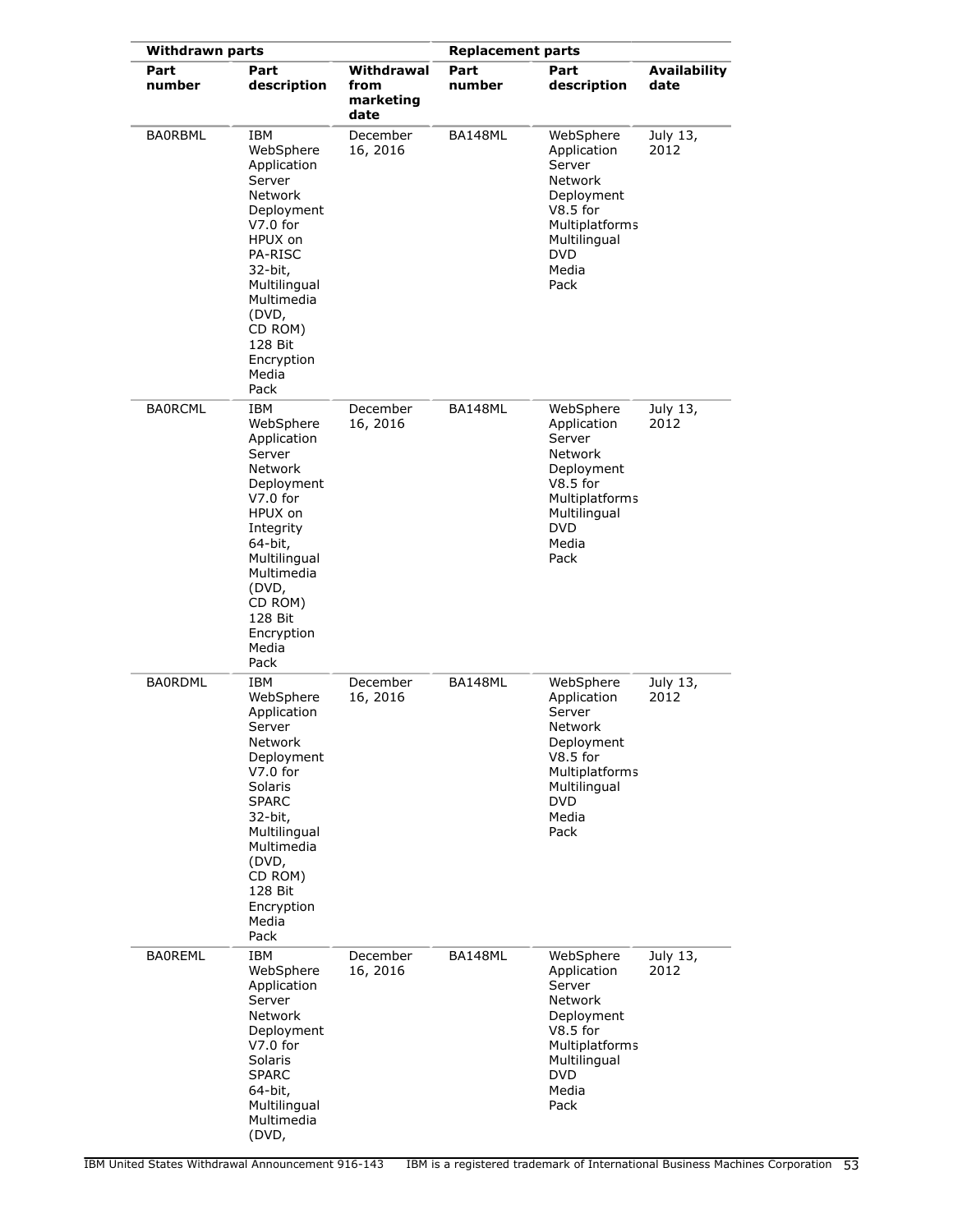| <b>Withdrawn parts</b> |                                                                                                                                                                                                                            | <b>Replacement parts</b>                |                |                                                                                                                                                   |                             |
|------------------------|----------------------------------------------------------------------------------------------------------------------------------------------------------------------------------------------------------------------------|-----------------------------------------|----------------|---------------------------------------------------------------------------------------------------------------------------------------------------|-----------------------------|
| Part<br>number         | Part<br>description                                                                                                                                                                                                        | Withdrawal<br>from<br>marketing<br>date | Part<br>number | Part<br>description                                                                                                                               | <b>Availability</b><br>date |
|                        | CD ROM)<br>128 Bit<br>Encryption<br>Media<br>Pack                                                                                                                                                                          |                                         |                |                                                                                                                                                   |                             |
| <b>BAORFML</b>         | <b>IBM</b><br>WebSphere<br>Application<br>Server<br><b>Network</b><br>Deployment<br>$V7.0$ for<br>Solaris<br>on AMD<br>64-bit,<br>Multilingual<br>Multimedia<br>(DVD,<br>CD ROM)<br>128 Bit<br>Encryption<br>Media<br>Pack | December<br>16, 2016                    | BA148ML        | WebSphere<br>Application<br>Server<br><b>Network</b><br>Deployment<br>$V8.5$ for<br>Multiplatforms<br>Multilingual<br><b>DVD</b><br>Media<br>Pack | July 13,<br>2012            |
| <b>BAORGML</b>         | IBM<br>WebSphere<br>Application<br>Server<br><b>Network</b><br>Deployment<br>$V7.0$ for<br>IBM i on<br>System i,<br>Multilingual<br>Multimedia<br>(DVD,<br>CD ROM)<br>128 Bit<br>Encryption<br>Media<br>Pack               | December<br>16, 2016                    | BA148ML        | WebSphere<br>Application<br>Server<br><b>Network</b><br>Deployment<br>$V8.5$ for<br>Multiplatforms<br>Multilingual<br><b>DVD</b><br>Media<br>Pack | July 13,<br>2012            |
| BA0RHML                | IBM<br>WebSphere<br>Application<br>Server<br><b>Network</b><br>Deployment<br>$V7.0$ for<br>Linux on<br>x86-32<br>bit,<br>Multilingual<br>Multimedia<br>(DVD,<br>CD ROM)<br>128 Bit<br>Encryption<br>Media<br>Pack          | December<br>16, 2016                    | BA148ML        | WebSphere<br>Application<br>Server<br><b>Network</b><br>Deployment<br>$V8.5$ for<br>Multiplatforms<br>Multilingual<br><b>DVD</b><br>Media<br>Pack | July 13,<br>2012            |
| <b>BAORIML</b>         | IBM<br>WebSphere<br>Application<br>Server<br>Network<br>Deployment<br>$V7.0$ for<br>Linux on<br>x86-64                                                                                                                     | December<br>16, 2016                    | BA148ML        | WebSphere<br>Application<br>Server<br><b>Network</b><br>Deployment<br>$V8.5$ for<br>Multiplatforms<br>Multilingual<br><b>DVD</b>                  | July 13,<br>2012            |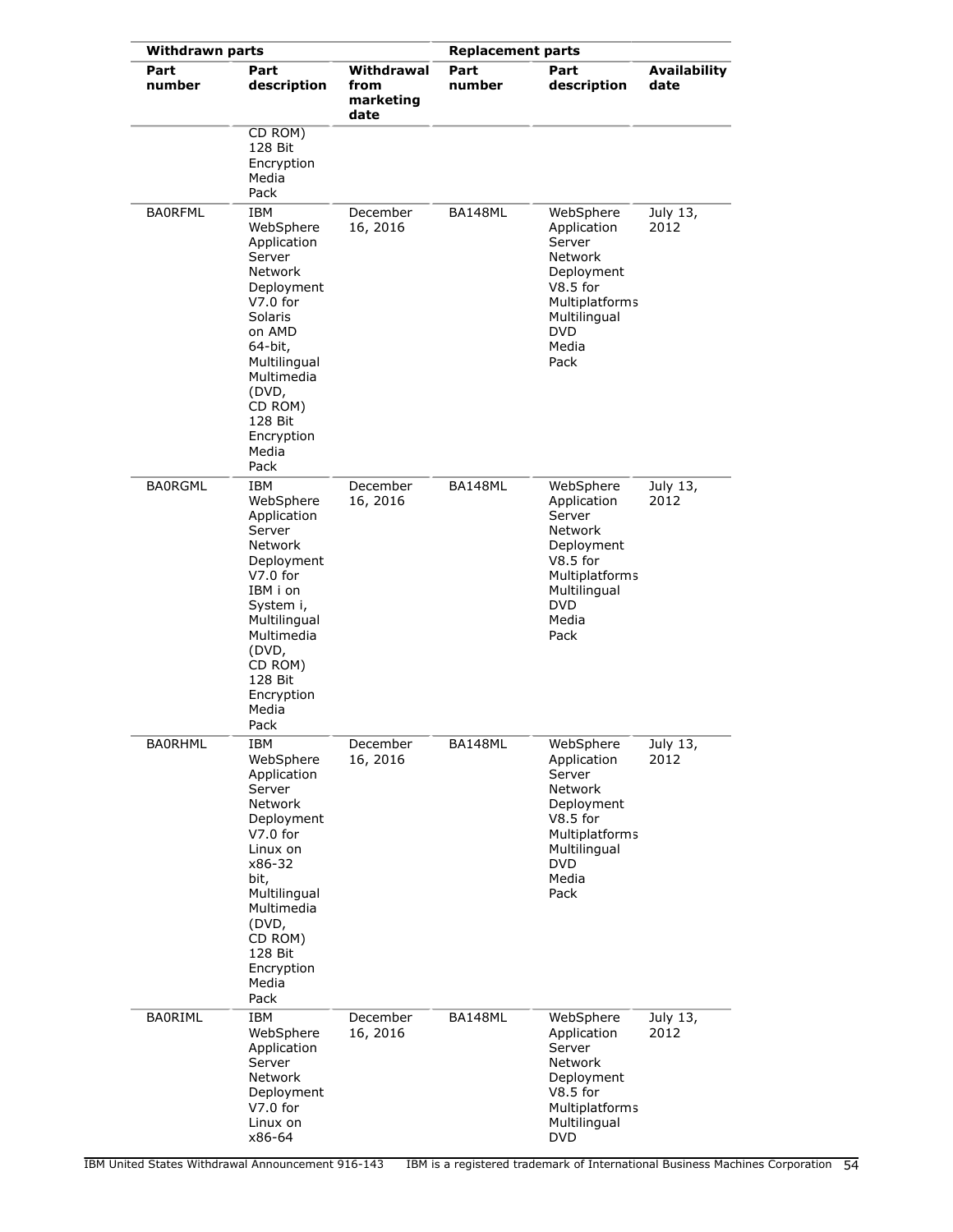| <b>Withdrawn parts</b> |                                                                                                                                                                                                                              |                                         | <b>Replacement parts</b> |                                                                                                                                                          |                             |
|------------------------|------------------------------------------------------------------------------------------------------------------------------------------------------------------------------------------------------------------------------|-----------------------------------------|--------------------------|----------------------------------------------------------------------------------------------------------------------------------------------------------|-----------------------------|
| Part<br>number         | Part<br>description                                                                                                                                                                                                          | Withdrawal<br>from<br>marketing<br>date | Part<br>number           | Part<br>description                                                                                                                                      | <b>Availability</b><br>date |
|                        | bit,<br>Multilingual<br>Multimedia<br>(DVD,<br>CD ROM)<br>128 Bit<br>Encryption<br>Media<br>Pack                                                                                                                             |                                         |                          | Media<br>Pack                                                                                                                                            |                             |
| <b>BA0RJML</b>         | IBM<br>WebSphere<br>Application<br>Server<br><b>Network</b><br>Deployment<br>$V7.0$ for<br>Linux on<br>PowerPC<br>32-bit,<br>Multilingual<br>Multimedia<br>(DVD,<br>CD ROM)<br>128 Bit<br>Encryption<br>Media<br>Pack        | December<br>16, 2016                    | BA148ML                  | WebSphere<br>Application<br>Server<br><b>Network</b><br>Deployment<br>$V8.5$ for<br>Multiplatforms<br>Multilingual<br><b>DVD</b><br>Media<br>Pack        | July 13,<br>2012            |
| <b>BAORKML</b>         | <b>IBM</b><br>WebSphere<br>Application<br>Server<br><b>Network</b><br>Deployment<br>$V7.0$ for<br>Linux on<br>PowerPC<br>64-bit,<br>Multilingual<br>Multimedia<br>(DVD,<br>CD ROM)<br>128 Bit<br>Encryption<br>Media<br>Pack | December<br>16, 2016                    | BA148ML                  | WebSphere<br>Application<br>Server<br>Network<br>Deployment<br>$V8.5$ for<br><b>Multiplatforms</b><br>Multilingual<br><b>DVD</b><br>Media<br>Pack        | July 13,<br>2012            |
| <b>BA0RLML</b>         | IBM<br>WebSphere<br>Application<br>Server<br>Network<br>Deployment<br>$V7.0$ for<br>Linux on<br>System<br>z 31-bit,<br>Multilingual<br>Multimedia<br>(DVD,<br>CD ROM)<br>128 Bit<br>Encryption<br>Media<br>Pack              | December<br>16, 2016                    | BA148ML                  | WebSphere<br>Application<br>Server<br><b>Network</b><br>Deployment<br>$V8.5$ for<br><b>Multiplatforms</b><br>Multilingual<br><b>DVD</b><br>Media<br>Pack | July 13,<br>2012            |
| <b>BA0RMML</b>         | IBM<br>WebSphere<br>Application<br>Server                                                                                                                                                                                    | December<br>16, 2016                    | BA148ML                  | WebSphere<br>Application<br>Server<br>Network                                                                                                            | July 13,<br>2012            |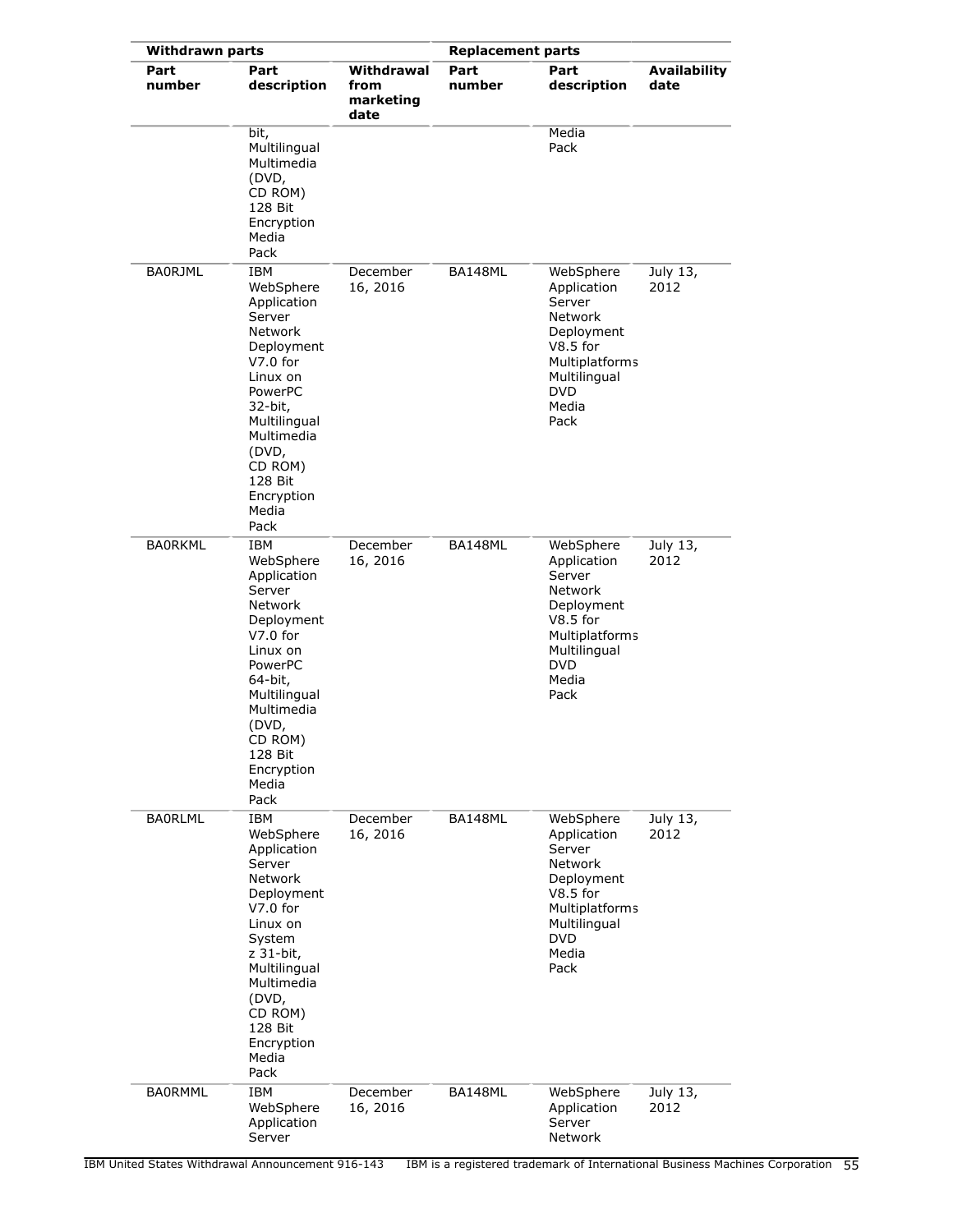| <b>Withdrawn parts</b> |                                                                                                                                                                            |                                         | <b>Replacement parts</b> |                                                                                                                                            |                             |
|------------------------|----------------------------------------------------------------------------------------------------------------------------------------------------------------------------|-----------------------------------------|--------------------------|--------------------------------------------------------------------------------------------------------------------------------------------|-----------------------------|
| Part<br>number         | Part<br>description                                                                                                                                                        | Withdrawal<br>from<br>marketing<br>date | Part<br>number           | Part<br>description                                                                                                                        | <b>Availability</b><br>date |
|                        | <b>Network</b><br>Deployment<br>$V7.0$ for<br>Linux on<br>System<br>z 64-bit,<br>Multilingual<br>Multimedia<br>(DVD,<br>CD ROM)<br>128 Bit<br>Encryption<br>Media<br>Pack  |                                         |                          | Deployment<br>$V8.5$ for<br>Multiplatforms<br>Multilingual<br><b>DVD</b><br>Media<br>Pack                                                  |                             |
| <b>BA0ZWML</b>         | IBM<br>WebSphere<br>Application<br>Server<br>Network<br>Deployment<br>$V8.0$ for<br>Multiplatform<br>Multilingual<br><b>DVD</b><br>128 Bit<br>Encryption<br>Media<br>Pack  | December<br>16, 2016                    | BA148ML                  | WebSphere<br>Application<br>Server<br>Network<br>Deployment<br>$V8.5$ for<br>Multiplatforms<br>Multilingual<br><b>DVD</b><br>Media<br>Pack | July 13,<br>2012            |
| 5724-H89               | IBM<br>WebSphere<br><b>Application</b><br>Server<br>for<br><b>Developers</b>                                                                                               |                                         | 5724-<br>H89             | <b>IBM</b><br>WebSphere<br><b>Application</b><br><b>Server</b><br>for<br><b>Developers</b>                                                 |                             |
| BA0S4ML                | IBM<br>WebSphere<br>Application<br>Server for<br>Developers<br>V7.0 for<br>Windows<br>on x86-32<br>bit,<br>Multilingual<br>Multimedia<br>(DVD,<br>CD ROM)<br>Media<br>Pack | December<br>16, 2016                    | BA149ML                  | WebSphere<br>Application<br>Server for<br>Developers<br>$V8.5$ for<br>Multiplatforms<br>Multilingual<br><b>DVD</b><br>Media<br>Pack        | July 13,<br>2012            |
| BA0S5ML                | IBM<br>WebSphere<br>Application<br>Server for<br>Developers<br>V7.0 for<br>AIX on<br>PowerPC<br>32-bit,<br>Multilingual<br>Multimedia<br>(DVD,<br>CD ROM)<br>Media<br>Pack | December<br>16, 2016                    | BA149ML                  | WebSphere<br>Application<br>Server for<br>Developers<br>$V8.5$ for<br>Multiplatforms<br>Multilingual<br><b>DVD</b><br>Media<br>Pack        | July 13,<br>2012            |
| BA0S6ML                | IBM<br>WebSphere                                                                                                                                                           | December<br>16, 2016                    | BA149ML                  | WebSphere<br>Application                                                                                                                   | July 13,<br>2012            |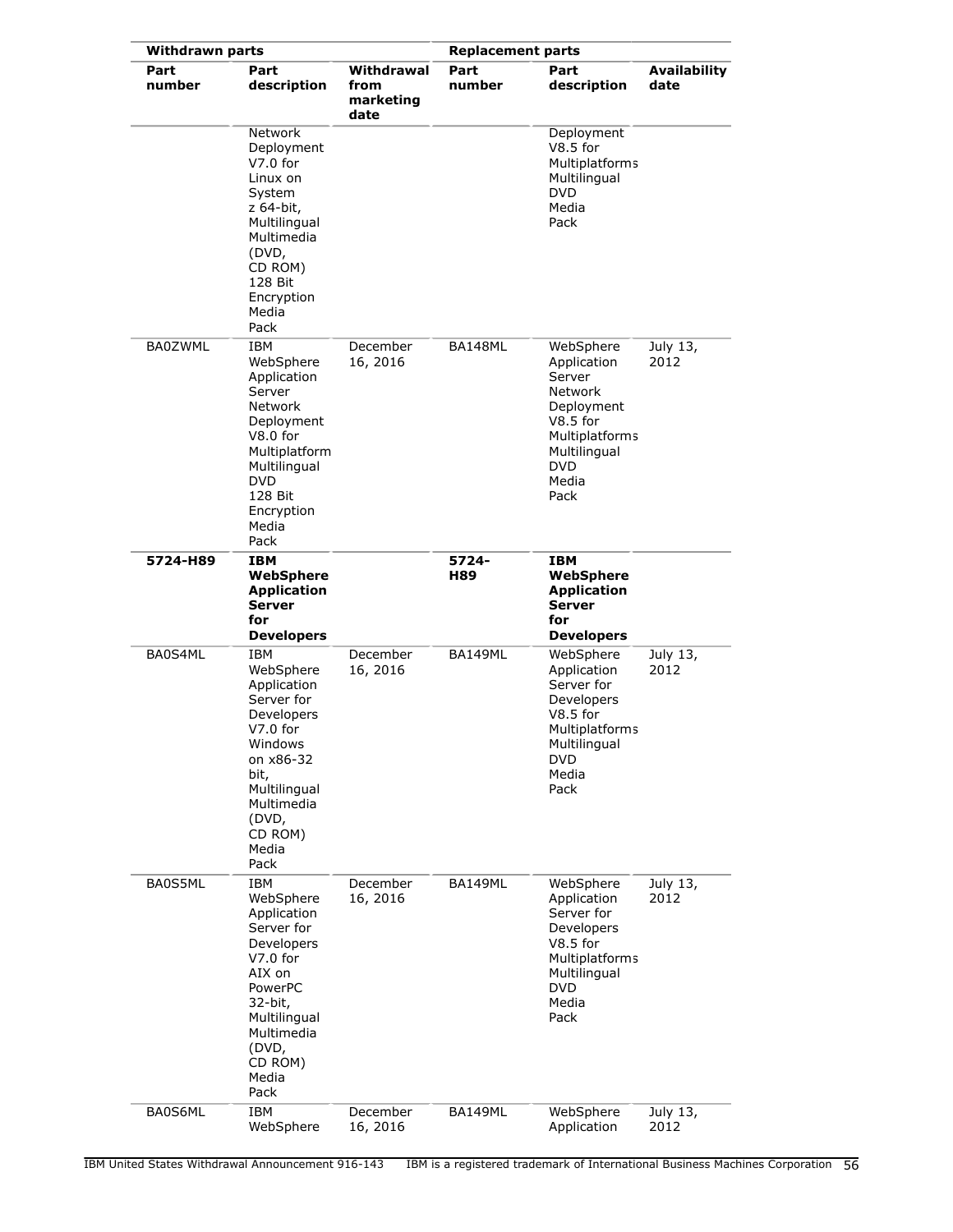| <b>Withdrawn parts</b> |                                                                                                                                                                                    |                                         | <b>Replacement parts</b> |                                                                                                                                     |                             |
|------------------------|------------------------------------------------------------------------------------------------------------------------------------------------------------------------------------|-----------------------------------------|--------------------------|-------------------------------------------------------------------------------------------------------------------------------------|-----------------------------|
| Part<br>number         | Part<br>description                                                                                                                                                                | Withdrawal<br>from<br>marketing<br>date | Part<br>number           | Part<br>description                                                                                                                 | <b>Availability</b><br>date |
|                        | Application<br>Server for<br>Developers<br>$V7.0$ for<br>HPUX on<br><b>PA-RISC</b><br>32-bit,<br>Multilingual<br>Multimedia<br>(DVD,<br>CD ROM)<br>Media<br>Pack                   |                                         |                          | Server for<br>Developers<br>$V8.5$ for<br>Multiplatforms<br>Multilingual<br><b>DVD</b><br>Media<br>Pack                             |                             |
| BA0S8ML                | IBM<br>WebSphere<br>Application<br>Server for<br>Developers<br>$V7.0$ for<br>Solaris<br><b>SPARC</b><br>32-bit,<br>Multilingual<br>Multimedia<br>(DVD,<br>CD ROM)<br>Media<br>Pack | December<br>16, 2016                    | BA149ML                  | WebSphere<br>Application<br>Server for<br>Developers<br>$V8.5$ for<br>Multiplatforms<br>Multilingual<br><b>DVD</b><br>Media<br>Pack | July 13,<br>2012            |
| BA0S9ML                | IBM<br>WebSphere<br>Application<br>Server for<br>Developers<br>$V7.0$ for<br>IBM i on<br>System i,<br>Multilingual<br>Multimedia<br>(DVD,<br>CD ROM)<br>Media<br>Pack              | December<br>16, 2016                    | <b>BA149ML</b>           | WebSphere<br>Application<br>Server for<br>Developers<br>$V8.5$ for<br>Multiplatforms<br>Multilingual<br><b>DVD</b><br>Media<br>Pack | July 13,<br>2012            |
| <b>BA0SAML</b>         | IBM<br>WebSphere<br>Application<br>Server for<br>Developers<br>$V7.0$ for<br>Linux on<br>x86-32<br>bit,<br>Multilingual<br>Multimedia<br>(DVD,<br>CD ROM)<br>Media<br>Pack         | December<br>16, 2016                    | BA149ML                  | WebSphere<br>Application<br>Server for<br>Developers<br>$V8.5$ for<br>Multiplatforms<br>Multilingual<br><b>DVD</b><br>Media<br>Pack | July 13,<br>2012            |
| <b>BA0SBML</b>         | IBM<br>WebSphere<br>Application<br>Server for<br>Developers<br>$V7.0$ for<br>Linux on<br>PowerPC<br>32-bit,<br>Multilingual                                                        | December<br>16, 2016                    | BA149ML                  | WebSphere<br>Application<br>Server for<br>Developers<br>$V8.5$ for<br>Multiplatforms<br>Multilingual<br><b>DVD</b><br>Media<br>Pack | July 13,<br>2012            |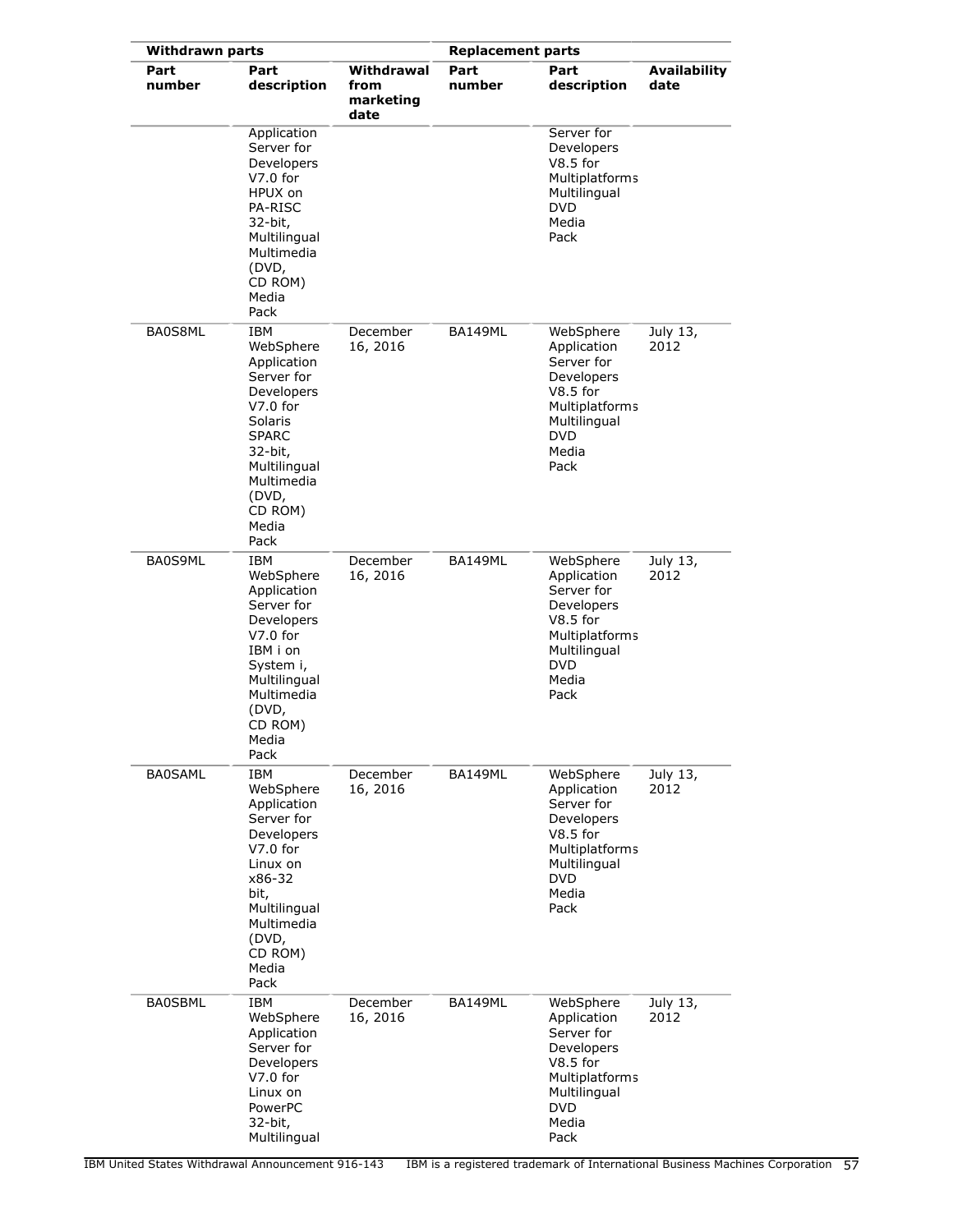| <b>Withdrawn parts</b> |                                                                                                                                                                          |                                         | <b>Replacement parts</b> |                                                                                                                                     |                             |
|------------------------|--------------------------------------------------------------------------------------------------------------------------------------------------------------------------|-----------------------------------------|--------------------------|-------------------------------------------------------------------------------------------------------------------------------------|-----------------------------|
| Part<br>number         | Part<br>description                                                                                                                                                      | Withdrawal<br>from<br>marketing<br>date | Part<br>number           | Part<br>description                                                                                                                 | <b>Availability</b><br>date |
|                        | Multimedia<br>(DVD,<br>CD ROM)<br>Media<br>Pack                                                                                                                          |                                         |                          |                                                                                                                                     |                             |
| <b>BA0SCML</b>         | IBM<br>WebSphere<br>Application<br>Server for<br>Developers<br>$V7.0$ for<br>Windows<br>on x86-32<br>bit,<br>Multilingual<br>CD ROM<br>Media<br>Pack                     | December<br>16, 2016                    | BA149ML                  | WebSphere<br>Application<br>Server for<br>Developers<br>$V8.5$ for<br>Multiplatforms<br>Multilingual<br><b>DVD</b><br>Media<br>Pack | July 13,<br>2012            |
| <b>BA0SDML</b>         | <b>IBM</b><br>WebSphere<br>Application<br>Server for<br>Developers<br>$V7.0$ for<br>AIX on<br>PowerPC<br>32-bit,<br>Multilingual<br>CD ROM<br>Media<br>Pack              | December<br>16, 2016                    | <b>BA149ML</b>           | WebSphere<br>Application<br>Server for<br>Developers<br>$V8.5$ for<br>Multiplatforms<br>Multilingual<br><b>DVD</b><br>Media<br>Pack | July 13,<br>2012            |
| <b>BA0SEML</b>         | IBM<br>WebSphere<br>Application<br>Server for<br>Developers<br>$V7.0$ for<br>HPUX on<br>PA-RISC<br>32-bit,<br>Multilingual<br>CD ROM<br>Media<br>Pack                    | December<br>16, 2016                    | BA149ML                  | WebSphere<br>Application<br>Server for<br>Developers<br>$V8.5$ for<br>Multiplatforms<br>Multilingual<br><b>DVD</b><br>Media<br>Pack | July 13,<br>2012            |
| <b>BA0SGML</b>         | <b>IBM</b><br>WebSphere<br>Application<br>Server for<br><b>Developers</b><br>$V7.0$ for<br>Solaris<br><b>SPARC</b><br>32-bit,<br>Multilingual<br>CD ROM<br>Media<br>Pack | December<br>16, 2016                    | BA149ML                  | WebSphere<br>Application<br>Server for<br>Developers<br>$V8.5$ for<br>Multiplatforms<br>Multilingual<br><b>DVD</b><br>Media<br>Pack | July 13,<br>2012            |
| <b>BA0SHML</b>         | IBM<br>WebSphere<br>Application<br>Server for<br>Developers<br>$V7.0$ for<br>IBM i on<br>System i,<br>Multilingual                                                       | December<br>16, 2016                    | BA149ML                  | WebSphere<br>Application<br>Server for<br>Developers<br>$V8.5$ for<br><b>Multiplatforms</b><br>Multilingual<br><b>DVD</b>           | July 13,<br>2012            |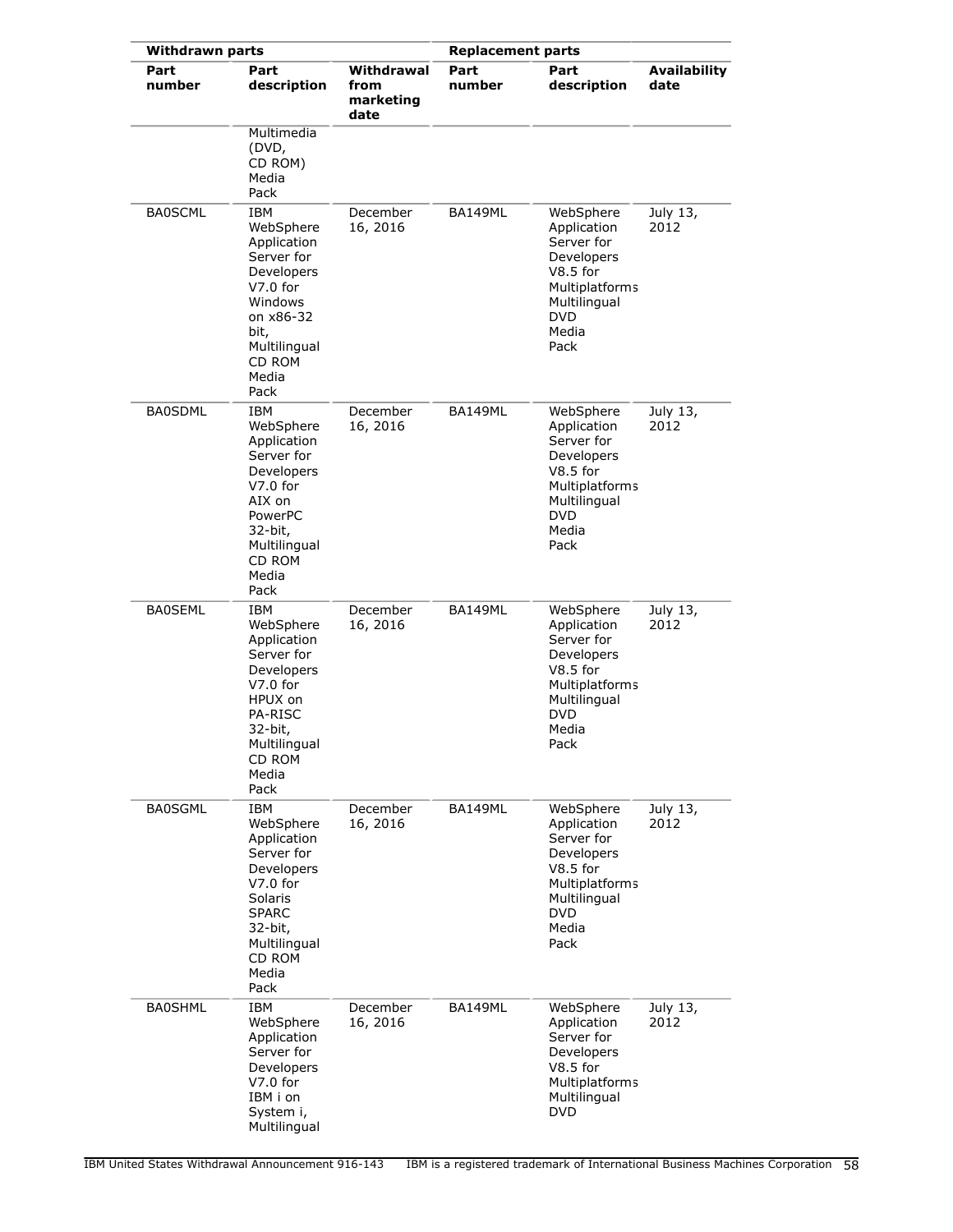| <b>Withdrawn parts</b> |                                                                                                                                                               |                                         | <b>Replacement parts</b> |                                                                                                                                                          |                             |  |
|------------------------|---------------------------------------------------------------------------------------------------------------------------------------------------------------|-----------------------------------------|--------------------------|----------------------------------------------------------------------------------------------------------------------------------------------------------|-----------------------------|--|
| Part<br>number         | Part<br>description                                                                                                                                           | Withdrawal<br>from<br>marketing<br>date | Part<br>number           | Part<br>description                                                                                                                                      | <b>Availability</b><br>date |  |
|                        | <b>CD ROM</b><br>Media<br>Pack                                                                                                                                |                                         |                          | Media<br>Pack                                                                                                                                            |                             |  |
| <b>BA0SIML</b>         | IBM<br>WebSphere<br>Application<br>Server for<br>Developers<br>V7.0 for<br>Linux on<br>x86-32<br>bit,<br>Multilingual<br>CD ROM<br>Media<br>Pack              | December<br>16, 2016                    | BA149ML                  | WebSphere<br>Application<br>Server for<br>Developers<br>$V8.5$ for<br>Multiplatforms<br>Multilingual<br><b>DVD</b><br>Media<br>Pack                      | July 13,<br>2012            |  |
| <b>BA0SJML</b>         | IBM<br>WebSphere<br>Application<br>Server for<br>Developers<br>$V7.0$ for<br>Linux on<br>PowerPC<br>32- bit,<br>Multilingual<br>CD ROM<br>Media<br>Pack       | December<br>16, 2016                    | BA149ML                  | WebSphere<br>Application<br>Server for<br>Developers<br>$V8.5$ for<br>Multiplatforms<br>Multilingual<br><b>DVD</b><br>Media<br>Pack                      | July 13,<br>2012            |  |
| BA112ML                | IBM<br>WebSphere<br>Application<br>Server<br>V8.0 for<br>Developers<br>for<br>Multiplatform<br>Multilingual<br>DVD<br>128 Bit<br>Encryption<br>Media<br>Pack  | December<br>16, 2016                    | BA149ML                  | WebSphere<br>Application<br>Server for<br>Developers<br>$V8.5$ for<br>Multiplatforms<br>Multilingual<br><b>DVD</b><br>Media<br>Pack                      | July 13,<br>2012            |  |
| 5725-C92               | IBM<br>WebSphere<br>Virtual<br><b>Enterprise</b>                                                                                                              | December<br>16, 2016                    | 5724-<br>H88             | IBM<br>WebSphere<br><b>Application</b><br><b>Server</b><br><b>Network</b><br><b>Deployment</b>                                                           |                             |  |
| BA10VML                | IBM<br>WebSphere<br>Virtual<br>Enterprise<br>for<br>Multiplatform<br>Version<br>7.0.0<br>Multilingual<br>Multimedia<br>128 Bit<br>Encryption<br>Media<br>Pack | December<br>16, 2016                    | BA148ML                  | WebSphere<br>Application<br>Server<br><b>Network</b><br>Deployment<br>$V8.5$ for<br><b>Multiplatforms</b><br>Multilingual<br><b>DVD</b><br>Media<br>Pack | July 13,<br>2012            |  |
| 5725-C93               | IBM<br>WebSphere<br><b>Extended</b>                                                                                                                           | December<br>16, 2016                    | 5724-<br>H88             | IBM<br>WebSphere<br><b>Application</b>                                                                                                                   |                             |  |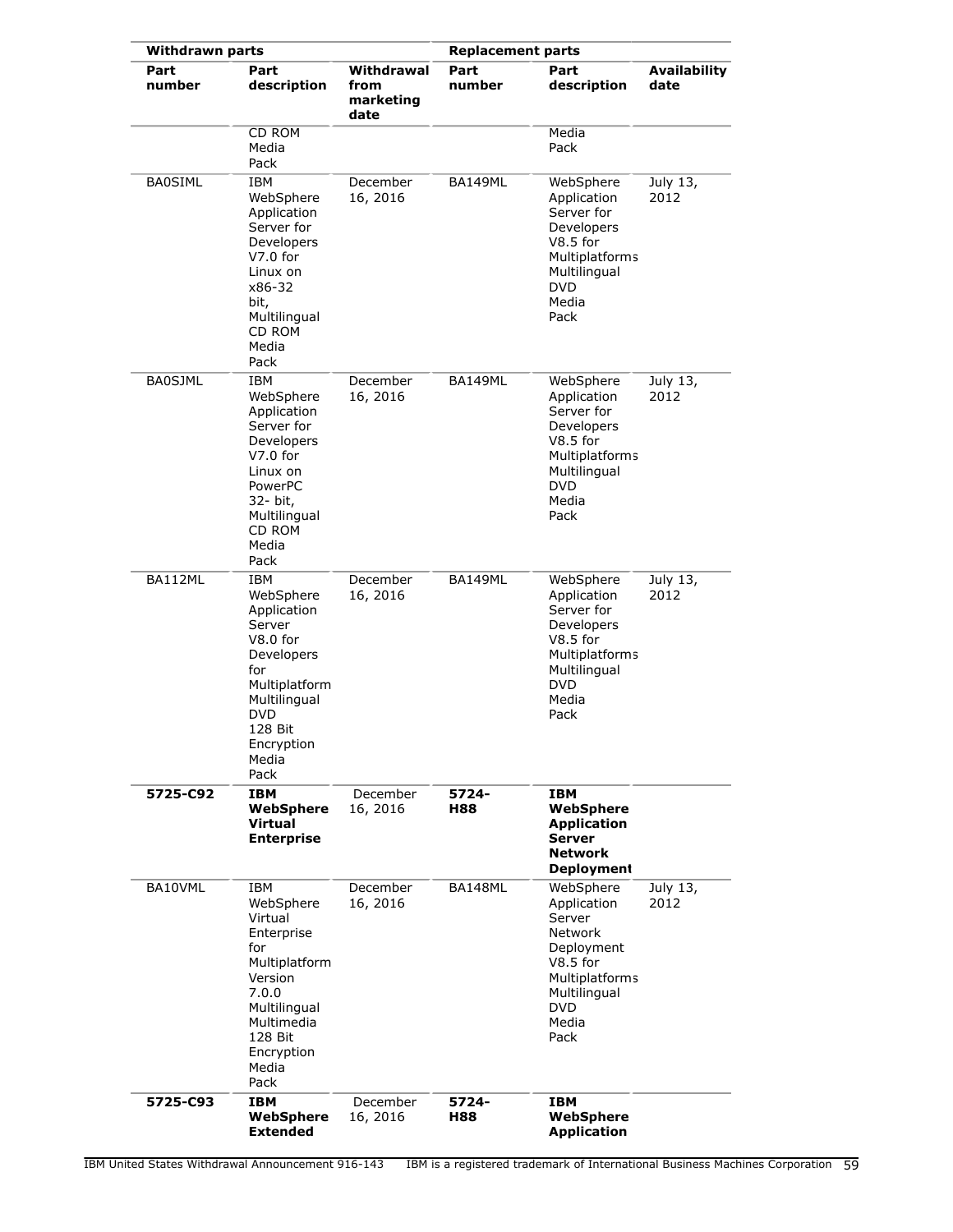| <b>Withdrawn parts</b> |                                                                                                                                                                                                                                       |                                         | <b>Replacement parts</b> |                                                                                                                                                   |                             |
|------------------------|---------------------------------------------------------------------------------------------------------------------------------------------------------------------------------------------------------------------------------------|-----------------------------------------|--------------------------|---------------------------------------------------------------------------------------------------------------------------------------------------|-----------------------------|
| Part<br>number         | Part<br>description                                                                                                                                                                                                                   | Withdrawal<br>from<br>marketing<br>date | Part<br>number           | Part<br>description                                                                                                                               | <b>Availability</b><br>date |
|                        | <b>Deployment</b><br><b>Compute</b><br>Grid                                                                                                                                                                                           |                                         |                          | <b>Server</b><br><b>Network</b><br><b>Deployment</b>                                                                                              |                             |
| BA10UML                | IBM<br>WebSphere<br>Extended<br>Deployment<br>Compute<br>Grid for<br>Multiplatform<br>V8.0.0<br>Multilingual<br>Multimedia<br>128 Bit<br>Encryption<br>Media<br>Pack                                                                  | December<br>16, 2016                    | BA148ML                  | WebSphere<br>Application<br>Server<br>Network<br>Deployment<br>$V8.5$ for<br>Multiplatforms<br>Multilingual<br><b>DVD</b><br>Media<br>Pack        | July 13,<br>2012            |
| 5724-X89               | <b>IBM</b><br>WebSphere<br><b>Application</b><br>Server<br><b>Hypervisor</b><br><b>Edition</b><br>for<br><b>Novell</b><br><b>SUSE</b><br>Linux<br><b>Enterprise</b><br>Server                                                         | December<br>16, 2016                    | 5724-<br>H88             | <b>IBM</b><br>WebSphere<br><b>Application</b><br><b>Server</b><br><b>Network</b><br><b>Deployment</b>                                             |                             |
| <b>BA0VXML</b>         | IBM<br>WebSphere<br>Application<br>Server<br>Hypervisor<br>Edition<br>for Novell<br><b>SUSE</b><br>Linux<br>Enterprise<br>Server<br>(SLES)<br>Version<br>7.0<br>Multilingual,<br>Multimedia<br>128 Bit<br>Encryption<br>Media<br>Pack | December<br>16, 2016                    | BA148ML                  | WebSphere<br>Application<br>Server<br>Network<br>Deployment<br>$V8.5.5$ for<br>Multiplatforms<br>Multilingual<br><b>DVD</b><br>Media<br>Pack      | July 13,<br>2012            |
| <b>BA0YNML</b>         | IBM<br>WebSphere<br>Application<br>Server<br>Hypervisor<br>Edition<br>V7.0.0.19<br>for SUSE<br>Linux<br>Enterprise<br>Server<br>(SLES)<br>Multilingual,<br>DVD<br>Multimedia<br>128 Bit<br>Encryption                                 | December<br>16, 2016                    | BA148ML                  | WebSphere<br>Application<br>Server<br>Network<br>Deployment<br>V8.5.5 for<br><b>Multiplatforms</b><br>Multilingual<br><b>DVD</b><br>Media<br>Pack | July 13,<br>2012            |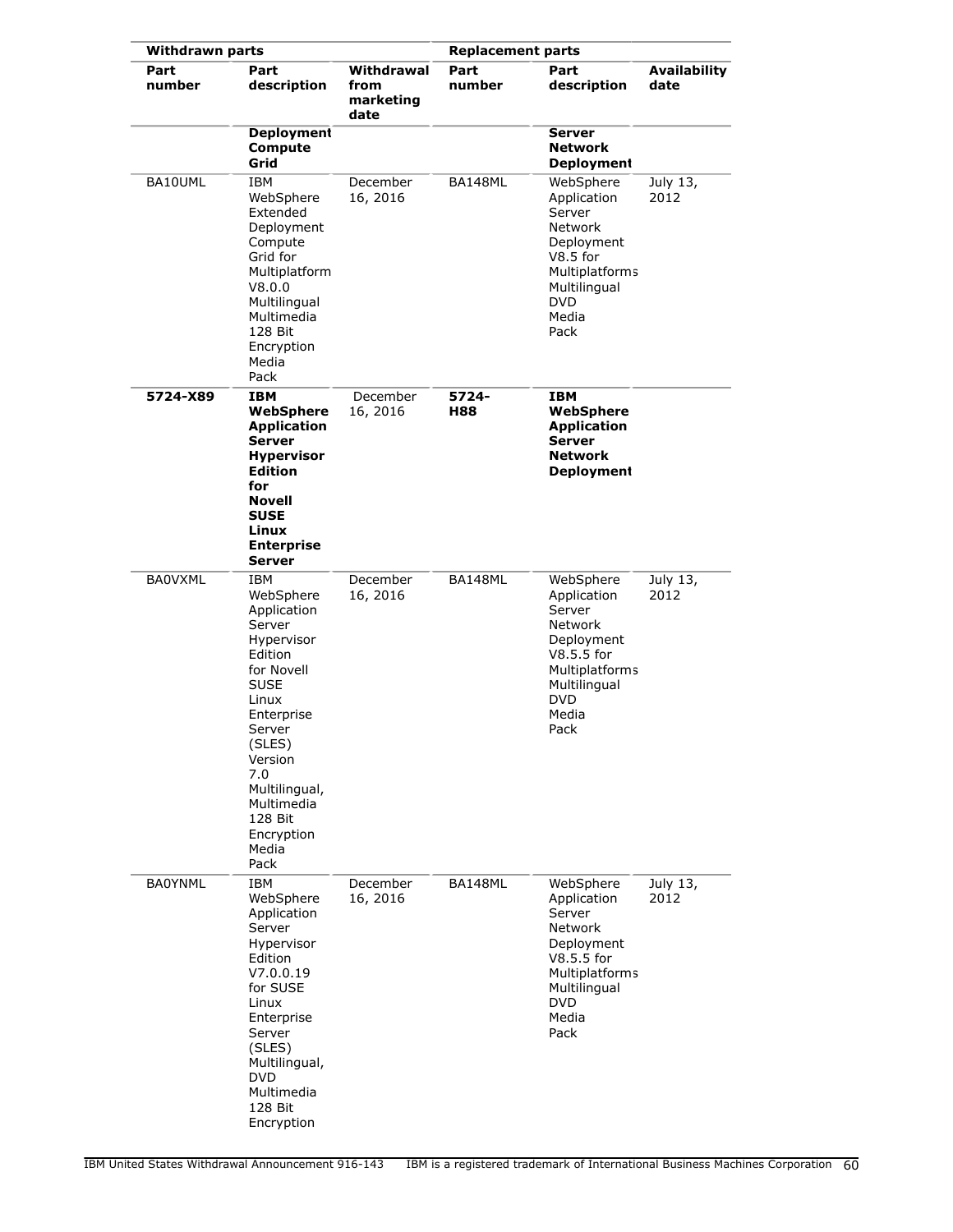| <b>Withdrawn parts</b> |                                                                                                                                                                                                                                             | <b>Replacement parts</b>                |                |                                                                                                                                                               |                             |
|------------------------|---------------------------------------------------------------------------------------------------------------------------------------------------------------------------------------------------------------------------------------------|-----------------------------------------|----------------|---------------------------------------------------------------------------------------------------------------------------------------------------------------|-----------------------------|
| Part<br>number         | Part<br>description<br>Media                                                                                                                                                                                                                | Withdrawal<br>from<br>marketing<br>date | Part<br>number | Part<br>description                                                                                                                                           | <b>Availability</b><br>date |
|                        | Pack                                                                                                                                                                                                                                        |                                         |                |                                                                                                                                                               |                             |
| BA12XML                | <b>IBM</b><br>WebSphere<br>Application<br>Server<br>Hypervisor<br>Edition<br>for Novell<br><b>SUSE</b><br>Linux<br>Enterprise<br>Server<br>(SLES)<br>Version<br>8.0<br>Multilingual<br>Multimedia<br>128 Bit<br>Encryption<br>Media<br>Pack | December<br>16, 2016                    | BA148ML        | WebSphere<br>Application<br>Server<br>Network<br>Deployment<br>$V8.5.5$ for<br>Multiplatforms<br>Multilingual<br>DVD<br>Media<br>Pack                         | July 13,<br>2012            |
| 5725-A11               | IBM<br>WebSphere<br>Application<br>Server<br>Hypervisor<br>Edition<br>Novell<br><b>SLES</b><br>System<br>z- Novell<br>Subscription<br>Required<br>$V7.0$ and<br>V8.0                                                                        | December<br>16, 2016                    | 5725-A11       | IBM<br>WebSphere<br>Application<br>Server<br>Hypervisor<br>Edition<br>Novell<br><b>SLES</b><br>System<br>z- Novell<br>Subscription<br>Required<br>V8.5        | July 13,<br>2012            |
| 5725-A12               | IBM<br>WebSphere<br>Application<br>Server<br>Hypervisor<br>Edition<br>Novell<br><b>SLES</b><br>System<br>z- Novell<br>Subscription<br>Not<br>Required<br>$V7.0$ and<br>V8.0                                                                 | December<br>16, 2016                    | 5725-A12       | IBM<br>WebSphere<br>Application<br>Server<br>Hypervisor<br>Edition<br>Novell<br><b>SLES</b><br>System<br>z- Novell<br>Subscription<br>Not<br>Required<br>V8.5 | July 13,<br>2012            |
| 5725-C00               | <b>IBM HTTP</b><br>Server for<br>WebSphere<br>Application<br>Server<br>Hypervisor<br>Edition<br>on Novell<br><b>SLES V7.0</b><br>and V8.0                                                                                                   | December<br>16, 2016                    | 5725-C00       | <b>IBM HTTP</b><br>Server for<br>WebSphere<br>Application<br>Server<br>Hypervisor<br>Edition<br>on Novell<br><b>SLES V8.5</b>                                 | July 13,<br>2012            |
| 5725-C02               | <b>IBM HTTP</b><br>Server for<br>WebSphere<br>Application<br>Server                                                                                                                                                                         | December<br>16, 2016                    | 5725-C02       | IBM HTTP<br>Server for<br>WebSphere<br>Application<br>Server                                                                                                  | July 13,<br>2012            |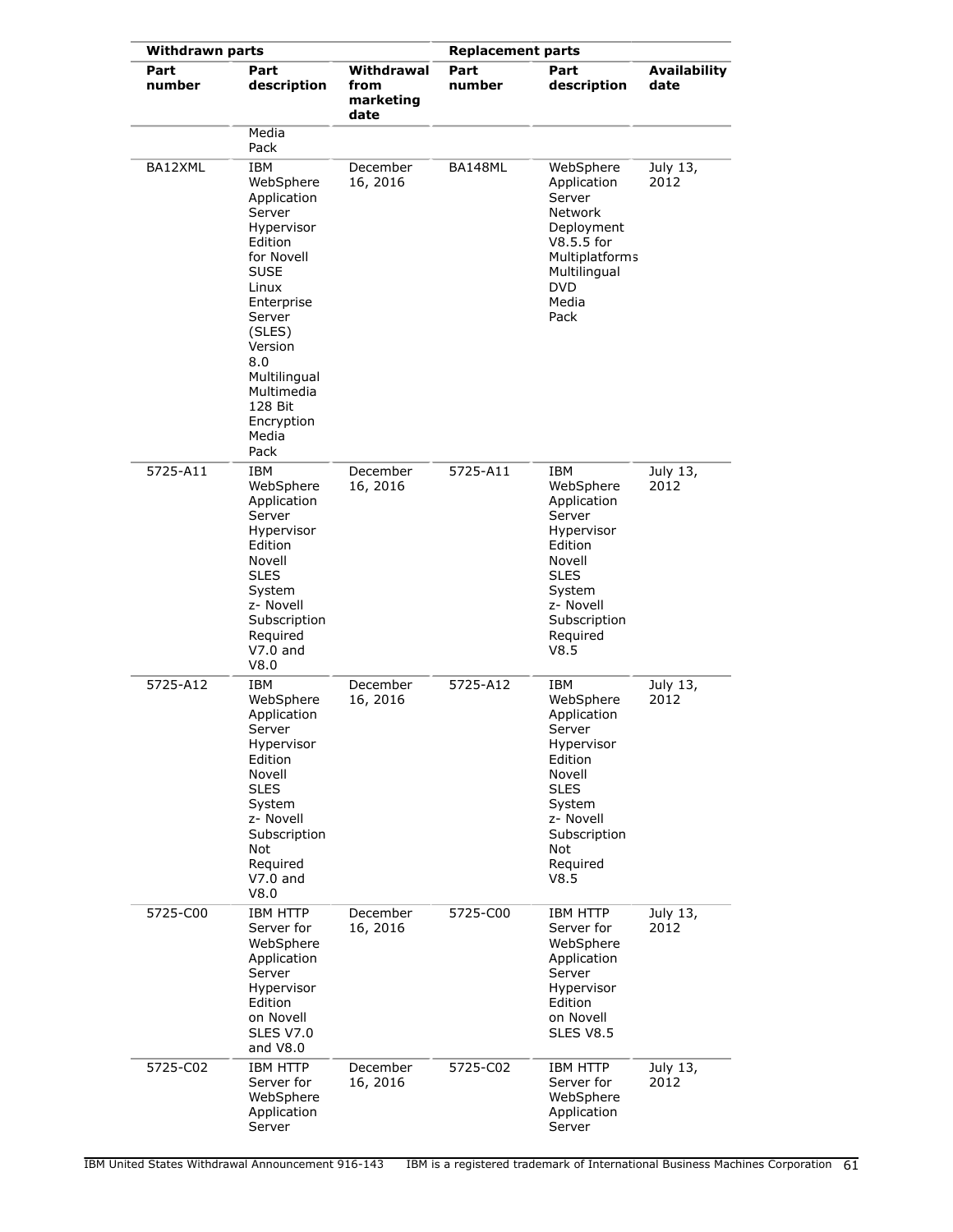| <b>Withdrawn parts</b> |                                                                                                                                                                                                      | <b>Replacement parts</b>                |                |                                                                                                                                                                                 |                             |
|------------------------|------------------------------------------------------------------------------------------------------------------------------------------------------------------------------------------------------|-----------------------------------------|----------------|---------------------------------------------------------------------------------------------------------------------------------------------------------------------------------|-----------------------------|
| Part<br>number         | Part<br>description                                                                                                                                                                                  | Withdrawal<br>from<br>marketing<br>date | Part<br>number | Part<br>description                                                                                                                                                             | <b>Availability</b><br>date |
|                        | Hypervisor<br>Edition<br>on Novell<br>SLES on<br>System<br>z- Novell<br>Subscription<br>Required<br>$V7.0$ and<br>V8.0                                                                               |                                         |                | Hypervisor<br>Edition<br>on Novell<br>SLES on<br>System<br>z- Novell<br>Subscription<br>Required<br>V8.5                                                                        |                             |
| 5725-C03               | <b>IBM HTTP</b><br>Server for<br>WebSphere<br>Application<br>Server<br>Hypervisor<br>Edition<br>on Novell<br>SLES on<br>System<br>z- Novell<br>Subscription<br>Not<br>Required<br>$V7.0$ and<br>V8.0 | December<br>16, 2016                    | 5725-C03       | IBM HTTP<br>Server for<br>WebSphere<br>Application<br>Server<br>Hypervisor<br>Edition<br>on Novell<br>SLES on<br>System<br>z- Novell<br>Subscription<br>Not<br>Required<br>V8.5 | July 13,<br>2012            |
|                        | <b>IBM</b><br>WebSphere<br><b>Application</b><br><b>Server</b><br><b>Hypervisor</b><br><b>Edition</b><br><b>Supplements</b>                                                                          |                                         | 5724-<br>H88   | <b>IBM</b><br>WebSphere<br><b>Application</b><br>Server<br><b>Network</b><br><b>Deployment</b>                                                                                  |                             |
| <b>BA0YXML</b>         | IBM<br>WebSphere<br>Application<br>Server<br>Hypervisor<br>Edition<br>Supplements<br>$V7.0$ for<br>HPUX 11.x<br>Multilingual,<br>CD ROM<br>128 Bit<br>Encryption<br>Media<br>Pack                    | December<br>16, 2016                    | BA148ML        | WebSphere<br>Application<br>Server<br>Network<br>Deployment<br>V8.5.5 for<br>Multiplatforms<br>Multilingual<br>DVD<br>Media<br>Pack                                             | July 13,<br>2012            |
| <b>BA0YYML</b>         | IBM<br>WebSphere<br>Application<br>Server<br>Hypervisor<br>Edition<br>Supplements<br>$V7.0$ for<br>Windows<br>Multilingual<br><b>DVD</b><br>128 Bit<br>Encryption<br>Media<br>Pack                   | December<br>16, 2016                    | BA148ML        | WebSphere<br>Application<br>Server<br><b>Network</b><br>Deployment<br>V8.5.5 for<br>Multiplatforms<br>Multilingual<br><b>DVD</b><br>Media<br>Pack                               | July 13,<br>2012            |
| <b>BA0YZML</b>         | IBM<br>WebSphere<br>Application                                                                                                                                                                      | December<br>16, 2016                    | BA148ML        | WebSphere<br>Application<br>Server                                                                                                                                              | July 13,<br>2012            |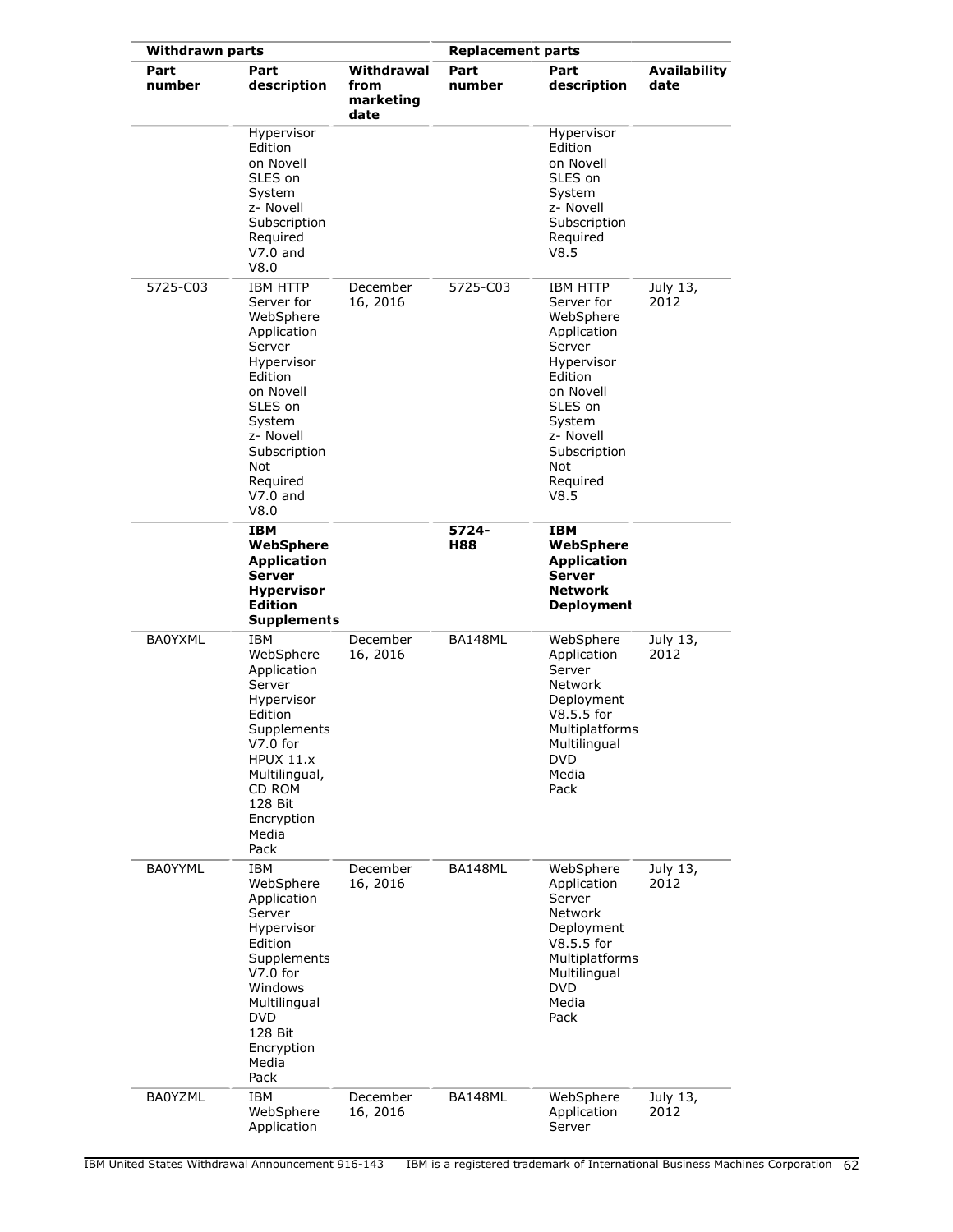| <b>Withdrawn parts</b> |                                                                                                                                                                                              |                                         | <b>Replacement parts</b> |                                                                                                                                                            |                             |
|------------------------|----------------------------------------------------------------------------------------------------------------------------------------------------------------------------------------------|-----------------------------------------|--------------------------|------------------------------------------------------------------------------------------------------------------------------------------------------------|-----------------------------|
| Part<br>number         | Part<br>description                                                                                                                                                                          | Withdrawal<br>from<br>marketing<br>date | Part<br>number           | Part<br>description                                                                                                                                        | <b>Availability</b><br>date |
|                        | Server<br>Hypervisor<br>Edition<br>Supplements<br>$V7.0$ for<br>Linux<br>on x86<br>Multilingual<br>CD ROM<br>128 Bit<br>Encryption<br>Media<br>Pack                                          |                                         |                          | <b>Network</b><br>Deployment<br>V8.5.5 for<br><b>Multiplatforms</b><br>Multilingual<br><b>DVD</b><br>Media<br>Pack                                         |                             |
| BA0Z0ML                | IBM<br>WebSphere<br>Application<br>Server<br>Hypervisor<br>Edition<br>Supplements<br>$V7.0$ for<br>Linux on<br>PowerPC<br>Multilingual,<br>CD ROM<br>128 Bit<br>Encryption<br>Media<br>Pack  | December<br>16, 2016                    | BA148ML                  | WebSphere<br>Application<br>Server<br>Network<br>Deployment<br>V8.5.5 for<br>Multiplatforms<br>Multilingual<br><b>DVD</b><br>Media<br>Pack                 | July 13,<br>2012            |
| BA0Z1ML                | IBM<br>WebSphere<br>Application<br>Server<br>Hypervisor<br>Edition<br>Supplements<br>$V7.0$ for<br>Linux for<br>System z<br>Multilingual<br>CD ROM<br>128 Bit<br>Encryption<br>Media<br>Pack | December<br>16, 2016                    | BA148ML                  | WebSphere<br>Application<br>Server<br><b>Network</b><br>Deployment<br>$V8.5.5$ for<br><b>Multiplatforms</b><br>Multilingual<br><b>DVD</b><br>Media<br>Pack | July 13,<br>2012            |
| BA0Z2ML                | <b>IBM</b><br>WebSphere<br>Application<br>Server<br>Hypervisor<br>Edition<br>Supplements<br>$V7.0$ for<br>Solaris<br>Multilingual<br>CD ROM<br>128 Bit<br>Encryption<br>Media<br>Pack        | December<br>16, 2016                    | BA148ML                  | WebSphere<br>Application<br>Server<br>Network<br>Deployment<br>V8.5.5 for<br>Multiplatforms<br>Multilingual<br><b>DVD</b><br>Media<br>Pack                 | July 13,<br>2012            |
| BA0Z3ML                | IBM<br>WebSphere<br>Application<br>Server<br>Hypervisor<br>Edition<br>Supplements                                                                                                            | December<br>16, 2016                    | BA148ML                  | WebSphere<br>Application<br>Server<br>Network<br>Deployment<br>V8.5.5 for<br>Multiplatforms                                                                | July 13,<br>2012            |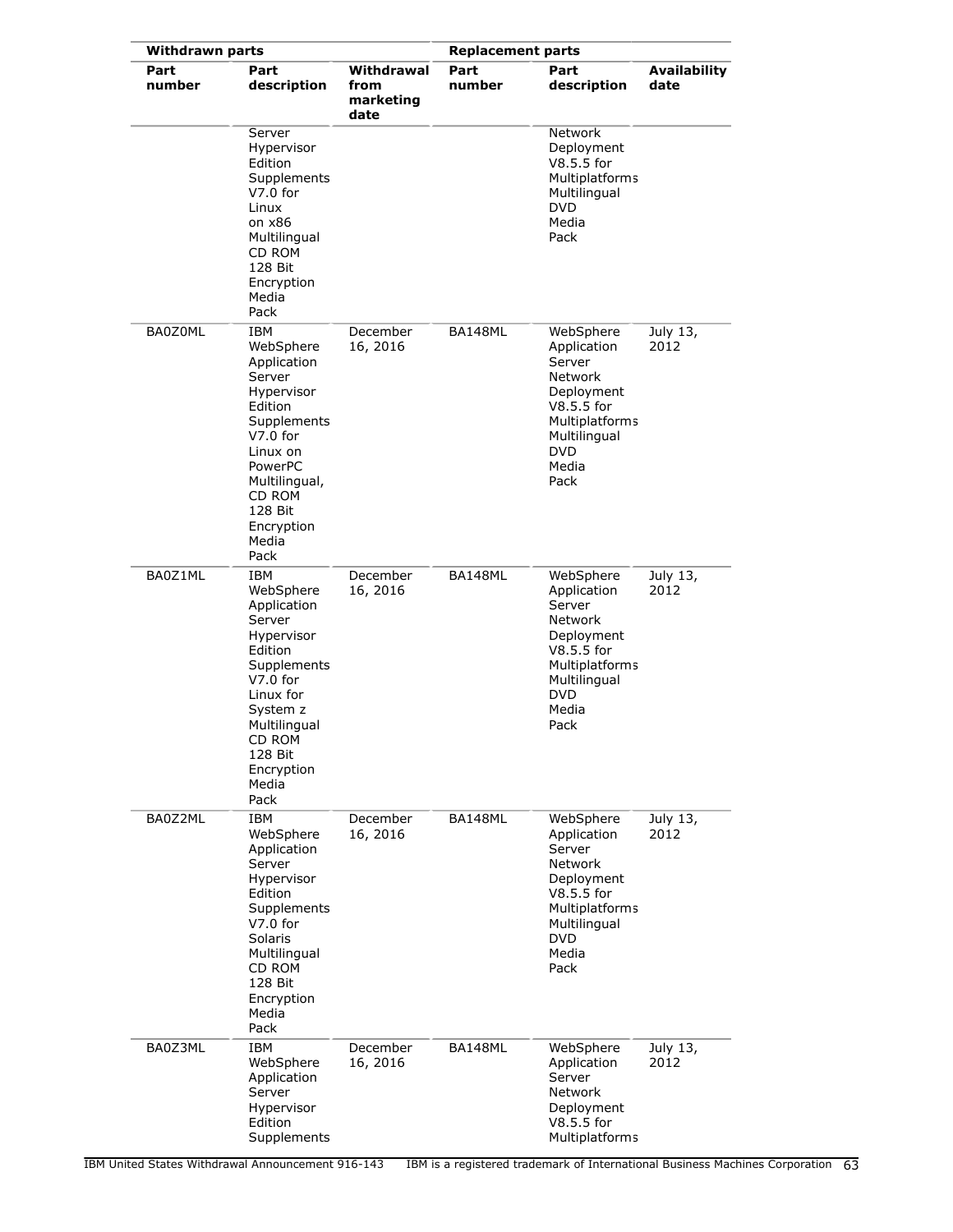| <b>Withdrawn parts</b> |                                                                                                                                                                                                         |                                         | <b>Replacement parts</b> |                                                                                                                                                   |                             |
|------------------------|---------------------------------------------------------------------------------------------------------------------------------------------------------------------------------------------------------|-----------------------------------------|--------------------------|---------------------------------------------------------------------------------------------------------------------------------------------------|-----------------------------|
| Part<br>number         | Part<br>description                                                                                                                                                                                     | Withdrawal<br>from<br>marketing<br>date | Part<br>number           | Part<br>description                                                                                                                               | <b>Availability</b><br>date |
|                        | V7.0<br>for AIX<br>Multilingual<br><b>DVD</b><br>128 Bit<br>Encryption<br>Media<br>Pack                                                                                                                 |                                         |                          | Multilingual<br><b>DVD</b><br>Media<br>Pack                                                                                                       |                             |
| 5725-A25               | IBM<br>WebSphere<br><b>Application</b><br><b>Server</b><br><b>Hypervisor</b><br><b>Edition</b><br>for AIX                                                                                               | December<br>16, 2016                    | 5724-<br>H88             | IBM<br>WebSphere<br><b>Application</b><br>Server<br><b>Network</b><br><b>Deployment</b>                                                           |                             |
| BA0Z3ML                | IBM<br>WebSphere<br>Application<br>Server<br>Hypervisor<br>Edition<br>Supplements<br>V7.0<br>for AIX<br>Multilingual<br><b>DVD</b><br>128 Bit<br>Encryption<br>Media<br>Pack                            | December<br>16, 2016                    | BA148ML                  | WebSphere<br>Application<br>Server<br><b>Network</b><br>Deployment<br>V8.5.5 for<br>Multiplatforms<br>Multilingual<br><b>DVD</b><br>Media<br>Pack | July 13,<br>2012            |
| 5725-C01               | <b>IBM HTTP</b><br>Server for<br>WebSphere<br>Application<br>Server<br>Hypervisor<br>Edition on<br>AIX V7.0<br>and V8.0                                                                                 | December<br>16, 2016                    | 5725-C01                 | <b>IBM HTTP</b><br>Server for<br>WebSphere<br>Application<br>Server<br>Hypervisor<br>Edition on<br>AIX V8.5                                       | July 13,<br>2012            |
| 5725-A26               | <b>IBM</b><br>WebSphere<br><b>Application</b><br><b>Server</b><br><b>Hypervisor</b><br><b>Edition</b><br>for Red<br>Hat<br><b>Enterprise</b><br>Linux                                                   | December<br>16, 2016                    | 5724-<br>H88             | IBM<br>WebSphere<br><b>Application</b><br><b>Server</b><br><b>Network</b><br><b>Deployment</b>                                                    |                             |
| <b>BA0ZBML</b>         | <b>IBM</b><br>WebSphere<br>Application<br>Server<br>Hypervisor<br>Edition for<br>Red Hat<br>Enterprise<br>Linux<br>Server<br>Version<br>7.0.0.19<br>Multilingual<br><b>DVD</b><br>128 Bit<br>Encryption | December<br>16, 2016                    | BA148ML                  | WebSphere<br>Application<br>Server<br>Network<br>Deployment<br>V8.5.5 for<br><b>Multiplatforms</b><br>Multilingual<br><b>DVD</b><br>Media<br>Pack | July 13,<br>2012            |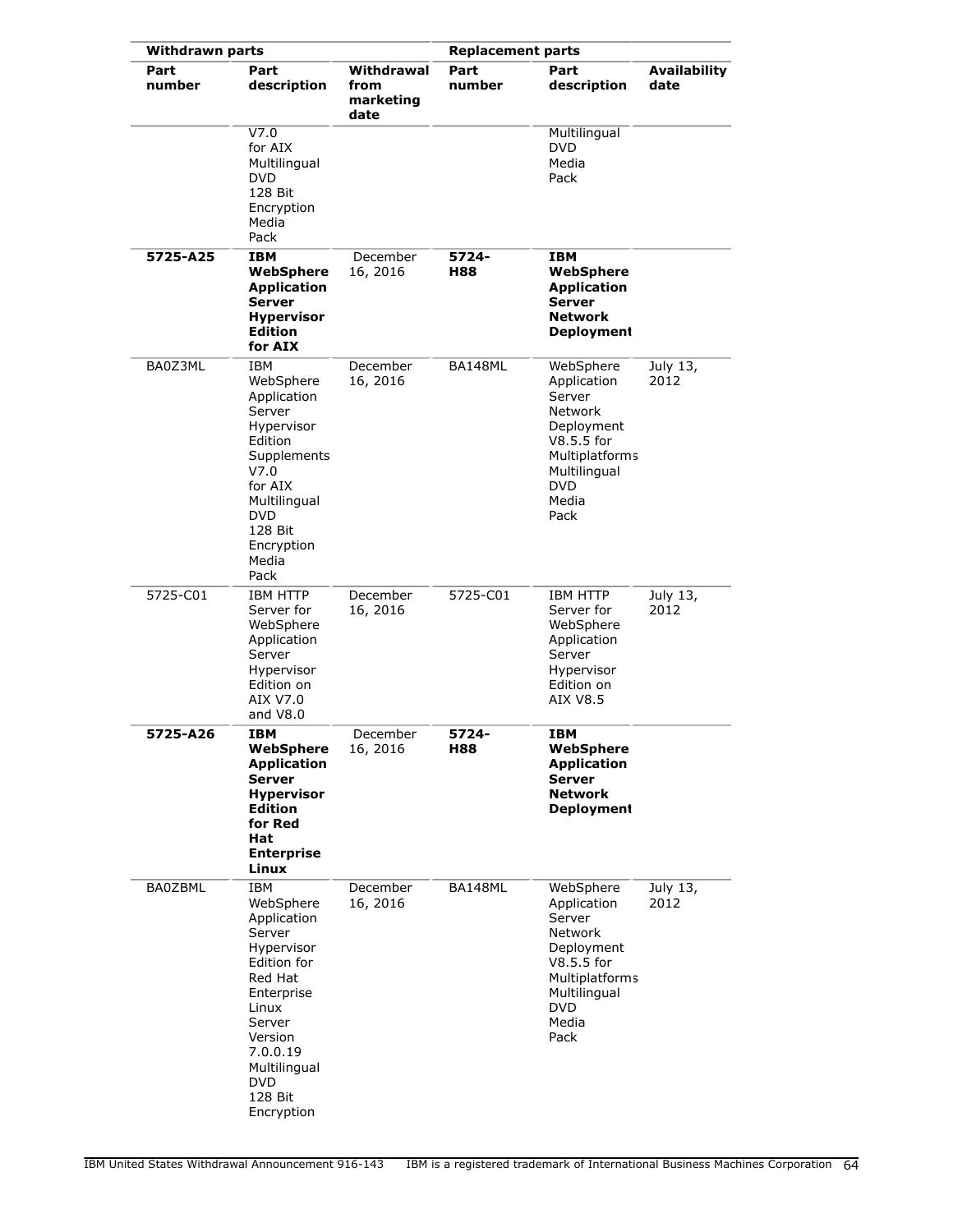| <b>Withdrawn parts</b> |                                                                                                                                                                                                                   | <b>Replacement parts</b>                |                |                                                                                                                                                                                                   |                             |
|------------------------|-------------------------------------------------------------------------------------------------------------------------------------------------------------------------------------------------------------------|-----------------------------------------|----------------|---------------------------------------------------------------------------------------------------------------------------------------------------------------------------------------------------|-----------------------------|
| Part<br>number         | Part<br>description<br>Media                                                                                                                                                                                      | Withdrawal<br>from<br>marketing<br>date | Part<br>number | Part<br>description                                                                                                                                                                               | <b>Availability</b><br>date |
| BA12WML                | Pack<br><b>IBM</b>                                                                                                                                                                                                | December                                | BA148ML        | WebSphere                                                                                                                                                                                         | July 13,                    |
|                        | WebSphere<br>Application<br>Server<br>Hypervisor<br>Edition for<br>Red Hat<br>Enterprise<br>Linux<br>Server for<br>Multiplatforms<br>V8.0<br>Multilingual<br>Multimedia<br>128 Bit<br>Encryption<br>Media<br>Pack | 16, 2016                                |                | Application<br>Server<br>Network<br>Deployment<br>$V8.5.5$ for<br>Multiplatforms<br>Multilingual<br><b>DVD</b><br>Media<br>Pack                                                                   | 2012                        |
| 5725-C04               | <b>IBM HTTP</b><br>Server for<br>WebSphere<br>Application<br>Server<br>Hypervisor<br>Edition on<br>Red Hat<br>Enterprise<br>Linux<br>Server<br>$V7.0$ and<br>V8.0                                                 | December<br>16, 2016                    | 5725-C04       | <b>IBM HTTP</b><br>Server for<br>WebSphere<br>Application<br>Server<br>Hypervisor<br>Edition on<br>Red Hat<br>Enterprise<br>Linux<br>Server<br>V8.5                                               | July 13,<br>2012            |
| 5725-D29               | IBM<br>WebSphere<br>Application<br>Server<br>Hypervisor<br>Edition on<br>Red Hat<br>Enterprise<br>Linux<br>for IBM<br>System z-<br>Separate<br>Red Hat<br>Subscription<br>Required<br>$V7.0$ and<br>V8.0          | December<br>16, 2016                    | 5725-D29       | IBM<br>WebSphere<br>Application<br>Server<br>Hypervisor<br>Edition on<br>Red Hat<br>Enterprise<br>Linux<br>for IBM<br>System z-<br>Separate<br>Red Hat<br>Subscription<br>Required<br>V8.5        | July 13,<br>2012            |
| 5725-D31               | <b>IBM</b><br>WebSphere<br>Application<br>Server<br>Hypervisor<br>Edition on<br>Red Hat<br>Enterprise<br>Linux<br>for IBM<br>System z-<br>Separate<br>Red Hat<br>Subscription<br>Not<br>Required                  | December<br>16, 2016                    | 5725-D31       | IBM<br>WebSphere<br>Application<br>Server<br>Hypervisor<br>Edition on<br>Red Hat<br>Enterprise<br>Linux<br>for IBM<br>System z-<br>Separate<br>Red Hat<br>Subscription<br>Not<br>Required<br>V8.5 | July 13,<br>2012            |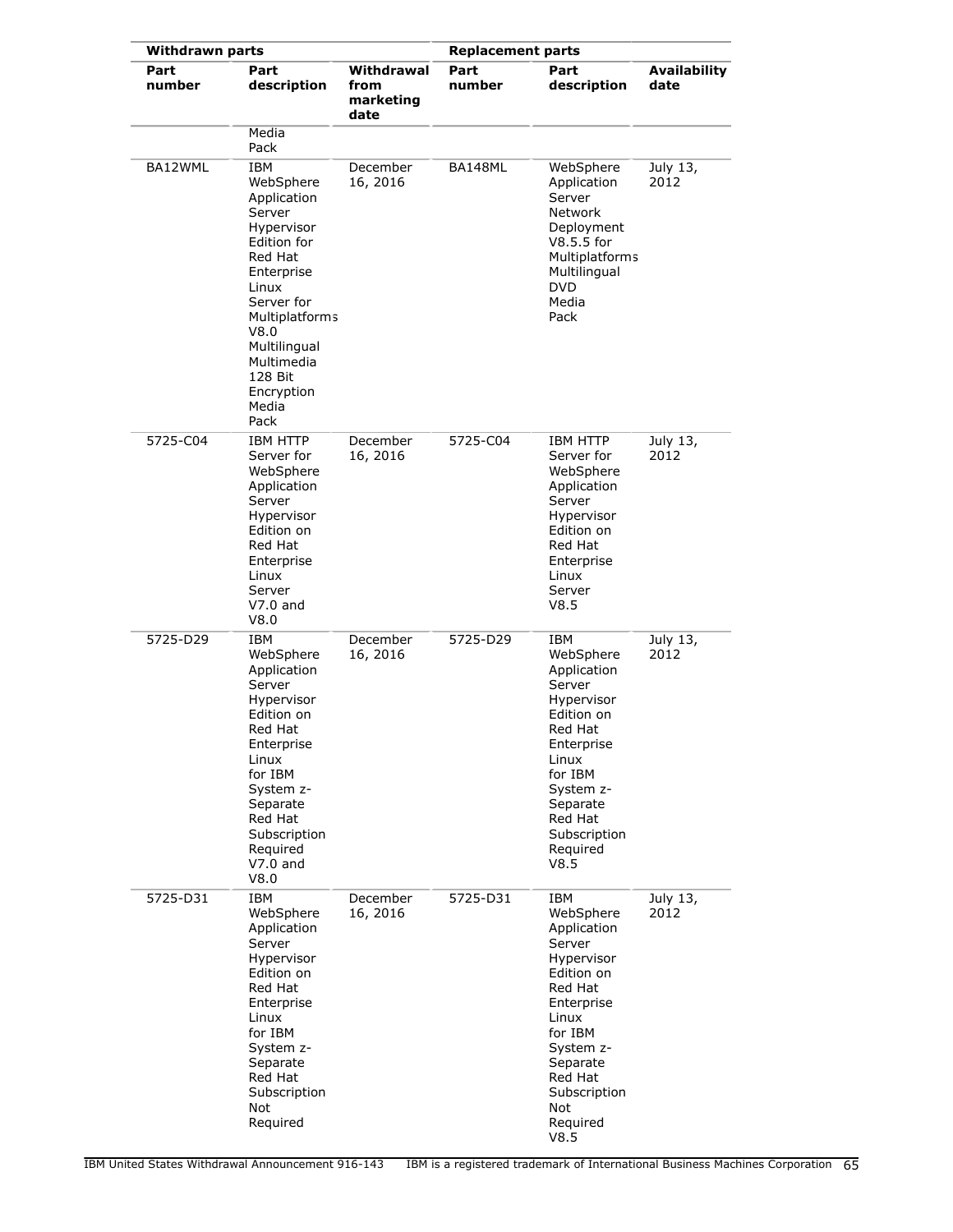| <b>Withdrawn parts</b> |                                                                                                                                                                                                                                           | <b>Replacement parts</b>                |                |                                                                                                                                                                                                                      |                             |
|------------------------|-------------------------------------------------------------------------------------------------------------------------------------------------------------------------------------------------------------------------------------------|-----------------------------------------|----------------|----------------------------------------------------------------------------------------------------------------------------------------------------------------------------------------------------------------------|-----------------------------|
| Part<br>number         | Part<br>description                                                                                                                                                                                                                       | Withdrawal<br>from<br>marketing<br>date | Part<br>number | Part<br>description                                                                                                                                                                                                  | <b>Availability</b><br>date |
|                        | $V7.0$ and<br>V8.0                                                                                                                                                                                                                        |                                         |                |                                                                                                                                                                                                                      |                             |
| 5725-D30               | <b>IBM HTTP</b><br>Server for<br>WebSphere<br>Application<br>Server<br>Hypervisor<br>Edition on<br>Red Hat<br>Enterprise<br>Linux<br>for IBM<br>System z-<br>Separate<br>Red Hat<br>Subscription<br>Required<br>$V7.0$ and<br>V8.0        | December<br>16, 2016                    | 5725-D30       | IBM HTTP<br>Server for<br>WebSphere<br>Application<br>Server<br>Hypervisor<br>Edition on<br>Red Hat<br>Enterprise<br>Linux<br>for IBM<br>System z-<br>Separate<br>Red Hat<br>Subscription<br>Required<br>V8.5        | July 13,<br>2012            |
| 5725-D32               | <b>IBM HTTP</b><br>Server for<br>WebSphere<br>Application<br>Server<br>Hypervisor<br>Edition on<br>Red Hat<br>Enterprise<br>Linux<br>for IBM<br>System z-<br>Separate<br>Red Hat<br>Subscription<br>Not<br>Required<br>$V7.0$ and<br>V8.0 | December<br>16, 2016                    | 5725-D32       | IBM HTTP<br>Server for<br>WebSphere<br>Application<br>Server<br>Hypervisor<br>Edition on<br>Red Hat<br>Enterprise<br>Linux<br>for IBM<br>System z-<br>Separate<br>Red Hat<br>Subscription<br>Not<br>Required<br>V8.5 | July 13,<br>2012            |
| 5725-A27               | IBM<br>WebSphere<br>Application<br>Server<br>Hypervisor<br>Edition<br>Intelligent<br>Management<br>Pack V6.1<br>and $V7.0$                                                                                                                | December<br>16, 2016                    | BA148ML        | WebSphere<br>Application<br>Server<br>Network<br>Deployment<br>V8.5.5 for<br>Multiplatforms<br>Multilingual<br><b>DVD</b><br>Media<br>Pack                                                                           | July 13,<br>2012            |

# **Reference information**

For information on WebSphere Application Server V9.0, see Software Announcement [216-264](http://www.ibm.com/common/ssi/cgi-bin/ssialias?infotype=an&subtype=ca&appname=gpateam&supplier=897&letternum=ENUS216-264), dated June 7, 2016.

For information on WebSphere Application Server Virtual Processor Core Monthly License, see Software Announcement [216-307,](http://www.ibm.com/common/ssi/cgi-bin/ssialias?infotype=an&subtype=ca&appname=gpateam&supplier=897&letternum=ENUS216-307) dated July 12, 2016.